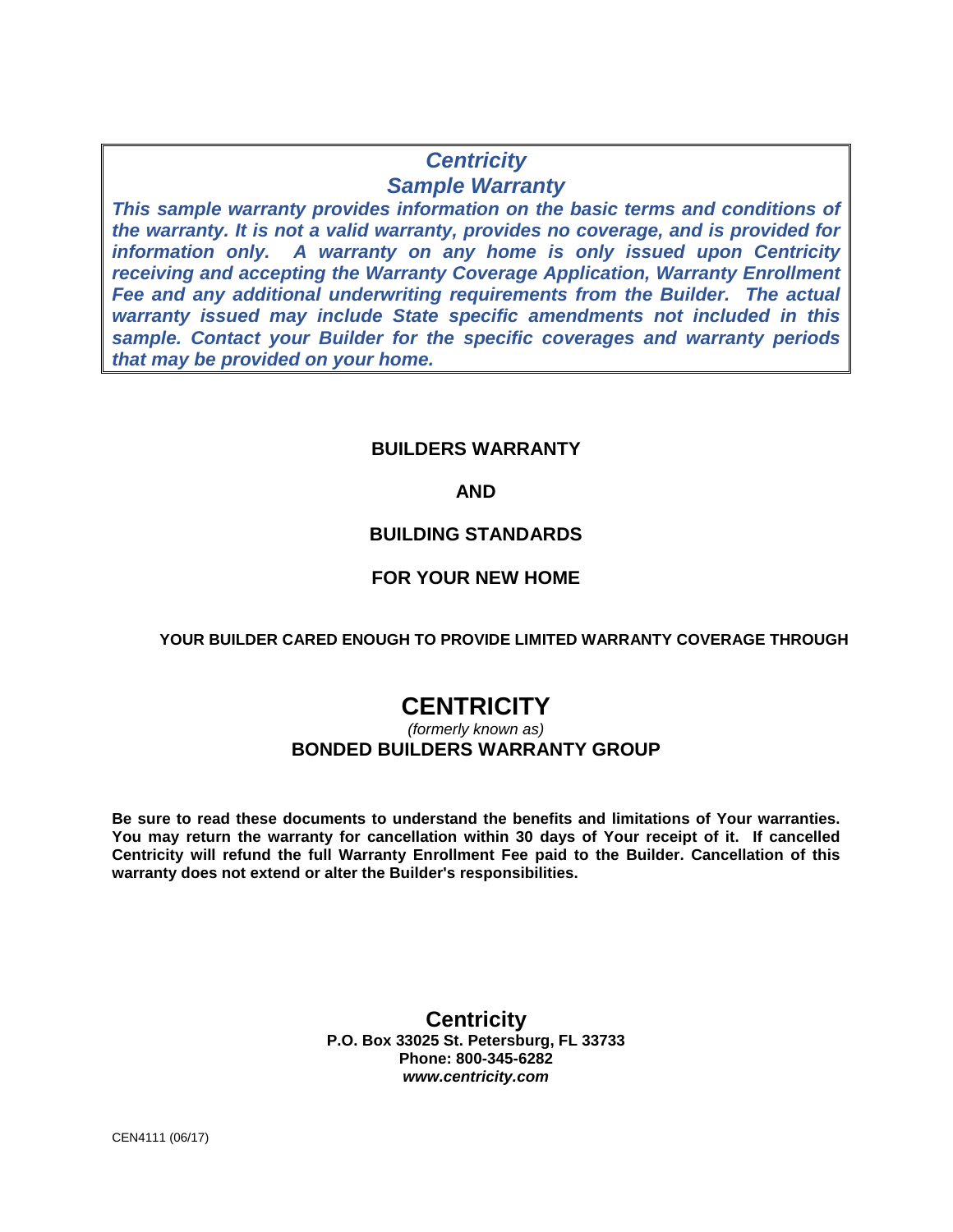# **CENTRICITY (formerly known as)**

**BONDED BUILDERS WARRANTY GROUP ("herein Centricity")** 

P.O. Box 33025 St. Petersburg, FL 33733 Phone: 800-345-6282

# **WARRANTY CONFIRMATION**

The Warranty Confirmation(s), any Warranty Amendment(s), Your Warranty Coverage Application and the Warranty Document form Your entire warranty contract. Please read these documents carefully and completely to understand the benefits, exclusions and limitations of the express limited warranty.

# **Workmanship/Materials & Systems Warranty**

**Warranty Number:** [1234567WK]

**Property Address Covered by the Warranty:** [123 Any Street]

**Warranty Start Date: Warranty Start Date: CONS** 

**Homeowner:** [John & Mary Smith]

[Any City, State 00000]

**Warranty Expiration Date(s):** Workmanship & Materials [June 1, xxxx] Systems [June 1, xxxx]

**Closing Contract Price of Home:** [\$XXX,XXX]

**Warranty Limit:**  $($ \$XXX,XXX)

**Aggregate Warranty Limit:** [\$XXX,XXX]

**Builder:** [ABC Builder] [456 Any Street] [Any City, State 00000] [800-123-4567]

**Warranty Enrollment Fee:** [\$XXX]

**The following are part of this Workmanship/Materials & Systems Warranty, along with this Warranty Confirmation Page:** 

**Workmanship/Materials & Systems Warranty General Warranty Provisions Construction Performance Standards Warranty Cover Warranty Amendments (attached if any):**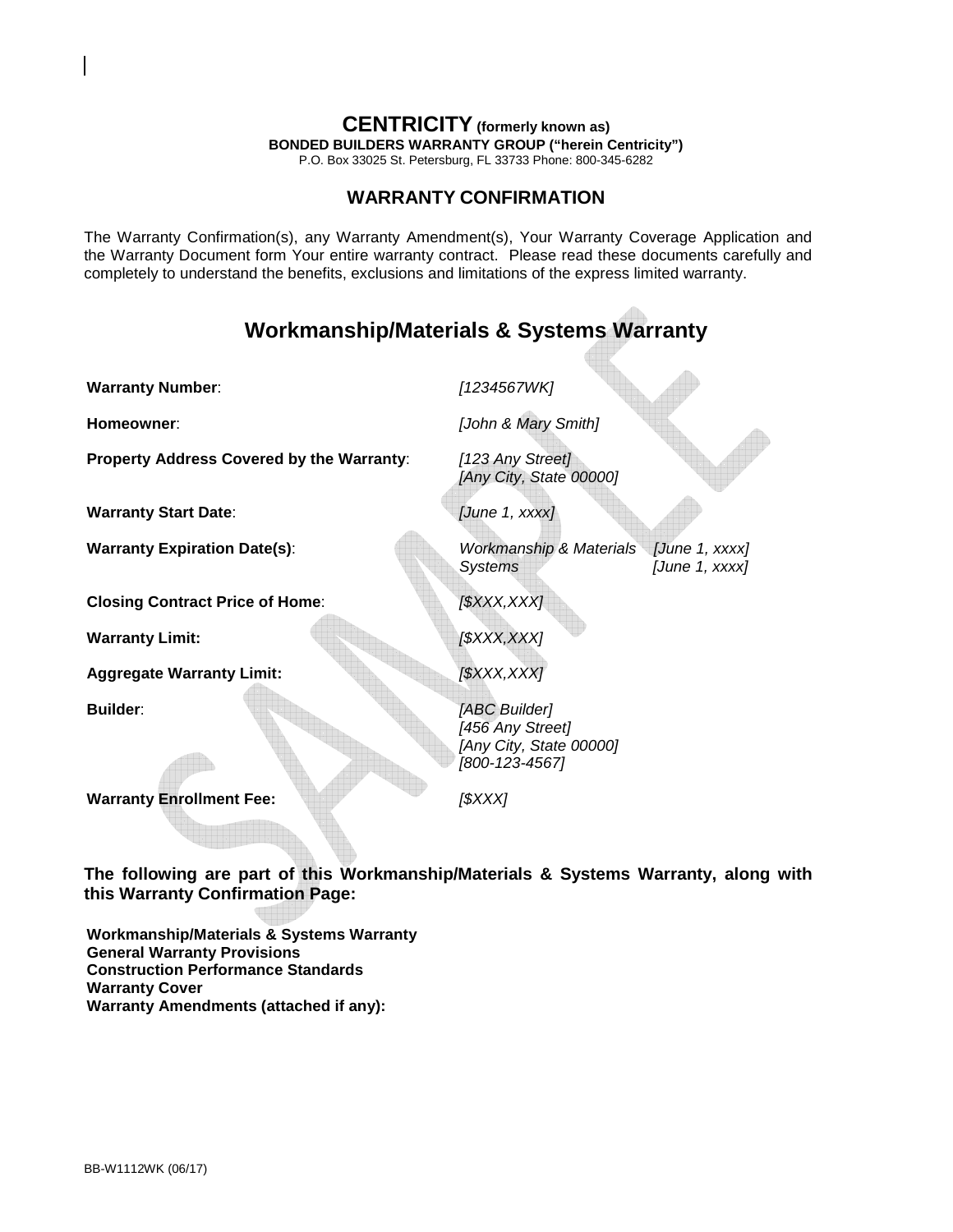P.O. Box 33025 St. Petersburg, FL 33733 Phone: 800-345-6282

# **WARRANTY CONFIRMATION**

The Warranty Confirmation(s), any Warranty Amendment(s), Your Warranty Coverage Application and the Warranty Documents form the entire warranty contract. Please read these documents carefully and completely to understand the benefits, exclusions and limitations of the express limited warranty.

# **EXPRESS LIMITED MAJOR STRUCTURAL DEFECT WARRANTY**

**Warranty Number:** [1234567ST]

**Property Address Covered by the Warranty:** [123 Any Street]

**Warranty Start Date:** [June 1, xxxx]

**Closing Contract Price of Home:** [\$XXX,XXX]

**Warranty Limit:**  $($ \$XXX,XXX]

**Aggregate Warranty Limit:** [\$XXX,XXX]

**Homeowner:** [John & Mary Smith]

[Any City, State 00000]

**Warranty Expiration Date(s):** Major Structural Defects [June 1, xxxx]

**Builder:** [ABC Builder] [456 Any Street] [Any City, State 00000] [800-123-4567]

**Warranty Enrollment Fee:** [\$XXX]

**The following are part of this Express Limited Major Structural Warranty, along with this Warranty Confirmation Page:** 

**Express Limited Major Structural Warranty General Warranty Provisions Warranty Cover Warranty Amendments (attached if any):**

BB-W1112ST (06/17)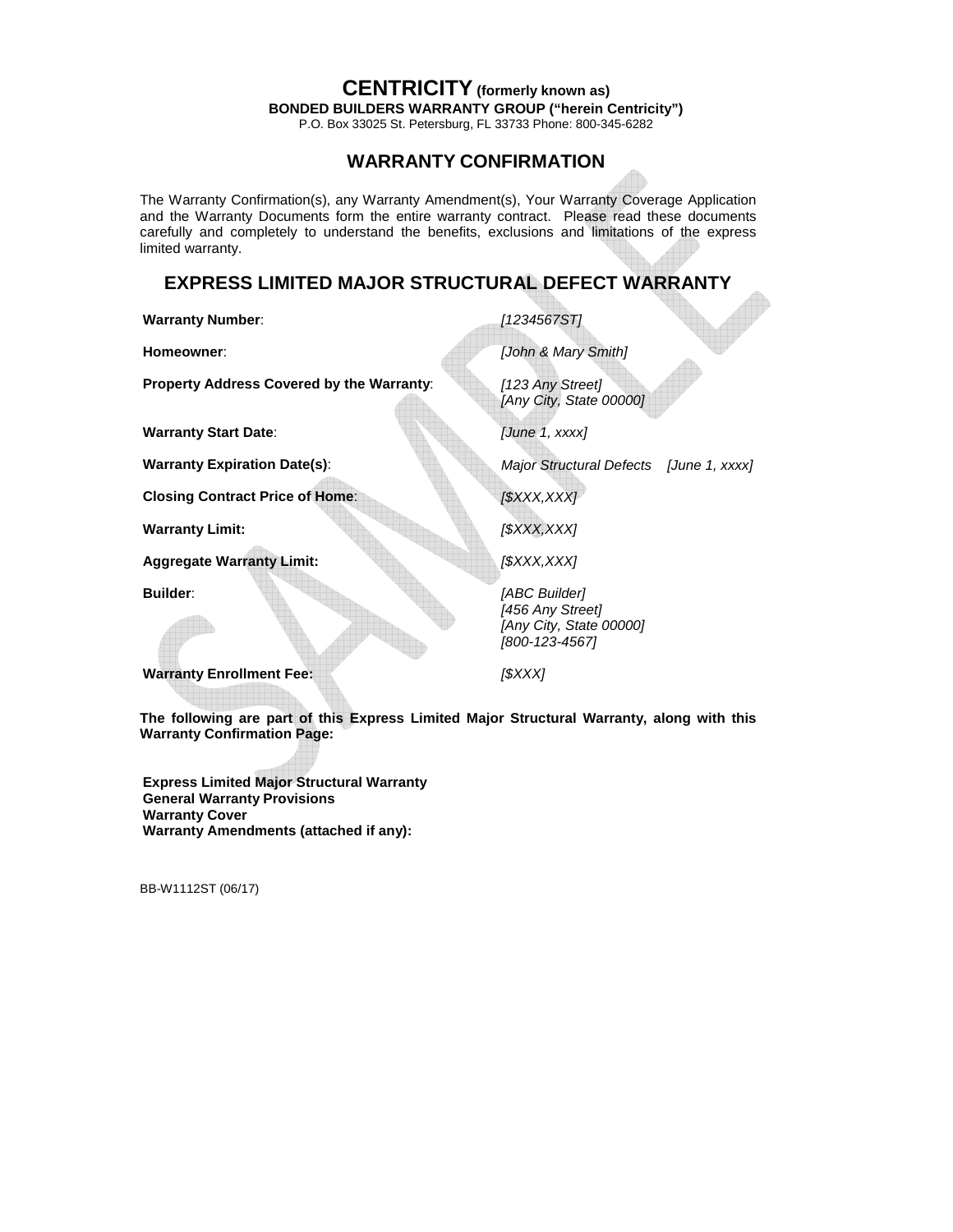P.O. Box 33025 St. Petersburg, FL 33733 Phone: 800-345-6282

#### **WORKMANSHIP, MATERIALS AND SYSTEMS WARRANTY**

The Warranty Confirmation Page provides specific information on the Workmanship, Materials and Systems Warranty. Please review it carefully along with all the warranty provisions.

- **A. Introduction**
- **B. Coverage**
- **C. Builder Responsibilities**
- **D. Centricity Responsibilities**
- **E. Your Responsibilities**
- **F. How To Make A Claim**
- **G. Alternative Dispute Resolution**
- **Emergency Condition General Warranty Provisions Construction Performance Standards**

#### **A. INTRODUCTION**

#### **THIS IS A WARRANTY AND NOT INSURANCE. THIS WARRANTY DOES NOT TAKE THE PLACE OF YOUR BUILDERS GENERAL LIABILITY INSURANCE OR YOUR HOMEOWNERS INSURANCE**.

This warranty is on the Home. If the Home is sold, each successor in title to the Home, including a mortgagee in possession, is entitled to coverage under the warranty for its unexpired Warranty Period. There is no limit under this warranty to the number of successions during the Warranty Period.

#### **B. WORKMANSHIP, MATERIALS and SYSTEMS WARRANTY COVERAGE**

- **1. Workmanship and Materials** Commencing on the Warranty Start Date, Your Builder warrants Your Home will be free from defects in workmanship and materials as such defects are defined in the Construction Performance Standards set forth herein. The Workmanship and Materials Warranty ends on the Warranty Expiration Date shown on the Warranty Confirmation page.
- **2. Electrical, Plumbing and Mechanical Systems** Commencing on the Warranty Start Date, Your Builder warrants Your Home will be free from defects in the electrical, plumbing and mechanical systems of Your Home (referred herein collectively as "Systems") as such defect is defined in the Construction Performance Standards set forth herein, including the wiring, piping and ductwork portions of the Systems. The Systems Warranty ends on the Warranty Expiration Date shown on the Warranty Confirmation page.

Appliances, fixtures or pieces of equipment that are covered by a manufacturer's warranty ARE NOT covered by this warranty. Defects in any of the systems resulting from failures in an appliance, fixture or piece of equipment covered by a manufacturer's warranty ARE NOT covered by this warranty.

#### **There are specific exclusions in this warranty for which coverage is not provided. Refer to the Exclusions Section in the General Warranty Provisions.**

**Condominium Provision** – Common elements of condominiums as they pertain to this warranty will be warranted against workmanship, materials and systems defects as stated above. Common elements are defined as any portion of a primary condominium structure, which is provided for the common use of the residents of the structure. Coverage for common elements shall commence on the certificate of occupancy date of the primary structure, housing individual units, as listed on the Warranty Coverage Application. Common elements claims are to be filed by the Condominium Association.

#### **C. Builder Responsibilities Under the Workmanship, Materials and Systems Warranty**

Your Builder has warranted Your Home to meet the Construction Performance Standards listed herein. The obligations under this Workmanship, Materials and Systems Warranty are the sole responsibility of Your Builder. If a defect occurs on an item during the applicable part of the Warranty Period and the item is covered by the Workmanship, Materials or Systems Warranty the Builder will repair or replace the defective item. The Builder's total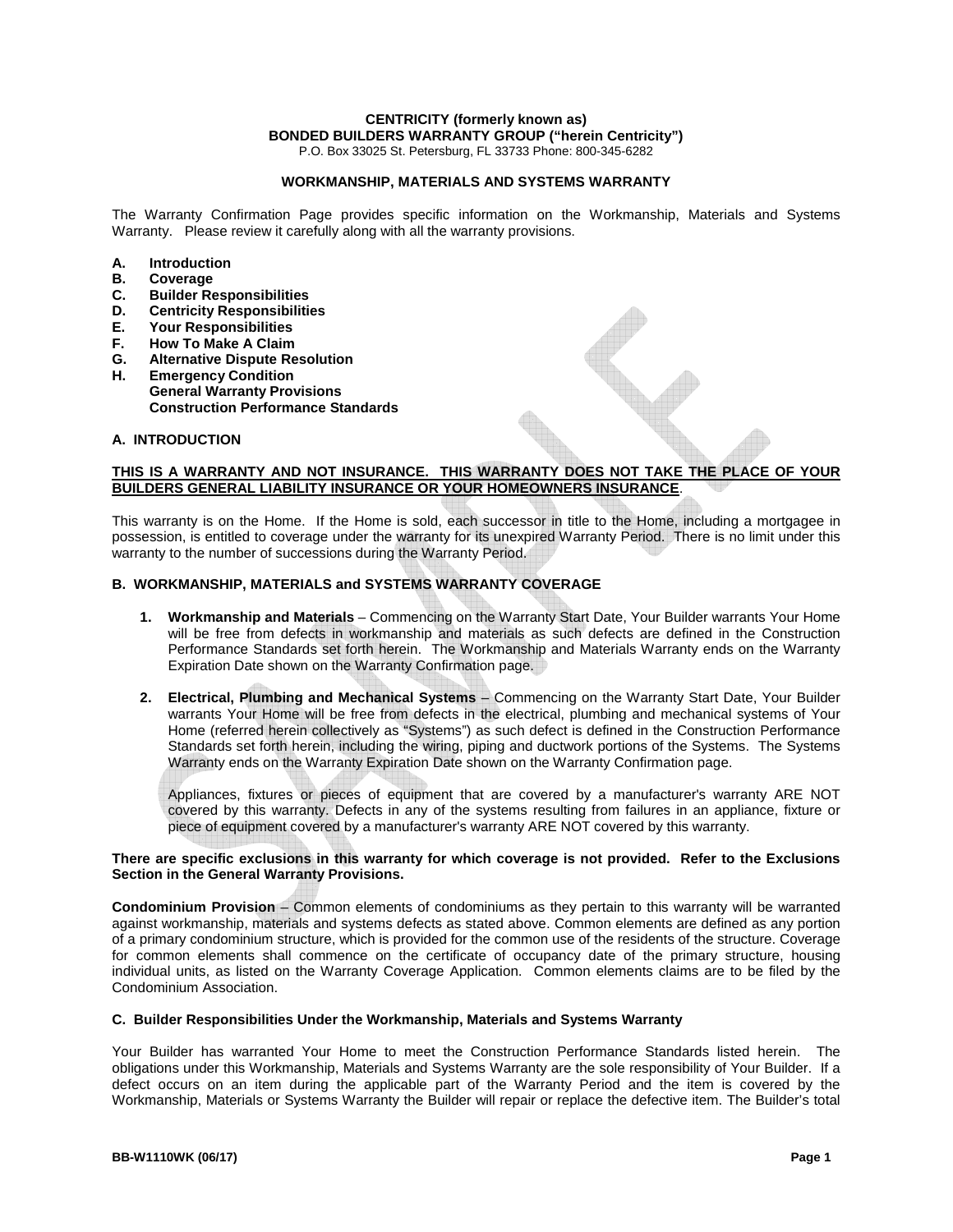liability under this warranty for the repair or replacement of defective items is limited to the Warranty Limit shown on the Warranty Confirmation page. Your Builder's and/or Centricity's costs of determining the existence and/or extent of a covered defect, costs of designing, making, and monitoring repairs (or payments to You or to another instead) are deducted from the Warranty Limit.

The Builder or Centricity, if necessary, shall have the option to repair, replace or pay You the reasonable cost of repair and/or replacement of any covered defect. The choice to repair, replace or pay You for any defective item is solely that of the Builder or Centricity. The design, method and manner of such repair are within the sole discretion of the Builder, if the Builder pays for the repair, or Centricity, if Centricity pays for the repair. By accepting enrolment of Your Home into the Centricity Warranty Program You agree to the method and manner of repair and/or replacement selected by the Builder or Centricity. The repair shall bring the defective item in compliance with the applicable Construction Performance Standards listed herein. In no event shall the Builder or Centricity be liable for discontinued items, changes in dye lots, colors or patterns, or items not included in the original construction.

No repair or replacement shall extend the Warranty Period or any applicable part thereof.

## **D. Centricity Responsibilities Under the Workmanship, Materials and Systems Warranty**

Centricity is the guarantor under this limited warranty and will meet the Builder's obligations to You for covered deficiencies if either, at Centricity's sole discretion and upon Centricity's receipt of sufficient proof, (1) the Builder is unable or unwilling to comply with the terms and conditions of the warranty and Construction Performance Standards as set forth herein; or (2) after an arbitration between You and the Builder has been conducted and after all alternative dispute resolution procedures contained herein have been completed and an arbitration award has been rendered against the Builder and the Builder refuses or is unable to comply with the award.

Centricity's total liability under this warranty for the repair or replacement of defective items is limited to the Warranty Limit shown on the Warranty Confirmation page, but in no case will Centricity's total liability for all warranties issued by Centricity on the Home exceed the Aggregate Warranty Limit shown on the Warranty Confirmation page. Your Builder's and/or Centricity's costs of determining the existence and/or extent of a covered defect, costs of designing, making, and monitoring repairs (or payments to You or to another instead) are deducted from the Warranty Limit and Centricity's Aggregate Warranty Limit.

## **E. Your Responsibilities Under the Workmanship, Materials and Systems Warranty**

You are responsible for any damage to any improvement, fixture or property not constructed, installed or provided by the Builder that may need to be removed to repair the covered defect or which may be damaged by the implantation of repairs to the covered defect. You shall be responsible to pay for the cost of repair of such improvement, fixture or property necessitated by the removal of the addition or repair of a covered defect. Before Centricity repairs or pays for the repair of a claim, You must assign to Centricity any rights You may have against any other person with respect to the claim including but not limited to the Builder and/or its subcontractors or suppliers.

## **F. How to Make a Claim Under the Workmanship, Materials and Systems Warranty**

If You believe Your Home has a defect that may be covered under the warranty during the applicable part of the Warranty Period, You must contact Your Builder as soon as possible upon your detecting a defect and before the expiration of the applicable Warranty Period. The Builder shall make a determination as to the extent such defect is warranted under the terms and conditions herein. The option to repair, replace or pay You the reasonable cost of repair or replacement is solely that of the Builder or Centricity. Centricity does not negotiate the scheduling of repairs and You must coordinate and cooperate with the Builder to provide access to the Home as provided in this warranty.

If you have notified Your Builder and are unable to resolve any warranty claim issues, You must completely fill out and transmit to Centricity the Centricity Workmanship, Materials and Systems Claim Form. Any and all claims must transpire and be discovered within the applicable Warranty Period. The Centricity Claim form must be received by Centricity no later than 30 days after the Warranty Expiration Date or You will have waived a claim for the defect and any claim submitted will be rejected. Telephone calls to Centricity shall not constitute a claim. **To the extent the applicable Warranty Period will expire before the above time frames are allowed to conclude, You must notify Centricity in writing before the expiration of the applicable Warranty Period. Notice to Your Builder within the applicable warranty period without separate written notice to Centricity shall result in Your claim being denied.**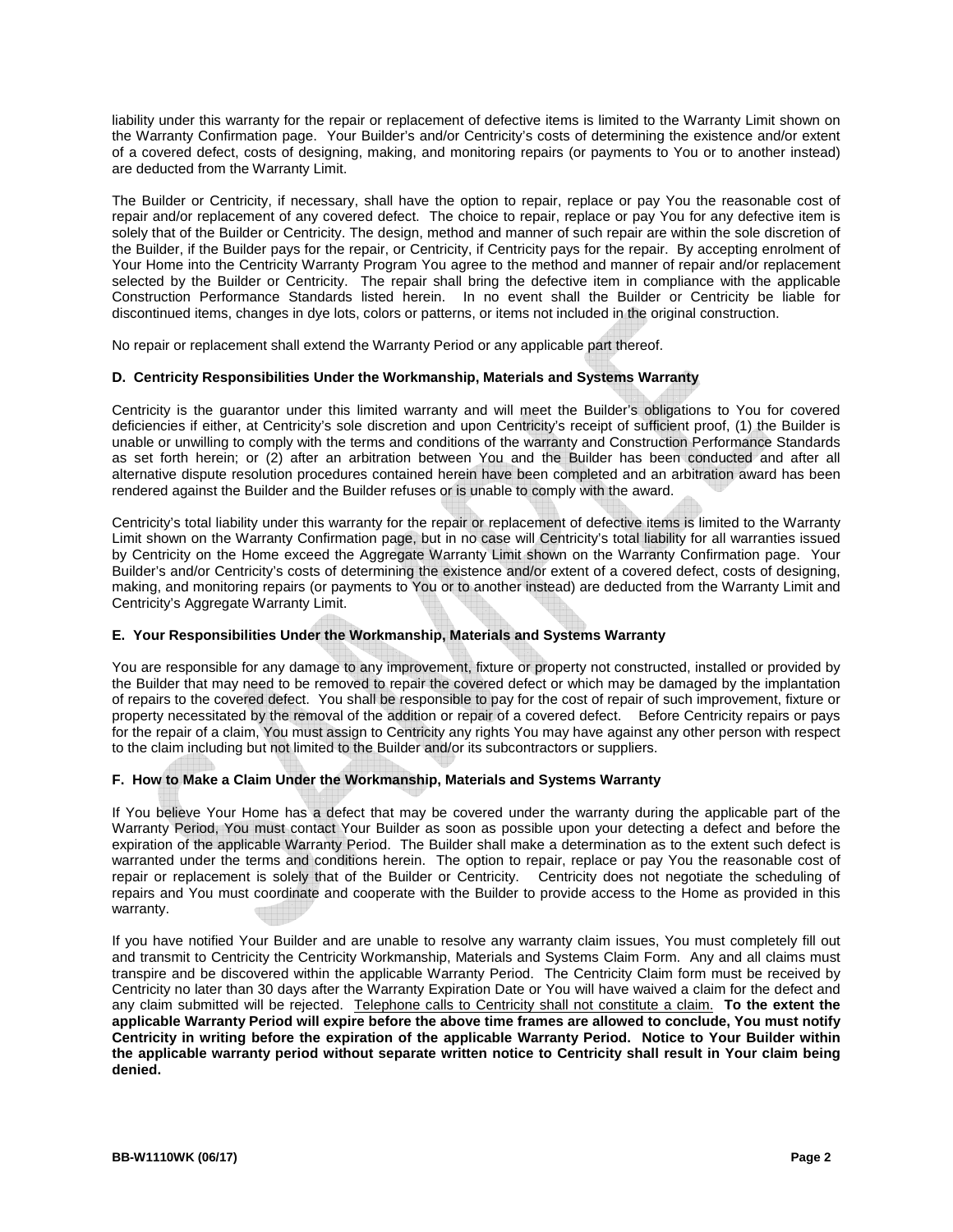Upon receipt of the Centricity Workmanship, Materials and Systems Claim Form, Centricity will contact the Builder and make attempts to get the Builder to comply with the terms and conditions of the applicable warranty Construction Performance Standard, or notify You if the claimed defect is not a warranted item.

## **G. Alternative Dispute Resolution For Workmanship, Materials and Systems Warranty**

You, Your Builder and Centricity hereby agree that any dispute, controversy, claim or matters in question regarding the Workmanship, Materials and Systems Warranty between Builder, You, Your successors in interest and/or Centricity arising out of or relating to this Warranty including without limitation, a claim of subrogation, negligent or intentional misrepresentation or nondisclosure in the inducement, and breach of any alleged duty of good faith and fair dealing, (herein referred to collectively as a "Dispute"), shall be submitted to Centricity's Conciliation Process where the parties will endeavor to resolve the Dispute in an amicable manner. Centricity will arrange a conciliation meeting at the Home, with You, or Your representative, the Builder, or Builder's representative and a conciliator assigned by Centricity. There is no charge to You for this conciliation process. During Conciliation, evidence presented by both parties will be evaluated to determine the warranty obligation owed (if any). The conciliator will inform both parties in writing of the decision. If accepted in total, the Builder will comply with the conciliator's decision and correct the listed items.

In the event any Dispute cannot be resolved by Centricity's Conciliation Process, the Dispute shall be submitted to a Claim Review Group consisting of the conciliator, and qualified third party representatives for You and the Builder. The Claim Review Group will be held at the Home. There is no charge to You for the Claim Review Group. However, You must pay any costs for Your representative. In the event any Dispute cannot be resolved by the Claim Review Group, You must submit the Dispute to binding arbitration pursuant to the terms and conditions of the Arbitration Section of this warranty.

Centricity reserves the right to attend any applicable Alternative Dispute Resolution proceeding, on behalf of the Builder, so as to allow for the enforcement of the terms and conditions of this warranty.

**In Florida:** The binding nature of the arbitration proceedings described herein shall not apply, however the arbitration required herein shall be a condition precedent to any and all litigation and/or formal court proceedings.

## **H. Emergency Condition For Workmanship, Materials and Systems Warranty**

An Emergency Condition is one You cannot control that seriously affects Your ability to live in the Home or a condition that if not rectified will result in significant damage to the Home. In case of an Emergency Condition, You must notify the Builder immediately in order that further damages can be mitigated. If Your Builder has provided You with emergency numbers and/or procedures, You must comply with those procedures and/or exhaust those remedies prior to contacting Centricity. Failure to follow such procedures could, at Centricity's sole discretion, result in Your claim being denied.

You should take immediate action if circumstances dictate the need, but You agree that only those repairs necessary to eliminate the Emergency Condition or mitigate further damage shall be performed. You agree that any and all repairs performed beyond such measures will not be the responsibility of the Builder or Centricity, unless You first obtain the permission of Your Builder. Emergency Conditions occurring after normal business hours, over a weekend and/or on a holiday must be reported to the Builder on the next business day.

ANY UNAUTHORIZED REPAIRS MADE BY YOU OR SOMEONE UNDER YOUR DIRECTION, OTHER THAN THOSE PERMITTED ABOVE, WILL NOT BE REIMBURSED OR COMPENSATED. THE DECISION AND DETERMINATION AS TO THE EXTENT OF EXPENSES THAT ARE REIMBURSABLE UNDER THE WARRANTY FOR EMERGENCY CONDITIONS IS THE SOLE DISCRETION OF THE BUILDER AND/OR Centricity IF NECESSARY.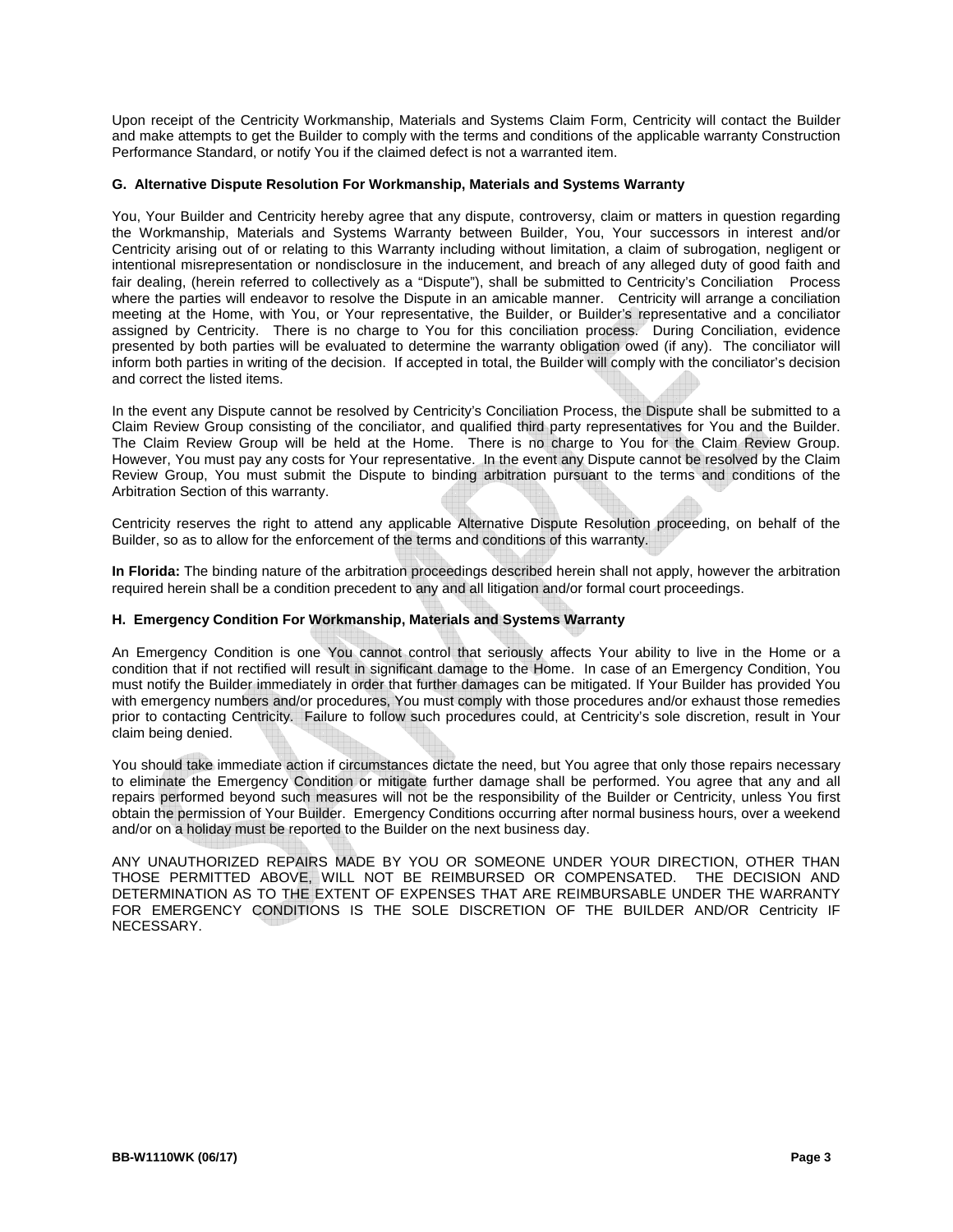P.O. Box 33025 St. Petersburg, FL 33733 Phone: 800-345-6282

#### **EXPRESS LIMITED MAJOR STRUCTURAL DEFECT WARRANTY**

The Warranty Confirmation Page provides specific information on the Express Limited Major Structural Defect Warranty. Please review it carefully along with all the warranty provisions.

- **A. Introduction**
- **B. Coverage**
- **C. Centricity Responsibilities**
- **D. Your Responsibilities**
- **E. How To Make A Claim**
- **F. Alternative Dispute Resolution General Warranty Provisions**

#### **A. INTRODUCTION**

#### **THIS IS A WARRANTY AND NOT INSURANCE. THIS WARRANTY DOES NOT TAKE THE PLACE OF YOUR BUILDERS GENERAL LIABILITY INSURANCE OR YOUR HOMEOWNERS INSURANCE**.

This warranty is on the Home. If the Home is sold, each successor in title to the Home, including a mortgagee in possession, is entitled to coverage under the warranty for its unexpired Warranty Period. There is no limit under this warranty to the number of successions during the Warranty Period.

#### **B. Coverage**

Commencing on the Warranty Start Date, Centricity warrants Your Home will be free from Major Structural Defects as such defects are defined herein. The Major Structural Defects warranty ends on the Structural Warranty Expiration Date shown on the Warranty Confirmation page.

#### A **Major Structural Defect** is:

- 1. Actual physical damage;
- 2. to the designated load-bearing portions of a Home;
- 3. caused by failure of such load-bearing portions that affects their load-bearing functions; and
- 4. to the extent that the Home becomes unsafe, unsanitary, or otherwise unlivable.

#### **All four portions of the definition must be met to qualify the Home for Major Structural Defect Warranty coverage.**

The **load bearing portions of the Home** are the framing members and other structural elements that transfer the load to the supporting ground. The covered load bearing portions of the Home are:

- 1. Load bearing foundation systems, piling, piers, stemwalls and footings:
- 2. Load bearing beams;
- 3. Load bearing girders;
- 4. Load bearing lintels;
- 5. Load bearing columns;
- 6. Load bearing walls and partitions;
- 7. Load bearing flooring sub systems; and
- 8. Load bearing roof framing systems, roof rafters and trusses.

Specific examples of **non-load bearing elements** of the Home include, but are not limited to:

- 1. Non-load bearing partitions and walls;
- 2. Wall tile or coverings;
- 3. Plaster, laths, or dry wall;
- 4. Flooring and sub-flooring material;
- 5. Brick, stucco, stone or veneer;
- 6. Any type of exterior siding;
- 7. Roof shingles, sheathing, flashing and tarpaper;
- 8. Heating, cooling, ventilating, plumbing, electric and mechanical systems;
- 9. Appliances, fixtures or items of equipment;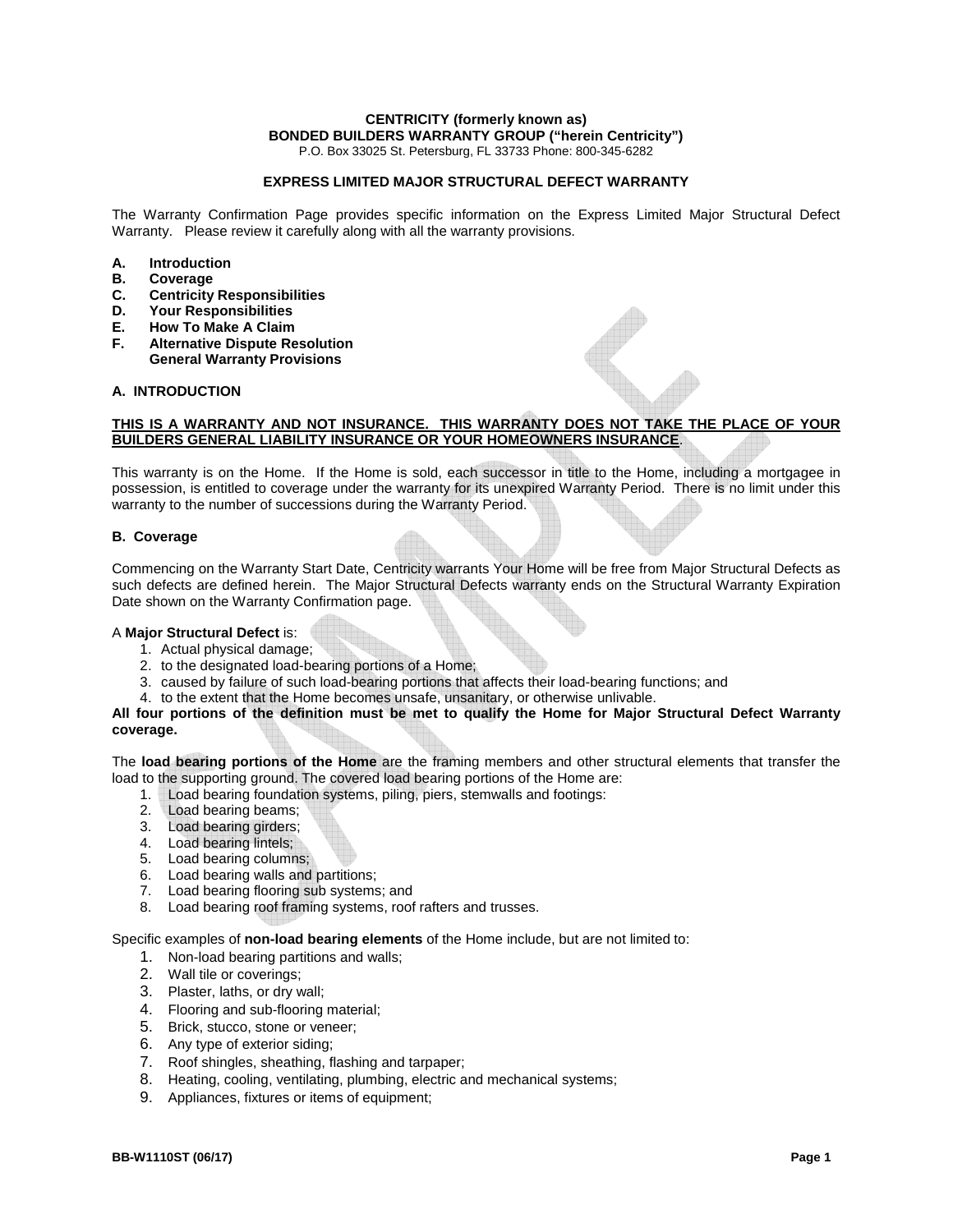- 10. Doors, trim, cabinets, windows, hardware, insulation, paint, stains;
- 11. Basement, garage slabs and other interior concrete floor slabs.

#### **There are specific exclusions in this warranty for which coverage is not provided. Refer to the Exclusions Section in the General Warranty Provisions.**

#### **C. Centricity's Responsibilities Under the Express Limited Major Structural Defect Warranty**

Centricity will repair or replace a covered Major Structural Defect or pay You the reasonable cost of such repair or replacement. The repair of a Major Structural Defect consists of, and is limited to:

- 1. Repair or replace the load-bearing portions of Your Home necessary to restore the load-bearing function to eliminate any unsafe, unsanitary or otherwise unliveable condition;
- 2. Repair of those non-load bearing portions and systems of the Home damaged by the Major Structural Defect and whose repair is necessary to make Your Home once again safe, sanitary or otherwise liveable, such as restoration of the functionality of damaged windows, exterior doors, and the electrical, plumbing, heating, cooling and ventilating systems; and
- 3. Removal and repair or replacement of only those surfaces, finishes and coverings, original with the Home damaged by the Major Structural Defect or which require removal and replacement to repair the Major Structural Defect. Repair or replacement is limited to an attempt to match the condition of the affected area just prior to the Major Structural Defect as closely as practical, but not necessarily to a like new condition. In no event shall Centricity be liable for discontinued items, changes in dye lots, colors or patterns, or items not included in the original construction.

Centricity's total liability for the repair or replacement of Major Structural Defects is limited to the Warranty Limit shown on the Warranty Confirmation page, but in no case will Centricity's total liability for all warranties issued by Centricity on the Home exceed the Aggregate Warranty Limit shown on the Warranty Confirmation page. Centricity's costs of determining the existence and/or extent of a covered defect, costs of designing, making, and monitoring repairs (or payments to You or to another instead) are deducted from the Warranty Limit and Centricity's Aggregate Warranty Limit.

Centricity shall have the sole option to repair, replace or pay You the reasonable cost of repair and/or replacement of any Major Structural Defect. The design, method and manner of such repair are within the sole discretion of Centricity. By accepting enrolment of Your Home into the Centricity Warranty Program You agree to the method and manner of repair and/or replacement selected by Centricity.

No repair or replacement shall extend the Warranty Period or any applicable part thereof.

## **D. Your Responsibilities Under the Express Limited Major Structural Defect Warranty**

You are responsible for any damage to any improvement, fixture or property not constructed, installed or provided by the Builder, which is damaged by a covered Major Structural Defect, or is damaged during the repair of a covered Major Structural Defect, and You shall pay for the cost of repair of such improvement, fixture or property necessitated by the repair of a covered Major Structural Defect. Before Centricity repairs or pays for the repair of a claim, You must assign to Centricity any rights You may have against any other person with respect to the claim including the Builder and/or its subcontractors or suppliers.

#### **E. How to Make a Claim Under the Express Limited Major Structural Defect Warranty**

If you believe Your Home has a Major Structural Defect that may be covered under the Express Limited Structural Warranty during the applicable part of the Warranty Period, You must completely fill out and transmit to Centricity the Centricity Structural Claim Form. This Claim form should be transmitted as soon as possible upon your detecting a defect and before the expiration of the Warranty Period. Any and all claims must transpire and be discovered within the Warranty Period. The Centricity Claim form must be received by Centricity no later than 30 days after the Warranty Expiration Date or You will have waived a claim for the defect and any claim submitted will be rejected. Any and all reports, estimates, diagrams and/or pictures that may exist regarding the nature and extent of the alleged defect should accompany the claim form. Telephone calls to Centricity shall not constitute a claim.

After Centricity receives the Structural Claim Form, You will be contacted to make arrangements to have the Home inspected either by a Centricity representative or other qualified construction professional. The inspection will be conducted to gather evidence regarding the alleged defects. You should cooperate in all respects with the Centricity representative or other qualified construction professional to ensure that all of the alleged defects are reviewed and/or discussed. If necessary, at the option of Centricity, additional inspections and/or testing may be called for to enable the claim to be thoroughly investigated and evaluated. After Centricity, at its sole discretion has completed its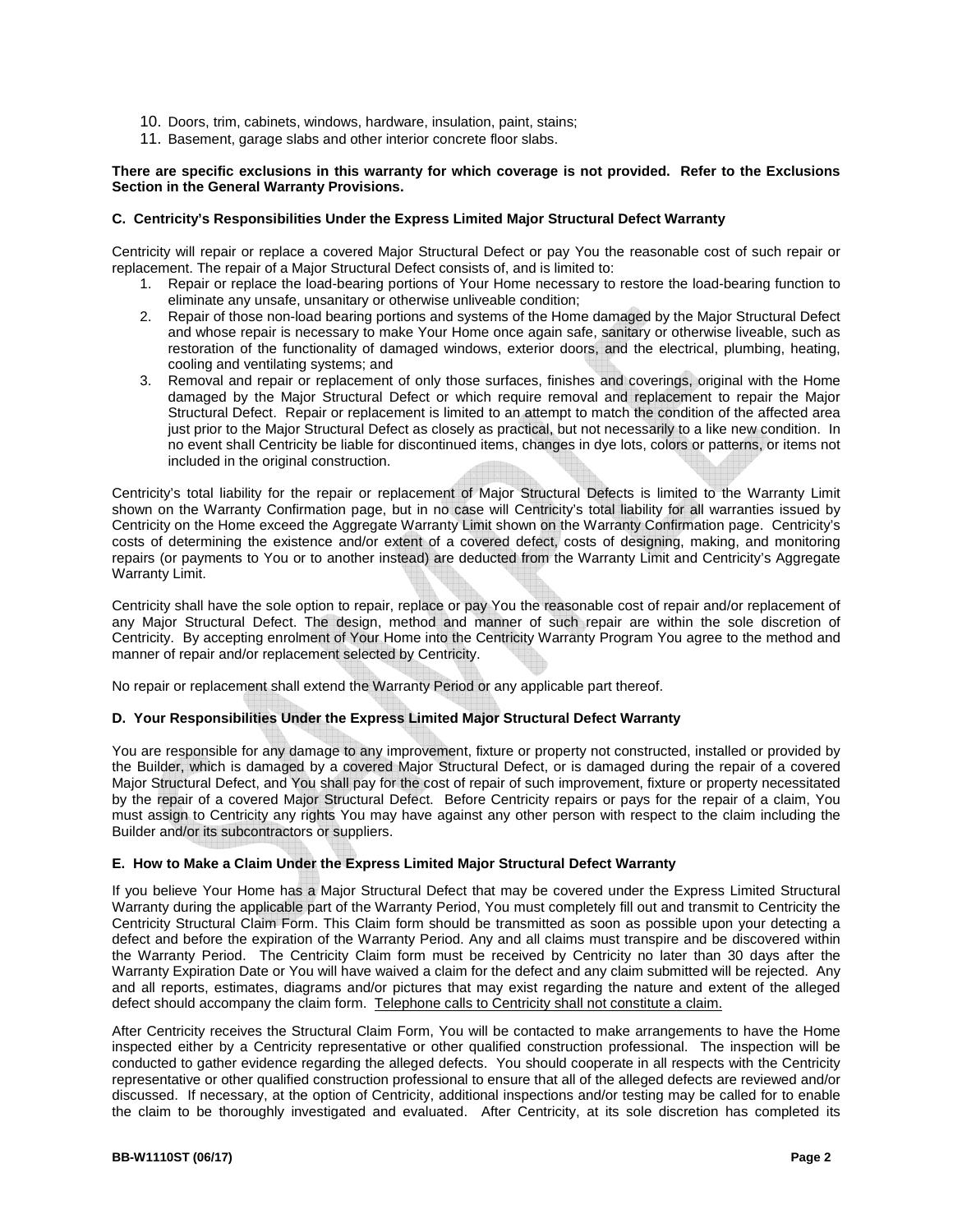investigation, Centricity shall notify You in writing as to the warranty coverage, if any, of the claimed Major Structural Defects.

If it is determined that the Major Structural Defects are covered by this warranty, You must provide Centricity with a full and unconditional release of all past rights and causes of action You may have with respect to all claimed Major Structural Defects determined to be covered under this warranty, including those rights and causes of action against the Builder, before Centricity will be obligated to pay a claim or make repairs. You shall return the signed release and/or assignment to Centricity within 60 days after receiving it from Centricity, or Centricity will void it.

## **F. Alternative Dispute Resolution For Express Limited Major Structural Defect Warranty**

You, Your Builder and Centricity hereby agree that any dispute, controversy, claim or matters in question regarding the Major Structural Defect warranty between Builder, You, Your successors in interest and/or Centricity arising out of or relating to this Warranty including without limitation, a claim of subrogation, negligent or intentional misrepresentation or nondisclosure in the inducement, and breach of any alleged duty of good faith and fair dealing, (herein referred to collectively as a "Dispute"), shall be submitted to Mediation where the parties will endeavor to resolve the Dispute in an amicable manner.

The mediator's compensation fee, administrative fee and all expenses charged by the mediator and/or the mediation service shall be borne equally by the mediating parties. Each party shall pay their own attorney fees and expenses. Additional fees may be assessed in accordance with the mediation company rules and fees.

In the event any Dispute cannot be resolved by Mediation, You must submit the Dispute to binding arbitration pursuant to the terms and conditions of the Arbitration Section of this warranty.

**In Florida:** The binding nature of the arbitration proceedings described herein shall not apply, however the arbitration required herein shall be a condition precedent to any and all litigation and/or formal court proceedings.

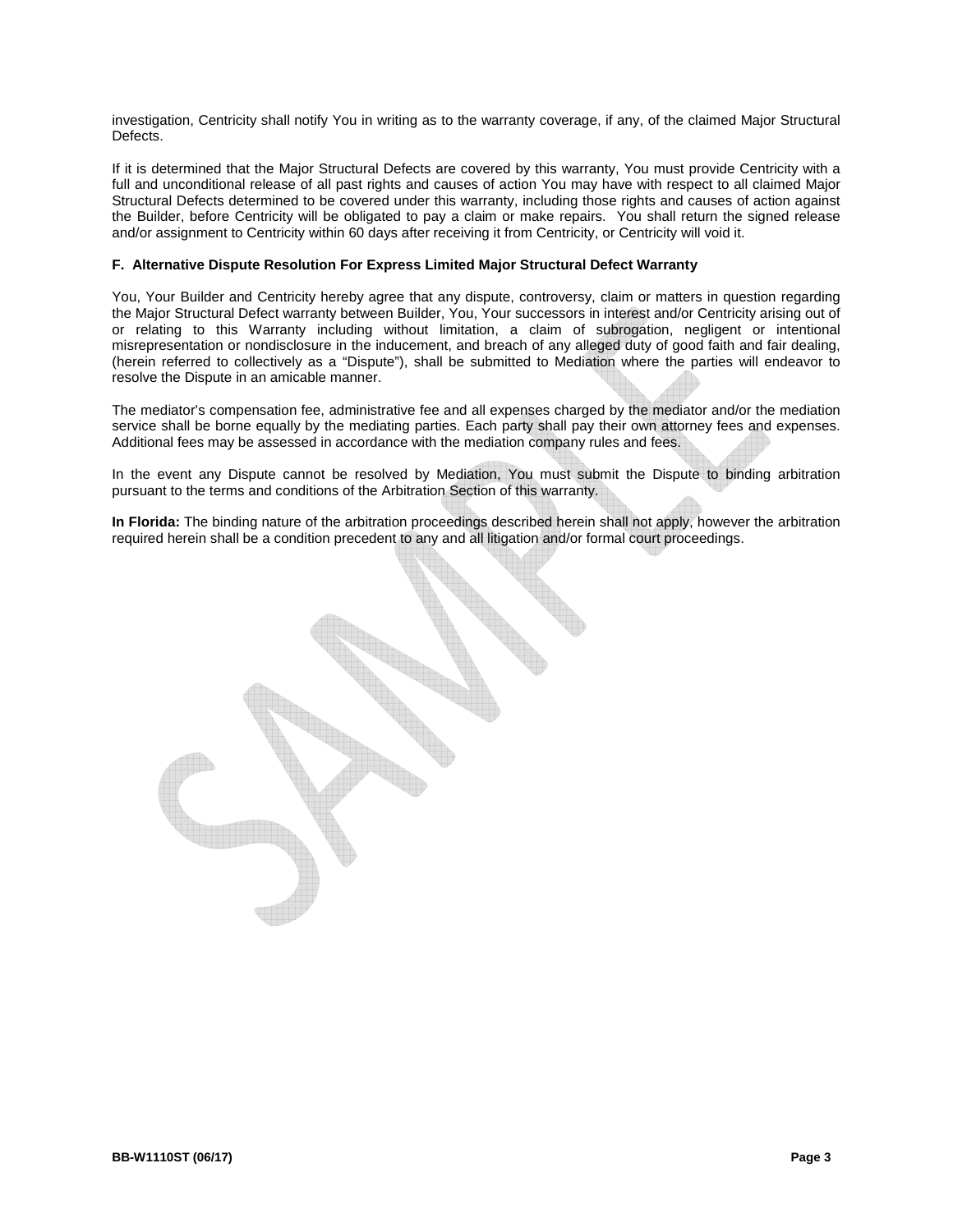P.O. Box 33025 St. Petersburg, FL 33733 Phone: 800-345-6282

#### **GENERAL WARRANTY PROVISIONS**

**These General Warranty Provisions apply to each warranty to which they are attached and identified on the Warranty Confirmation Page.** 

- **A. DEFINITIONS**
- **B. EXCLUSIONS Items Not Covered By The Warranty**
- **C. ARBITRATION PROVISION**
- **D. GENERAL CONDITIONS** 
	- **1. Access to Your Home**
	- **2. Mortgage Clause**
	- **3. Resale Transfer of Warranty**
	- **4. Delay**
	- **5. Assignment of Insurance Proceeds**
	- **6. Exclusive Remedy Agreement**
	- **7. Waiver of Implied Warranty**
	- **8. Independence**
	- **9. Attorney's Fees and Costs Forbidden**
	- **10. Severability**
	- **11. Binding Nature**
	- **12. Gender**
	- **13. Choice of Law**
	- **14. Cancellation**

#### **A. DEFINITIONS**

**Aggregate Warranty Limit** – the maximum amount Centricity is liable for under all warranties issued by Centricity on the Home. The Aggregate Warranty Limit is shown on the Warranty Confirmation page.

**Alternative Dispute Resolution** – The Conciliation©, Claim Review Group, Mediation and/or the Arbitration processes used by Centricity to resolve issues arising only from the terms and conditions of a Centricity warranty.

**Arbitration** – An Alternative Dispute Resolution process wherein the designated neutral third party conducts a hearing wherein the parties present live testimony and evidence to the arbitrator. The arbitrator shall render a decision as to the party's responsibility under the terms and conditions of the warranty and the applicable law.

**Centricity** – the Warranty Company underwriting this program or its assigned authorized representatives.

**Builder** – The person, corporation, partnership or other entity registered under the Centricity program and who may have obtained this warranty on the Home. Builder is shown on the Warranty Confirmation page.

**Claim Review Group** – An Alternative Dispute Resolution process wherein a Centricity selected Conciliator, a qualified representative of You and a qualified representative of the Builder review the claim information and the terms and conditions of the warranty and shall issue, either by majority or unanimous vote, a claims decision, which shall be presented to You and the Builder with a copy to Centricity.

**Complete Warranty Document** – The entire warranty contract between You, Your Builder and Centricity consisting of the Warranty Coverage Application, the Warranty Confirmation page, any Warranty Amendments and the Warranty Document.

**Conciliation©** – An Alternative Dispute Resolution process conducted by Centricity to work with You and the Builder to amicably resolve any and all warranty disputes that may arise. The Centricity selected Conciliator shall render a non-binding opinion as to the rights and obligations of each party under the terms and conditions of the warranty.

**Consequential Damage** – Any property damage or bodily injury which follows as a result of structural damage or any other items covered under this warranty, including defects in plumbing, electrical, heating, cooling or ventilation systems. Consequential damage or resulting bodily injury or property damage are not covered under this warranty.

**Home** – A single or multi-family home, structure, dwelling or unit (herein called "Home") individually owned and covered by the warranty. The Home covered is shown on the Warranty Confirmation page under "Property Address Covered by the Warranty".

**Mediation** – An Alternative Dispute Resolution process wherein a neutral third party attempts to negotiate an amicable settlement between the parties and facilitate an agreed resolution that is accepted by the parties as a resolution to any and all complaints raised.

**Warranty Confirmation Page** – The page included as part of the Complete Warranty Document to identify the Home enrolled, the Warranty Limit, Aggregate Warranty Limit, Warranty Start Date, Warranty Expiration Date, any applicable Warranty Amendments, and other information specific to Your warranty.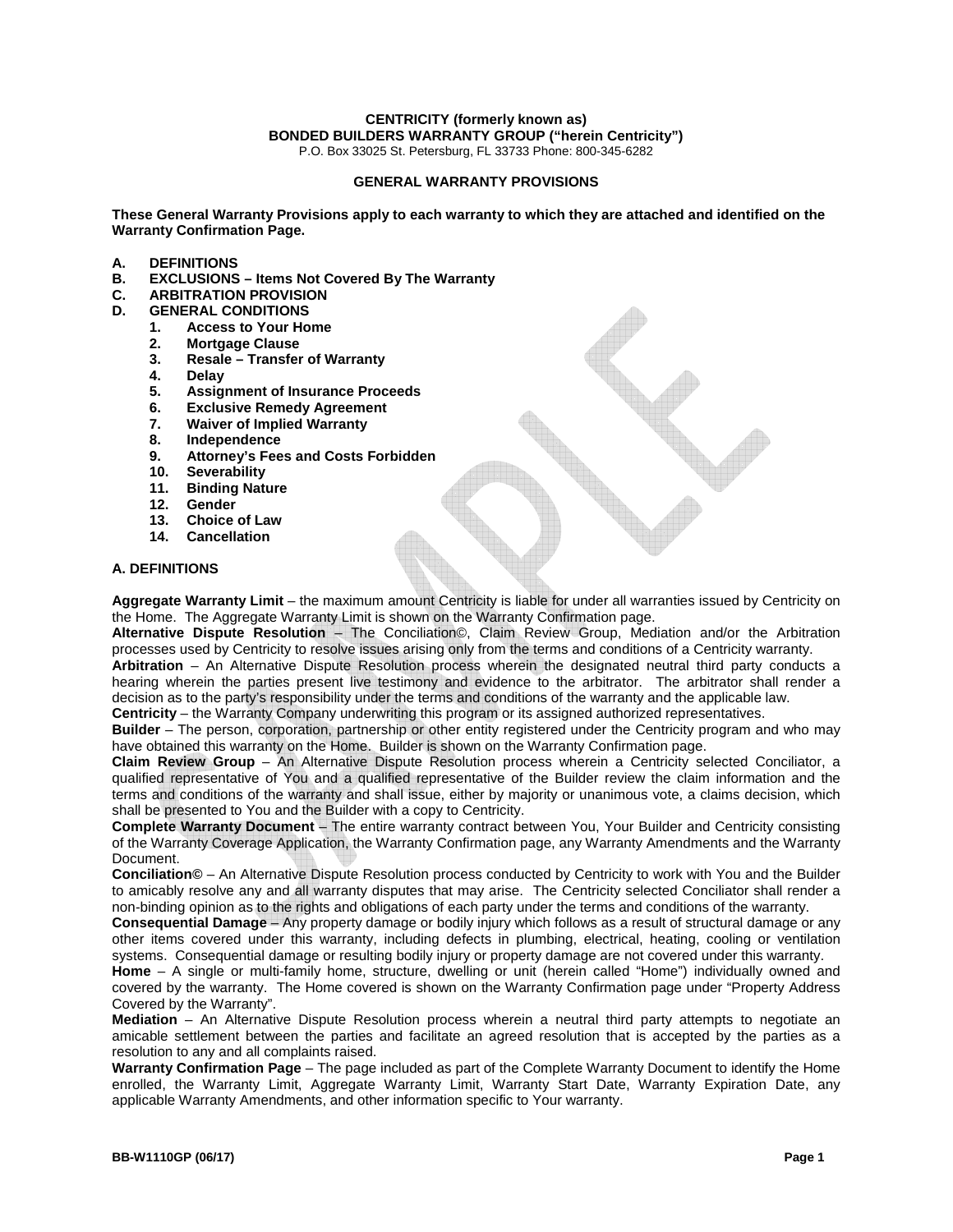**Warranty Coverage Application** – The required application form completed by Your Builder, and signed by You and Your Builder, to enroll Your Home.

**Warranty Enrollment Fee** – The fee paid for the warranty as indicated on the Warranty Confirmation page.

**Warranty Expiration Date** – The date the warranty ends as indicated on the Warranty Confirmation page or applicable Warranty Amendment.

**Warranty Limit** – The maximum amount payable under the terms of the warranty. The Warranty Limit is shown on the Warranty Confirmation page.

**Warranty Period** – The length of time Your Home is covered by the warranty for each type of coverage provided, beginning on the applicable Warranty Start Date and ending on the applicable Warranty Expiration Date.

**Warranty Start Date** – This is the date coverage under the warranty begins. It is the earlier of Your occupancy of the Home or the day that title transfers on Your ownership of the Home. The Warranty Start Date is shown on the Warranty Confirmation page.

**You, Your, Yours** – The Homeowner(s) who hold title to the Home covered by the warranty.

## **B. EXCLUSIONS – Items Not Covered By The Warranty**

The following exclusions from warranty coverage apply to any and all warranties issued by Centricity, including Workmanship, Materials, Systems and Major Structural Defect warranties. The Home is warranted as constructed by the Centricity approved Builder. Centricity does not warrant deficiencies or defects regardless of (a) the cause of the excluded event; or (b) other causes of loss; or (c) whether other causes acted concurrently or in any sequence with the excluded events to produce the deficiency or defect. The following are excluded from coverage under this warranty:

- 1. Deficiency or defects to any property, or part of the property, that was not included in the Closing Contract Price shown on the Warranty Confirmation page;
- 2. Off-site improvements or any improvements installed after the Warranty Start Date whether provided by the Builder or others;
- 3. Drainage deficiencies that do not affect the structural integrity of the Home;
- 4. Any and all landscaping (including sodding, seeding, shrubs, trees, and plantings) and landscaping irrigation systems including but not limited to sprinkler systems, sprinkler heads and/or sprinkler control systems;
- 5. Fences, boundary walls, retaining walls and bulkheads, except those retaining walls and bulkheads that contain structural or foundation walls at the Home and/or provide structural support to the Home;
- 6. Outbuildings, sheds, storage buildings, porches, cabanas or any other detached structures including but not limited to detached carports and detached garages (except those outbuildings which contain the plumbing, electrical, heating, cooling or ventilation systems built or installed with and serving the Home);
- 7. Patios, decks, balconies, sidewalks, walkways, driveways, swimming pools, hot tubs, spas, exterior steam rooms, covered screen enclosures, and/or other recreational facilities;
- 8. Any damage caused by soil movement, if compensation is provided by state legislation or covered by other insurance;
- 9. Any damage as a result of insufficient (or change in) load-bearing capacity of the soil, sub-soils or surfaces of the soil or sub-soils on a lot prepared by You, the Homeowner;
- 10. Any damage caused or made worse by inadequate, excessive or uneven watering of soils within close proximity of foundations in areas with active soil; or damage by trees planted within 10 feet of foundations;
- 11. After the first year, concrete floors of basements and attached garages that are built separate from foundation floors or other structural elements of the Home;
- 12. Failure of the Builder to complete construction of the Home or any component part of the Home in conformity with construction plans or specifications or to complete agreed upon walk-through "punch-out" items;
- 13. Failure of the Builder, their employees, agents, or subcontractors to perform pre-closing cleanup of any kind or failure to remove any spillage, or debris from construction site;
- 14. Any defects or deficiency caused by materials, design, construction, or work supplied by other than the original Builder of the Home, or their employees, agents, or subcontractors;
- 15. Changes, alterations or additions made to the Home by anyone other than those performed under obligations of this warranty;
- 16. Changes of the grading of the site by anyone other than the Builder originally building the Home or their employees, agents, or subcontractors;
- 17. Deficiency or defects caused or made worse by owners, occupants, or guests;
- 18. Any deficiencies or defects in workmanship, materials or structural portions normally covered by another warranty or insurance policy whether or not paid by such warranty or insurance policy;
- 19. Deficiency or defects resulting from accidents, riot, civil commotion, terror attacks, war, or Acts of God; including but not limited to fire, explosion, smoke, water escape, windstorm, mudslide, erosion, hail, lightning, hurricanes, tsunamis, falling trees, aircraft, vehicles, flood, earthquakes, sink holes, underground springs, volcanic eruptions, saturated soils or change in the level of the under ground water table;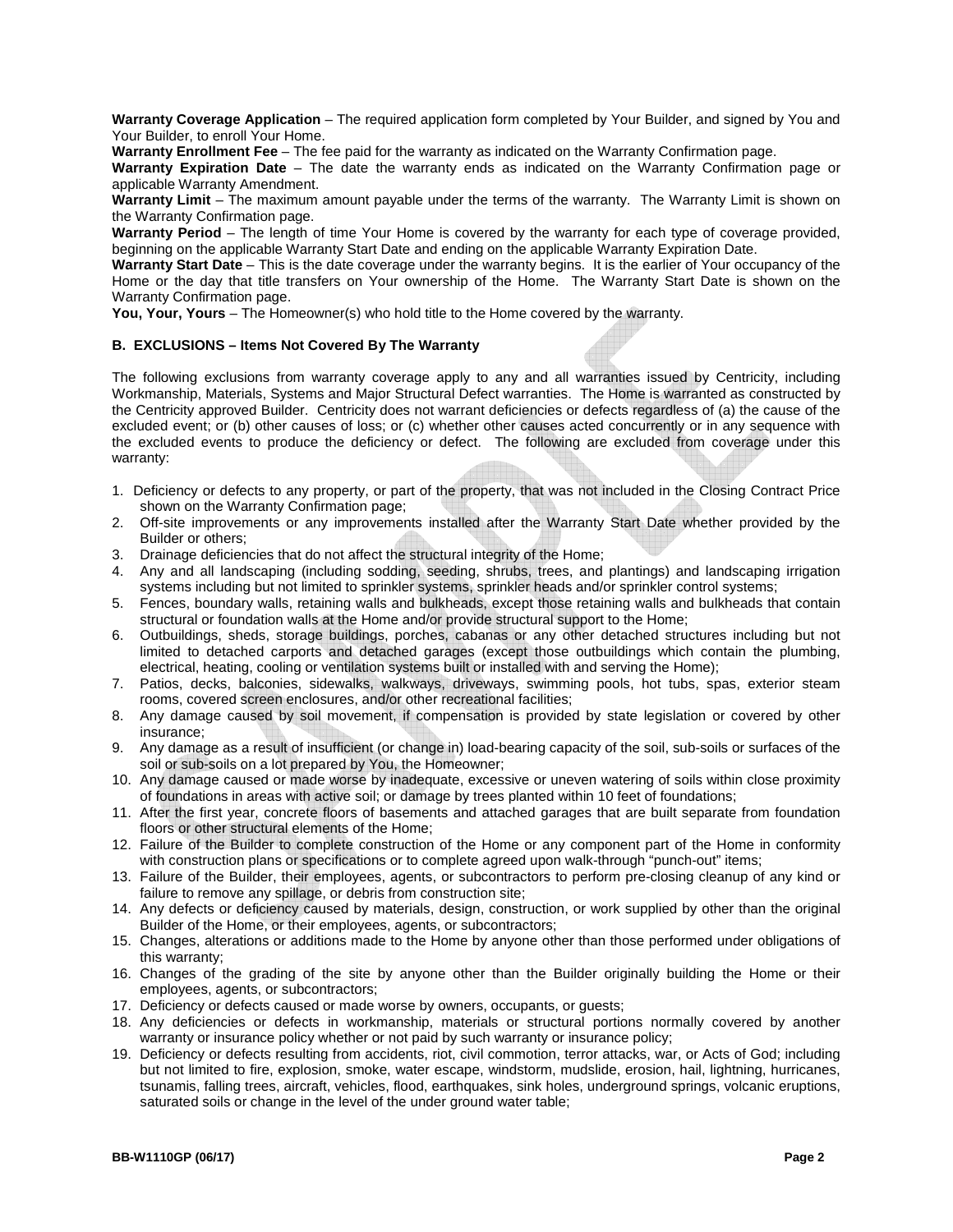- 20. Deficiency or defects resulting from burn holes, buried debris, or organic materials;
- 21. Any contamination caused or created by natural or man-made chemicals, compounds, or substances, or breakdown or adverse effects of chemicals, compounds, or substances used in the construction of the Home or site. Such contamination is not covered even if the Home is rendered unlivable;
- 22. Insect damage including termites;
- 23. Any damage caused by water intrusion, including but not limited to roof leaks, window sealants, plumbing or failure of vapor barriers, except as provided in the Workmanship, Materials and Systems warranty;
- 24. Dampness or condensation due to Your failure to maintain adequate ventilation;
- 25. Any loss, damages or other condition which is not a deficiency or defect of construction;
- 26. Consequential Damage: Any property damage or bodily injury which follows as a result of structural damage, or other defects covered under this warranty including defects in plumbing, electrical, heating and cooling;
- 27. Normal wear and tear or normal deterioration;
- 28. Cost of transportation, food, storage, moving contents, shelter, or other incidental expenses related to Your relocating during repair;
- 29. Any loss or damage which may arise while the Home is not being used primarily for residential purposes;
- 30. Any loss or physically inflicted damage which is not a construction deficiency or defect, including but not limited to chips, scratches, and dents in materials, fixtures, appliances, or other types of equipment;
- 31. Failure by You to give notice to the Builder and/or Centricity of any deficiencies or defects within a reasonable time or as specified in this warranty;
- 32. Negligence and/or improper maintenance or improper operation of items warranted under this warranty;
- 33. Failure of You or anyone to comply with the warranty requirements of manufacturers of appliances, equipment or fixtures;
- 34. Any loss or damage which You have not taken reasonable timely actions to minimize;
- 35. Any dispute received by Centricity later than 30 days after the applicable Warranty Expiration Date for claimed items of deficiency or defect;
- 36. Any alleged deficiency or defect for which there is no evidence of deficiency or defects at the time of the claims investigation; or which has been repaired prior to a Centricity claims investigation unless such deficiency or defect is considered by Centricity to be an emergency repair which was repaired by You after the Builder failed to respond within a reasonable time. Emergency items will be determined by Centricity considering imminent danger of resulting damage to the Home. Emergency items will not include items of comfort to You such as but not limited to problems with air conditioners;
- 37. Any condition which does not result in actual physical damage to the covered Home;
- 38. Diminished market value of Your Home.

#### **C. ARBITRATION PROVISION**

In the event any Dispute under any Centricity warranty, including without limitation, a claim of subrogation, negligent or intentional misrepresentation or nondisclosure in the inducement, breach of any alleged duty of good faith and fair dealing, and/or any dispute over the scope of this Arbitration Provision, cannot be resolved by one of the Alternative Dispute Resolution processes described herein, You, the Builder and Centricity agree to submit the Dispute to binding arbitration. You will have the right to select the arbitration company from the list of approved arbitration companies Centricity will provide to You when arbitration is requested. The arbitration will be conducted under the arbitration company's rules in effect at the time of the arbitration.

The decision of the arbitrator shall be final and binding on all parties and may be entered as a judgment in any State or Federal court of competent jurisdiction. **By accepting the warranty, You are agreeing to waive Your right to a trial by either judge or jury in a court of law.** 

The initiation or participation by any party in any judicial proceeding shall not be deemed a waiver of the right to enforce this arbitration provision and notwithstanding any provision of law to the contrary, shall not be asserted or accepted as a reason to delay, to refuse to participate in, or to refuse to enforce this arbitration provision. Any party who shall commence a judicial proceeding concerning a dispute, which is arbitrable hereunder, shall also be deemed to be a party requesting arbitration within the meaning of this paragraph. Any party shall be entitled to recover reasonable attorney's fees and costs incurred in enforcing this arbitration provision, and the arbitrator shall have sole authority to award such fees and costs.

The arbitrator's compensation fee, administrative fee and all expenses charged by the arbitrator and/or the arbitration service shall be borne equally by the arbitrating parties. Each party shall pay their own attorney fees and expenses. Additional fees may be assessed in accordance with the arbitration company rules and fees. The arbitrator shall have the discretion to reallocate such fees and expenses, save and except attorney's fees, in the interest of justice.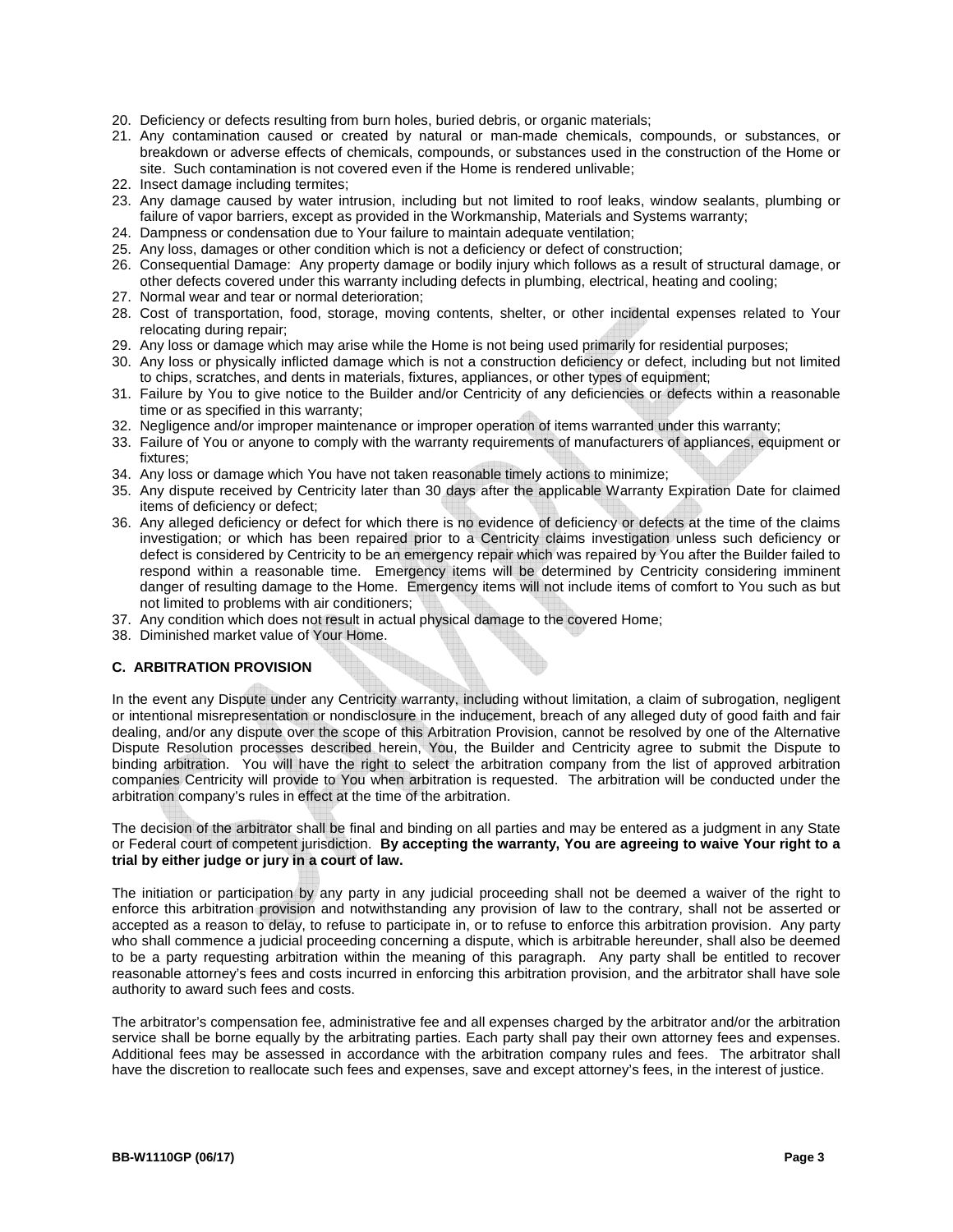The parties agree that this arbitration provision involves and concerns interstate commerce and is governed by the Federal Arbitration Act (Title 9 of the United States Code), now in effect and as same may from time to time be amended, to the exclusion of any different or inconsistent state or local law, ordinance or judicial rule; and to the extent that any state or local law, ordinance or judicial rule shall be inconsistent with any provisions of the rules of the arbitration company under which the arbitration proceeding shall be conducted, the rules of the arbitration company shall govern the conduct of the proceeding. Any party who fails or refuses to submit to arbitration following a demand by any other party shall bear all costs and expenses incurred by such other party in compelling arbitration of any Dispute. Arbitration may be demanded at any time, but only after completion of all conditions precedent, and may be compelled by summary proceedings in Court. The institution and maintenance of any action for judicial relief or pursuit of a provisional or ancillary remedy shall not constitute a waiver of the right of any party, including the plaintiff, to submit the controversy of claim to arbitration if any other party contests such action for judicial relief.

The resolution of any Dispute shall not be consolidated with disputes of other Homeowners or included in any class proceeding. No arbitrator or other party to an arbitration proceeding may disclose the existence, content or results thereof, except for disclosures of information by a party required in the ordinary course of its business or by applicable law or regulation. If more than one agreement for arbitration by or between the parties potentially applies to a Dispute, the arbitration provision of this warranty shall apply to all warranty Disputes. This arbitration provision shall survive termination, amendment or expiration of any of the documents or any relationship between the parties.

Centricity shall have the right, in advance of the arbitration proceeding, to re-inspect any Home which is the subject of the arbitration proceeding if the request for arbitration is made more than 60 days following the last claim decision of Centricity concerning such Home. No arbitration proceeding shall involve more than one single-family detached Home or, single unit in a multi-family building. However, at Centricity's sole option, multi-family buildings, including but not limited to condominiums, could be heard together in the same proceeding.

If any provision of this arbitration agreement shall be determined to be unenforceable by the arbitrator or by the court, the remaining provisions shall be deemed to be severable there from and enforceable according to their terms.

**In Florida:** The binding nature of the arbitration proceedings described herein shall not apply, however the arbitration required herein shall be a condition precedent to any and all litigation and/or formal court proceedings.

#### **D. GENERAL CONDITIONS**

- **1. Access to Your Home** In order for the Builder or Centricity to fulfil their respective obligations under the terms and conditions of the warranty, access will be required to the Home. By having Your Home enrolled in the Centricity warranty program, You hereby grant access to Your Home during normal business hours for the purpose of allowing the Builder, Centricity, their agents, contractors and/or inspectors to conduct inspections, assess claims, make repairs and to conduct tests as may be determined as necessary. **Refusal To Allow Access To Your Home Will Void The Warranty.**
- **2. Mortgage Clause** Centricity may, where applicable, make payment for any claim for \$1,000.00 or more to You and the Mortgagee as your respective interests may appear. The Mortgagee will be bound by the adjustment of any claim made with You.
- **3. Resale Transfer of Warranty** Each successor in title to the Home including, "Mortgagee in possession", is automatically entitled to coverage under this warranty up to the remaining amount of the Aggregate Warranty Limit for the unexpired Warranty Period. The transfer fee for this warranty shall not exceed \$40.00. There is no limit to the number of successions during the Warranty Period.
- **4. Delay** If the Builder's or Centricity's performance of any of its obligations is delayed by any event not resulting from their own conduct, they will be excused from performing until the effects of that event are remedied. Examples of such events are: Acts of God or common enemy, war, riot, civil commotion, sovereign conduct, or acts of persons who are not parties to this warranty.
- **5. Assignment of Insurance Proceeds** In the event Your Builder or Centricity repairs or replaces, or pays the cost of any defect covered by the Warranty for which You are covered by other insurance or warranties, You must, upon request by Your Builder or Centricity, assign the proceeds of such repair, replacement, payment and/or the right to pursue recovery for such payment to Your Builder or Centricity. This assignment includes but is not limited to Your homeowners insurance carrier, product manufacturer or any other entity or individual.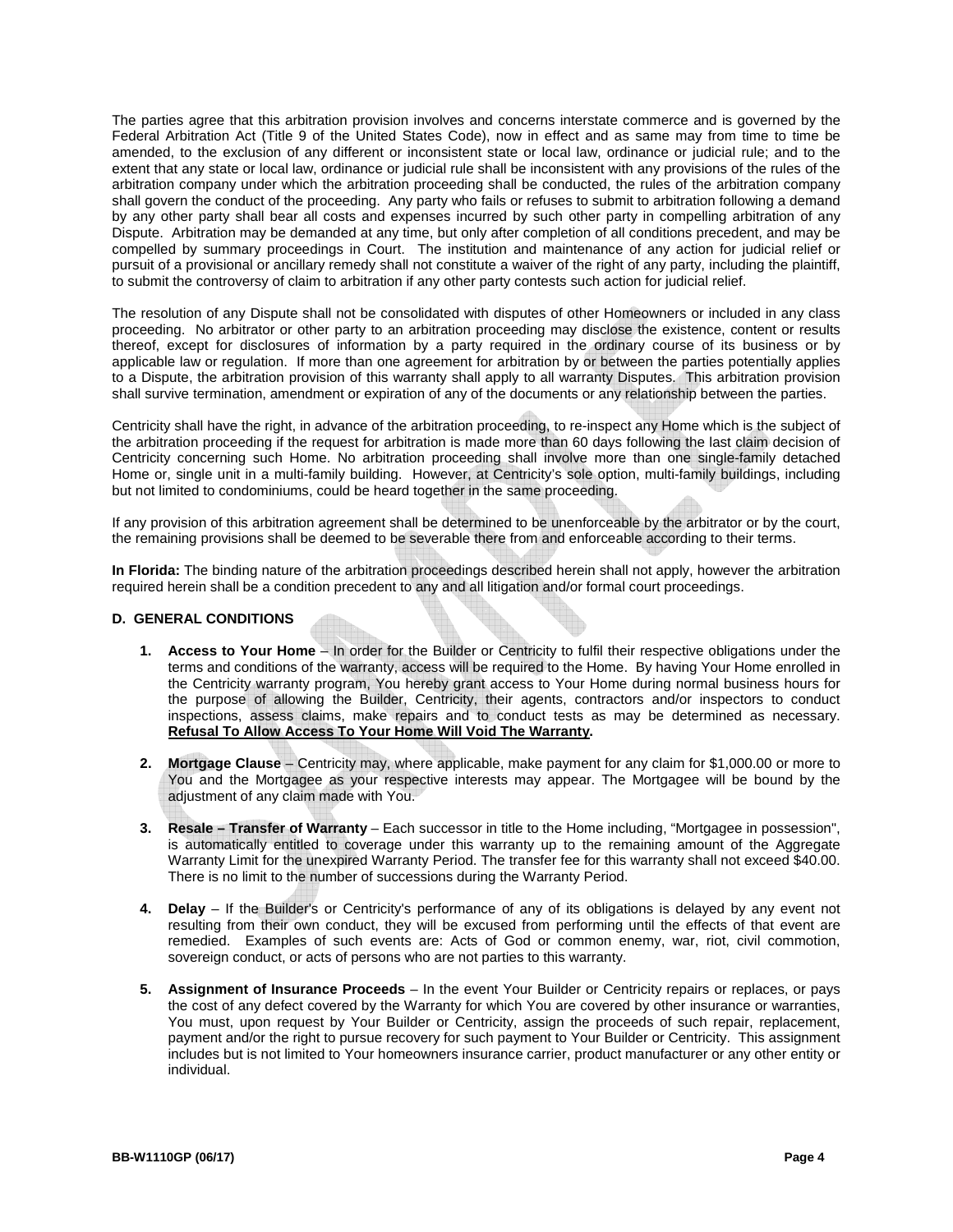- **6. Exclusive Remedy Agreement Except as provided herein, You have waived the right to seek damages or other legal or equitable remedies from the Builder, its principles, his subcontractors, agents, vendors suppliers, workers, material men, and/or design professionals under any and all causes of action whether statutory or at common law, including but not limited to negligence and/or strict liability. The agreement contained herein shall be enforceable to the fullest extent permissible by the law of the state in which the property is located and shall apply to any claim thereafter made against the Builder or any other person. Your sole remedy, in the event of a defect in Your Home or in the real property upon which it is situated, is as prescribed in the terms and conditions of the Centricity Warranty issued on the Home. Nothing in this paragraph shall effect or be applicable to any other express written warranty You may have received from any single vendor or manufacturer who has supplied any appliance or component for the Home.**
- **7. Waiver of Implied Warranties (Habitability, Merchantability, Fitness for a Particular Purpose and/or Good and Workmanlike Construction) – By receiving, accepting and/or agreeing to the Centricity Express Limited Warranty including but not limited to the terms and conditions contained herein, You hereby waive any and all other express or implied warranties, including but not limited to any oral or written representations or statements made by the Builder or any other implied warranty including but not limited to warranties of habitability, merchantability, fitness for a particular purpose and/or good and workmanlike construction. This waiver shall not apply to the extent not permitted by the law of the state in which the property is located.**
- **8. Independence** The Centricity Warranty is independent of the contract between You and Your Builder for the construction of the Home and/or its sale to You. Contract disputes, which are not warranty disputes, as covered under this warranty are not eligible for dispute resolution hereunder. Nothing contained in any other contract between You and Your Builder can restrict or override the provisions of the Centricity Warranty.
- **9. Attorney's Fees and Costs Forbidden**  Each party shall bear its own costs of litigation and under no circumstances shall any party, prevailing or otherwise be entitled to an award and/or judgment which includes or provides for attorney's fees and/or court costs.
- **10. Severability** Should any provisions of this contract be deemed by a court of competent jurisdiction to be unenforceable, the remaining portions of this warranty shall be given full force and effect and the determination will not affect the enforceability of the remaining provisions.
- **11. Binding Nature** The Warranty is to be binding upon the Builder, You, Your heirs, executors, administrators, successors and assigns.
- **12. Gender** The use of one gender in the Warranty includes all other genders; and use of the plural includes the singular as may be appropriate.
- **13. Choice of Law** The warranty is to be construed in accordance with the laws of the state in which the Home is located.
- **14. Cancellation** You may return the warranty for cancellation within 30 days of Your receipt of it. If returned the warranty will be cancelled and the full Warranty Enrollment Fee will be refunded to the Builder. Cancellation of this warranty does not extend or alter the Builder's responsibilities.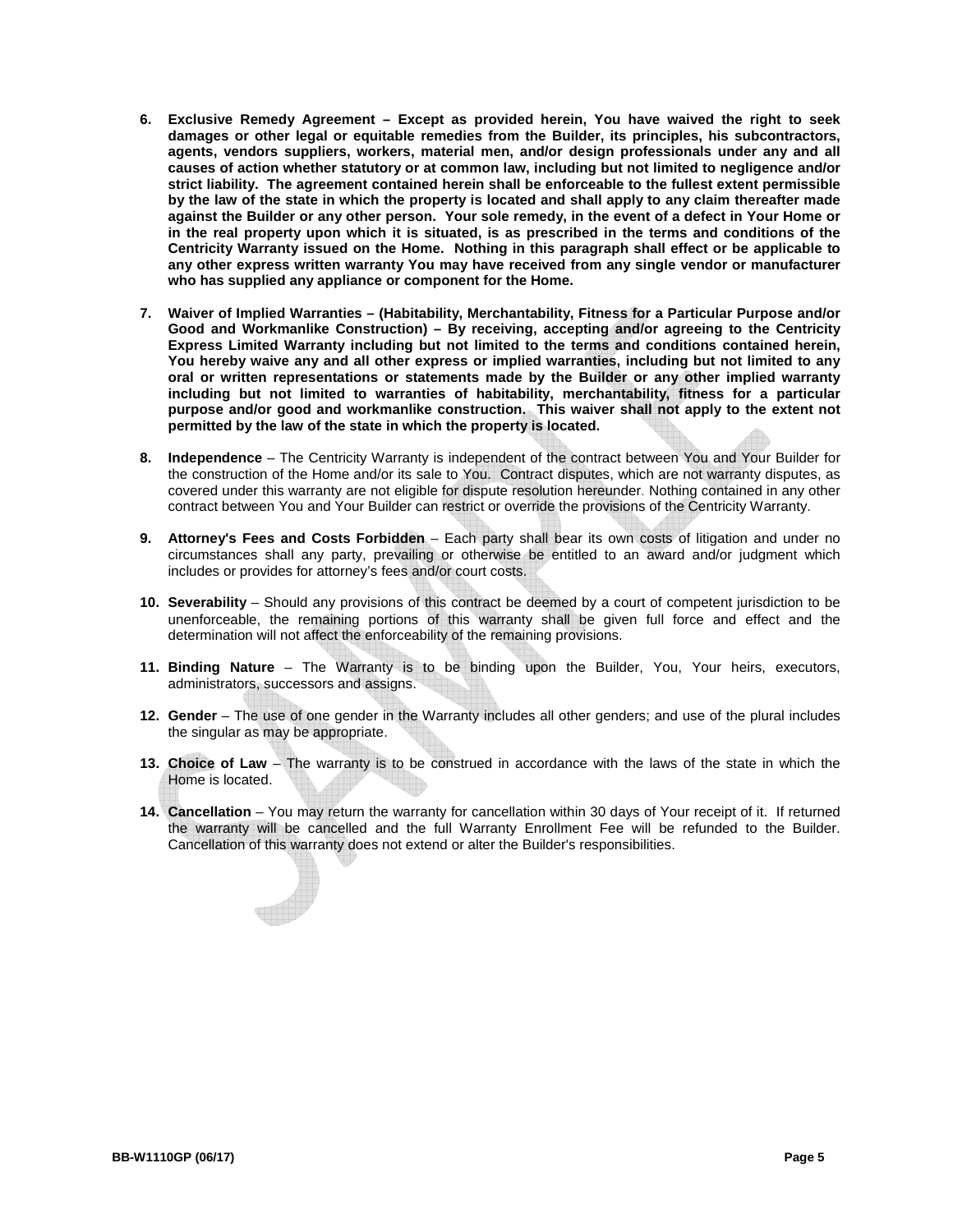P.O. Box 33025 St. Petersburg, FL 33733 Phone: 800-345-6282

#### **CONSTRUCTION PERFORMANCE STANDARDS**

#### **These Construction Performance Standards apply to the Workmanship, Materials and Systems warranty to which they are attached and identified on the Warranty Confirmation Page.**

The following Construction Performance Standards are the official standards used by Centricity in determining coverage under the Workmanship, Materials and/or Systems Warranty. This warranty does not warrant that the Home has been built in compliance with federal, state or local building standards or codes even though the Builder is required to comply with such standards or codes. **Items covered by a manufacturing warranty ARE NOT warranted under this express limited warranty**.

In no event shall Builder, or Centricity be liable for discontinued items, changes in dye lots, colors or patterns, or items not included in the original construction.

The Performance Standards set forth in the following pages are meant to be demonstrative of the most frequent deficiencies of concern. The validity of all claims not covered by these Performance Standards shall be determined on the basis of the National Home Builders Association Residential Performance Guidelines.

Important Notice: When determining responsibility under the Construction Performance Standards, only reports from Centricity approved construction consultants (inspection firms, contractors etc.) will be considered. Some firms and individuals feel it is their responsibility to locate possible problems rather than to resolve issues under consideration and they regularly address items not covered under the terms of the warranty.

Index to Construction Performance Standards<br>1. SITE WORK

- 
- 
- 2. CONCRETE 9. PLUMBING<br>3. MASONRY 10. HEATING
- 
- 4. WOOD AND PLASTIC<br>5. THERMAL AND MOISTURE PROTECTION 12. CONDENSATION LINES 5. THERMAL AND MOISTURE PROTECTION 12. CONDENSATION LIST DOORS AND WINDOWS
- 6. DOORS AND WINDOWS<br>7. FINISHES
- 
- 1. SITE WORK 8. SPECIALTIES<br>1. CONCRETE 9. PLUMBING
	-
	- 10. HEATING<br>11. COOLING
	-
	-
	-
	- 14. ELECTRICAL

## **Definitions:**

**POSSIBLE DEFICIENCY** – a brief statement in simple terms of the problems to be considered. **PERFORMANCE STANDARD** – a performance standard relating to a specific deficiency. **BUILDER RESPONSIBILITY** – possible corrective action(s) suggested to the Builder to repair the defect. **YOUR RESPONSIBILITY** – items expressly excluded from the warranty and which are considered part of the general maintenance of Homeownership.

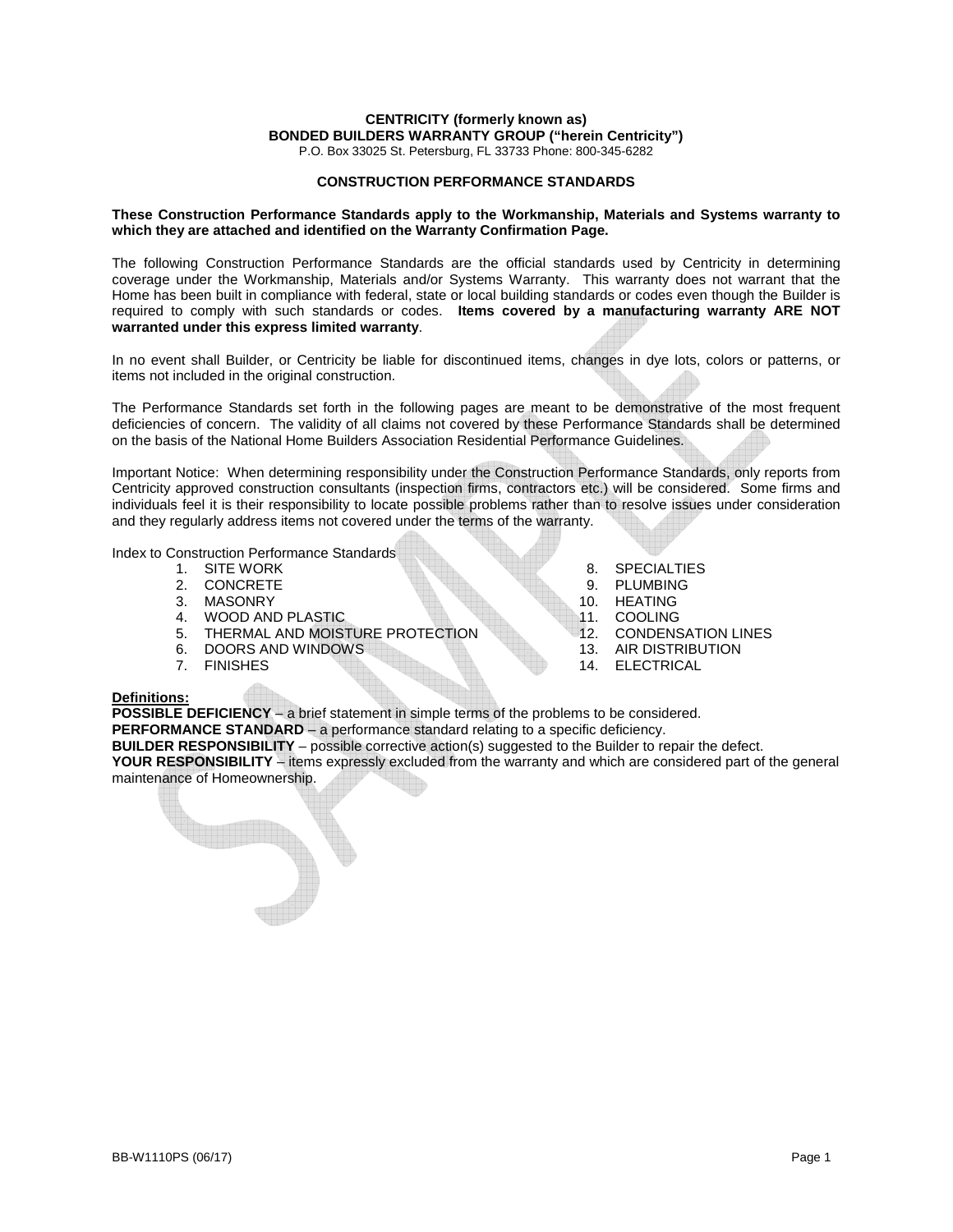## **1. SITE WORK**

|                      | <b>POSSIBLE</b><br><b>DEFICIENCY</b>                                                | <b>PERFORMANCE</b><br><b>STANDARD</b>                                                                                                                                                                                                                                                                                                                                                                                                                                | <b>BUILDER</b><br><b>RESPONSIBILITY</b>                                                                                                                                                                                                                                                  | <b>YOUR</b><br><b>RESPONSIBILITY</b>                                                                                                                                                                                                                                                   |
|----------------------|-------------------------------------------------------------------------------------|----------------------------------------------------------------------------------------------------------------------------------------------------------------------------------------------------------------------------------------------------------------------------------------------------------------------------------------------------------------------------------------------------------------------------------------------------------------------|------------------------------------------------------------------------------------------------------------------------------------------------------------------------------------------------------------------------------------------------------------------------------------------|----------------------------------------------------------------------------------------------------------------------------------------------------------------------------------------------------------------------------------------------------------------------------------------|
| SITE GRADING         | Settling of<br>ground around<br>foundation, utility<br>trenches, or<br>other areas. | Settling of ground around<br>foundation, utility trenches or<br>other filled areas shall not<br>interfere with water drainage<br>away from the Home.                                                                                                                                                                                                                                                                                                                 | Fill those areas where<br>proper drainage has been<br>affected. This shall be<br>done one time only, during<br>the first year of the<br>Warranty Period. The<br>Homeowner(s) shall be<br>responsible for<br>replacement of all grass,<br>shrubs and landscaping in<br>the affected area. |                                                                                                                                                                                                                                                                                        |
| <b>SITE DRAINAGE</b> | Improper<br>drainage of the<br>site.                                                | Necessary grades and<br>swales will be completed to<br>insure proper drainage away<br>from the Home. Standing or<br>ponding water shall not<br>remain for extended periods<br>next to the Home after a rain<br>(generally no more than 24<br>hours). The possibility of<br>standing water after a heavy<br>rainfall should be anticipated.<br>Grading determination shall<br>not be made while there is<br>frost on the ground, or while<br>the ground is saturated. | For initial establishment of<br>proper grades and swales<br>only.                                                                                                                                                                                                                        | Maintaining proper<br>grades and swales once<br>they have been properly<br>completed. Damage<br>caused by decks, pools,<br>patios, planters, etc.<br>You installed, which<br>interfere with proper site<br>drainage, are not<br>covered. Erosion<br>control is Your<br>responsibility. |

t.

| 2. CONCRETE                                       |                                                                            |                                                                                                                                                                                                                                                                                              |                                                                                                                                                              |                                      |
|---------------------------------------------------|----------------------------------------------------------------------------|----------------------------------------------------------------------------------------------------------------------------------------------------------------------------------------------------------------------------------------------------------------------------------------------|--------------------------------------------------------------------------------------------------------------------------------------------------------------|--------------------------------------|
|                                                   | <b>POSSIBLE</b><br><b>DEFICIENCY</b>                                       | <b>PERFORMANCE</b><br><b>STANDARD</b>                                                                                                                                                                                                                                                        | <b>BUILDER</b><br><b>RESPONSIBILITY</b>                                                                                                                      | <b>YOUR</b><br><b>RESPONSIBILITY</b> |
| <b>RANDOM</b><br><b>CONCRETE</b><br><b>CRACKS</b> | Random cracks<br>in concrete.                                              | Normal shrinkage due to the<br>dehydration of the concrete<br>can cause random cracking<br>in concrete slabs.                                                                                                                                                                                | None                                                                                                                                                         |                                      |
| <b>CAST-IN-PLACE</b><br><b>CONCRETE</b>           | Basement or<br>foundation wall<br>cracks.                                  | Shrinkage cracks greater<br>than 1/8 inch in width will be<br>repaired.                                                                                                                                                                                                                      | Repair cracks in excess of<br>1/8 inch in width.                                                                                                             |                                      |
|                                                   | Cracking of<br>basement floor.                                             | Minor cracks in concrete<br>basement floors are normal.<br>Cracks exceeding 1/4 inch<br>in width or 3/16 inch in<br>vertical displacement shall<br>be repaired.                                                                                                                              | Repair cracks exceeding<br>maximum tolerances by<br>surface patching or other<br>methods as required.<br>Builder is not responsible for<br>color variation.  |                                      |
|                                                   | Cracking of slab<br>in attached<br>garage.                                 | Cracks in garage slabs in<br>excess of 1/4 inch in width<br>or 1/4 inch in vertical<br>displacement will be<br>repaired.                                                                                                                                                                     | Repair cracks exceeding<br>maximum tolerances by<br>surface patching, or other<br>methods as required.<br>Builder is not responsible for<br>color variation. |                                      |
|                                                   | Uneven concrete<br>floors/slabs.                                           | Except for basement floors<br>or where a floor, or portion<br>of a floor, has been<br>designed for specific<br>drainage purposes, concrete<br>floors in rooms designed for<br>habitability shall not have<br>pits, depressions or areas of<br>unevenness exceeding 1/4<br>inch in 36 inches. | Correct or repair<br>deficiencies exceeding<br>maximum tolerances.<br>Builder is not responsible for<br>color variation.                                     |                                      |
|                                                   | Cracks in<br>concrete slab-<br>on-grade floors<br>with finish<br>flooring. | Cracks which rupture the<br>finish flooring material shall<br>be repaired.                                                                                                                                                                                                                   | Repair cracks, so they are<br>not readily apparent.                                                                                                          |                                      |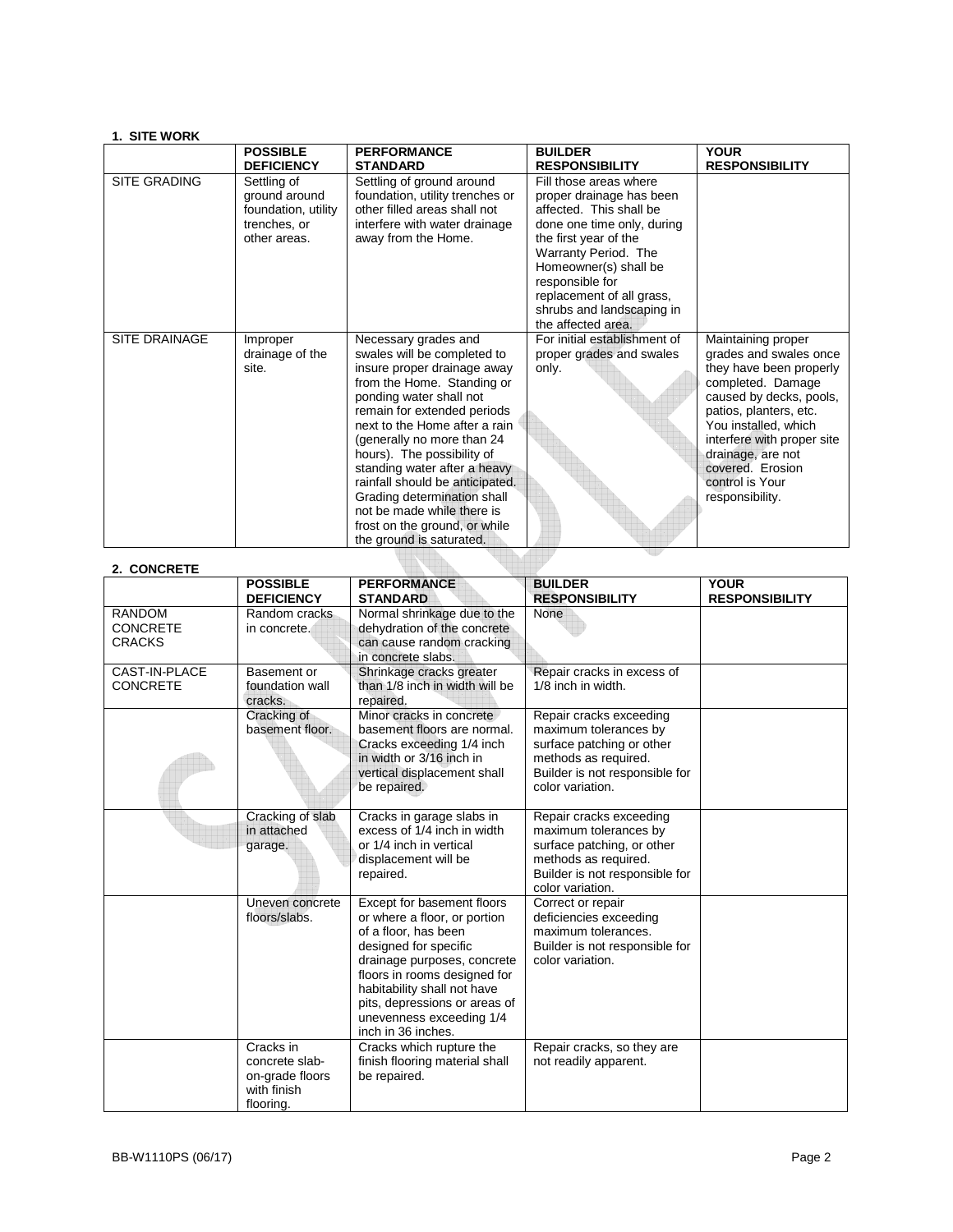| <b>POSSIBLE</b><br><b>DEFICIENCY</b>                                                                                       | <b>PERFORMANCE</b><br><b>STANDARD</b>                                                                                                                           | <b>BUILDER</b><br><b>RESPONSIBILITY</b>                                                                                                                                                                                                                                                                                                                               | <b>YOUR</b><br><b>RESPONSIBILITY</b>                                                                                             |
|----------------------------------------------------------------------------------------------------------------------------|-----------------------------------------------------------------------------------------------------------------------------------------------------------------|-----------------------------------------------------------------------------------------------------------------------------------------------------------------------------------------------------------------------------------------------------------------------------------------------------------------------------------------------------------------------|----------------------------------------------------------------------------------------------------------------------------------|
| Pitting, scaling or<br>spalling of<br>concrete work<br>covered under<br>this Limited<br>Warranty.                          | Concrete surfaces shall not<br>disintegrate to the extent<br>that the aggregate is<br>exposed and loosened<br>under normal conditions of<br>weathering and use. | Take corrective action to<br>repair or replace defective<br>concrete surfaces. Builder<br>is not responsible for<br>deterioration caused by salt,<br>chemicals, mechanical<br>implements and factors not<br>under Builder's control.<br>Unless otherwise specified,<br>Builder is not responsible for<br>roof water run-off onto<br>patios, walkways or<br>driveways. | Avoid damaging the<br>surface by the use of<br>salts and chemicals not<br>specifically designed<br>for use on these<br>surfaces. |
| Settling,<br>heaving, or<br>separating of<br>stoops, steps or<br>garage floors<br>structurally<br>attached to the<br>Home. | Stoops, steps or garage<br>floors should not settle,<br>heave or separate in excess<br>of 1 inch from the house<br>structures.                                  | Take whatever corrective<br>action is required to meet<br>the Performance Standard.                                                                                                                                                                                                                                                                                   |                                                                                                                                  |
| Standing water<br>on stoops.                                                                                               | Water should drain from all<br>outdoor stoops and steps.<br>Minor water standing on<br>stoops for a short period<br>after rain is a possibility.                | Provide proper drainage of<br>steps and stoops. Builder is<br>not responsible for color<br>variation of repair.                                                                                                                                                                                                                                                       |                                                                                                                                  |

|                     | <b>POSSIBLE</b><br><b>DEFICIENCY</b>         | <b>PERFORMANCE</b><br><b>STANDARD</b>                                                                                                                                                | <b>BUILDER</b><br><b>RESPONSIBILITY</b>                                                                                                                                                                                                                                                                               | <b>YOUR</b><br><b>RESPONSIBILITY</b>                                          |
|---------------------|----------------------------------------------|--------------------------------------------------------------------------------------------------------------------------------------------------------------------------------------|-----------------------------------------------------------------------------------------------------------------------------------------------------------------------------------------------------------------------------------------------------------------------------------------------------------------------|-------------------------------------------------------------------------------|
| <b>UNIT MASONRY</b> | Non-structural<br>foundation wall<br>cracks. | Small cracks not affecting<br>structural stability are not<br>unusual in mortar joints of<br>masonry foundation walls.<br>Cracks greater then 1/8 inch<br>in width will be repaired. | Repair cracks in excess of<br>1/8 inch by pointing or<br>patching. These<br>deficiencies shall be<br>reported and repairs made<br>during the first year of the<br>Warranty Period. Builder is<br>not responsible for color<br>variation.                                                                              |                                                                               |
|                     | Cracks in<br>masonry walls or<br>veneer.     | Small cracks due to<br>shrinkage are common in<br>mortar joints in masonry<br>construction. Cracks greater<br>then 3/8 inch in width will be<br>repaired.                            | Repair cracks in excess of<br>3/8 inch by pointing or<br>patching. These repairs<br>shall be reported to the<br>Builder, but made close to<br>the end of the first year of<br>the Warranty Period to<br>allow expansion,<br>contraction and normal<br>settling. Builder is not<br>responsible for color<br>variation. | Periodic sealing of<br>mortar joint cracks to<br>preclude water<br>intrusion. |

# **4. WOOD AND PLASTIC**

| 7. 1100 <i>0 R</i> IID LAOIIO    |                                                             |                                                                                                         |                                                                                |                                      |
|----------------------------------|-------------------------------------------------------------|---------------------------------------------------------------------------------------------------------|--------------------------------------------------------------------------------|--------------------------------------|
|                                  | <b>POSSIBLE</b><br><b>DEFICIENCY</b>                        | <b>PERFORMANCE</b><br><b>STANDARD</b>                                                                   | <b>BUILDER</b><br><b>RESPONSIBILITY</b>                                        | <b>YOUR</b><br><b>RESPONSIBILITY</b> |
| <b>ROUGH</b><br><b>CARPENTRY</b> | Floors or stairs<br>squeak or sub-<br>floor seems<br>loose. | A squeak-proof floor/stair<br>cannot be quaranteed.                                                     | Correct the problem only if<br>caused by an underlying<br>construction defect. |                                      |
|                                  | Uneven wood<br>floors.                                      | Floors shall not be more than<br>1/4 inch out of level within<br>any 32-inch horizontal<br>measurement. | Correct or repair to meet<br>Performance Standard.                             |                                      |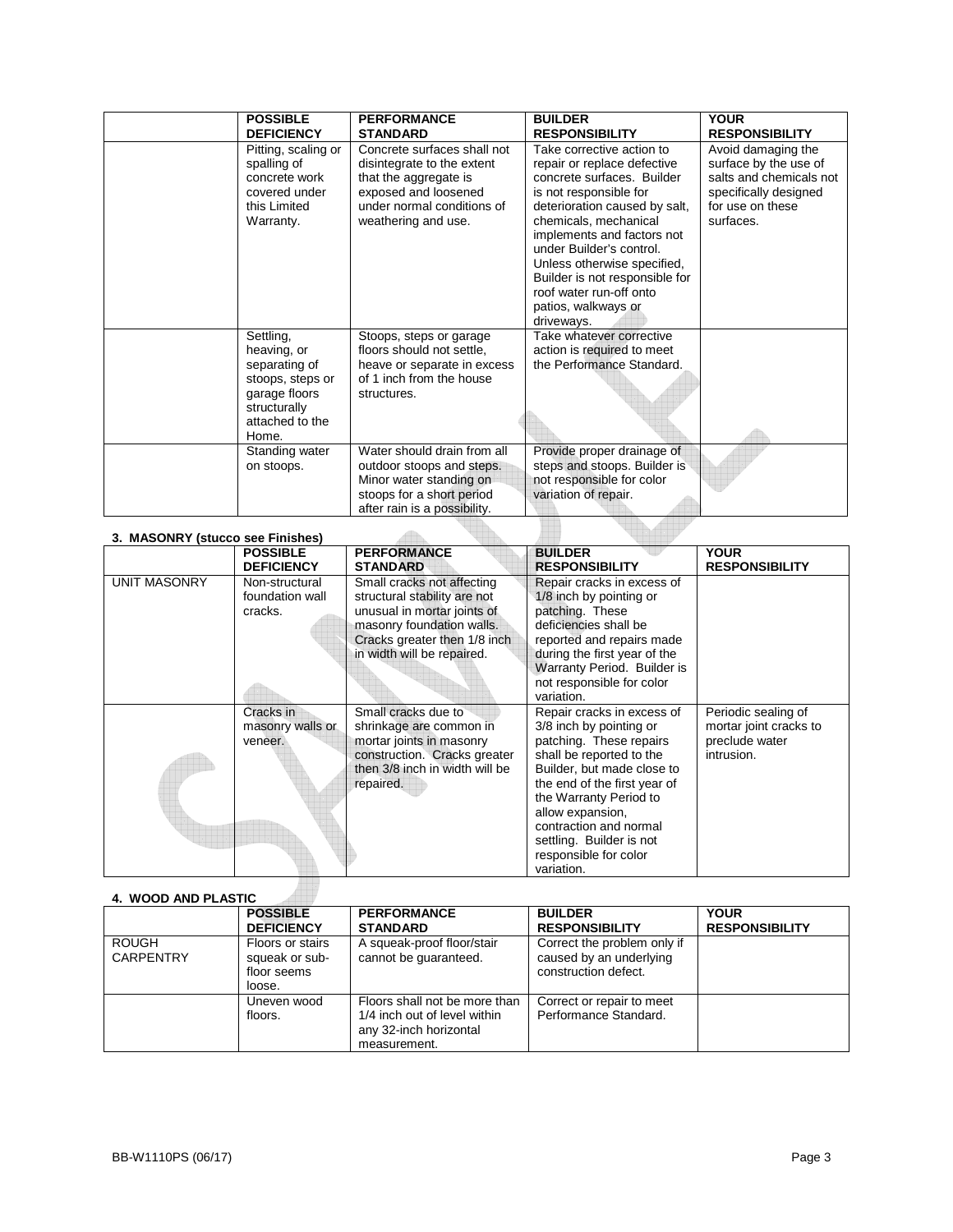|                  | <b>POSSIBLE</b><br><b>DEFICIENCY</b> | <b>PERFORMANCE</b><br><b>STANDARD</b>     | <b>BUILDER</b><br><b>RESPONSIBILITY</b>            | <b>YOUR</b><br><b>RESPONSIBILITY</b> |
|------------------|--------------------------------------|-------------------------------------------|----------------------------------------------------|--------------------------------------|
|                  | Bowed walls or                       | Walls and ceilings shall not              | Repair to meet the                                 |                                      |
|                  | ceilings.                            | be more than 1/2 inch out of              | Performance Standard.                              |                                      |
|                  |                                      | level within any 32-inch                  |                                                    |                                      |
|                  |                                      | horizontal measurement, not               |                                                    |                                      |
|                  |                                      | including drywall corner                  |                                                    |                                      |
|                  |                                      | bead.                                     |                                                    |                                      |
|                  | Out of plumb                         | Walls should not be more                  | Repair to meet the                                 |                                      |
|                  | walls.                               | than 1/4 inch out of plumb for            | Performance Standard.                              |                                      |
|                  |                                      | any 32-inch vertical                      |                                                    |                                      |
|                  |                                      | measurement.                              |                                                    |                                      |
| <b>FINISH</b>    | Poor quality of                      | Joints in moldings or joints              | Repair defective joints as                         | Periodic caulking of                 |
| <b>CARPENTRY</b> | interior trim                        | between moldings and                      | defined. Caulking is                               | seams between                        |
| (INTERIOR)       | workmanship.                         | adjacent surface shall not                | acceptable. Builder is not                         | baseboard and finished               |
|                  |                                      | result in open joints                     | responsible for color                              | floor.                               |
|                  |                                      | exceeding 1/8 inch in width.              | variation.                                         |                                      |
| <b>FINISH</b>    | <b>Exterior finish</b>               | Joints between exterior trim              | Repair only once during the                        | Maintain the exterior                |
| CARPENTRY        | siding has open                      | elements, including siding                | first year of Warranty                             | finish by periodic                   |
| (EXTERIOR)       | joints between                       | and masonry, shall not result             | Period. Caulking is                                | caulking and painting.               |
|                  | pieces of trim.                      | in open joints in excess of<br>3/16 inch. | acceptable.                                        |                                      |
|                  | Inadequate                           | There should be a 6-inch                  | Builder will insure that                           | Maintain a 6 inch                    |
|                  | clearance of                         | clearance between the wood                | there is a minimum 6-inch                          | clearance between the                |
|                  | wood siding from                     | siding and the finished grade             | clearance between the                              | siding and finished                  |
|                  | finished grade.                      | at the time of closing or first           | wood siding and the                                | grade.                               |
|                  |                                      | occupancy, whichever                      | finished grade at the time                         |                                      |
|                  |                                      | comes first.                              | of closing or first                                |                                      |
|                  |                                      |                                           | occupancy, whichever                               |                                      |
|                  |                                      |                                           | comes first.                                       |                                      |
|                  | Delamination of                      | All siding shall be installed             | Repair or replace affected                         |                                      |
|                  | veneer siding or                     | according to the                          | siding, as needed, unless                          |                                      |
|                  | joint separation.                    | manufacturer's and                        | caused by manufacturer's                           |                                      |
|                  |                                      | industry's accepted                       | defect or Homeowner(s)                             |                                      |
|                  |                                      | standards. Separations and                | neglect to maintain siding                         |                                      |
|                  |                                      | delaminations shall be                    | properly. Manufacturing<br>defects are not covered |                                      |
|                  |                                      | repaired or replaced.                     | under this warranty and                            |                                      |
|                  |                                      |                                           | must be reported to that                           |                                      |
|                  |                                      |                                           | manufacturer. Repaired                             |                                      |
|                  |                                      |                                           | area may not match in                              |                                      |
|                  |                                      |                                           | color and/or texture. For                          |                                      |
|                  |                                      |                                           | surfaces requiring paint,                          |                                      |
|                  |                                      |                                           | Builder will paint only the                        |                                      |
|                  |                                      |                                           | new materials. The                                 |                                      |
|                  |                                      |                                           | Homeowner(s) can expect                            |                                      |
|                  |                                      |                                           | that the newly painted                             |                                      |
|                  |                                      |                                           | surface may not match                              |                                      |
|                  |                                      |                                           | original surface in color.                         |                                      |

# **5. THERMAL AND MOISTURE PROTECTION**

|                      | <b>POSSIBLE</b>                           | <b>PERFORMANCE</b>                                                                                                                                                                                                                                                                                                  | <b>BUILDER</b>                                                                                                                                                  | <b>YOUR</b>                                                |
|----------------------|-------------------------------------------|---------------------------------------------------------------------------------------------------------------------------------------------------------------------------------------------------------------------------------------------------------------------------------------------------------------------|-----------------------------------------------------------------------------------------------------------------------------------------------------------------|------------------------------------------------------------|
|                      | <b>DEFICIENCY</b>                         | <b>STANDARD</b>                                                                                                                                                                                                                                                                                                     | <b>RESPONSIBILITY</b>                                                                                                                                           | <b>RESPONSIBILITY</b>                                      |
| <b>WATERPROOFING</b> | Leaks in a<br>foundation and<br>basement. | Leaks resulting in actual<br>trickling of water shall be<br>repaired. Leaks caused by<br>improper landscaping or<br>failure to maintain proper<br>grades are not covered by<br>this Limited Warranty.<br>Dampness of the walls or<br>floors may occur in new<br>construction and is not<br>considered a deficiency. | Take such action as<br>necessary to correct<br>covered leaks except<br>where the cause is<br>determined to result from<br>Homeowner(s) action or<br>negligence. | Maintain proper grades<br>and drainage around<br>the Home. |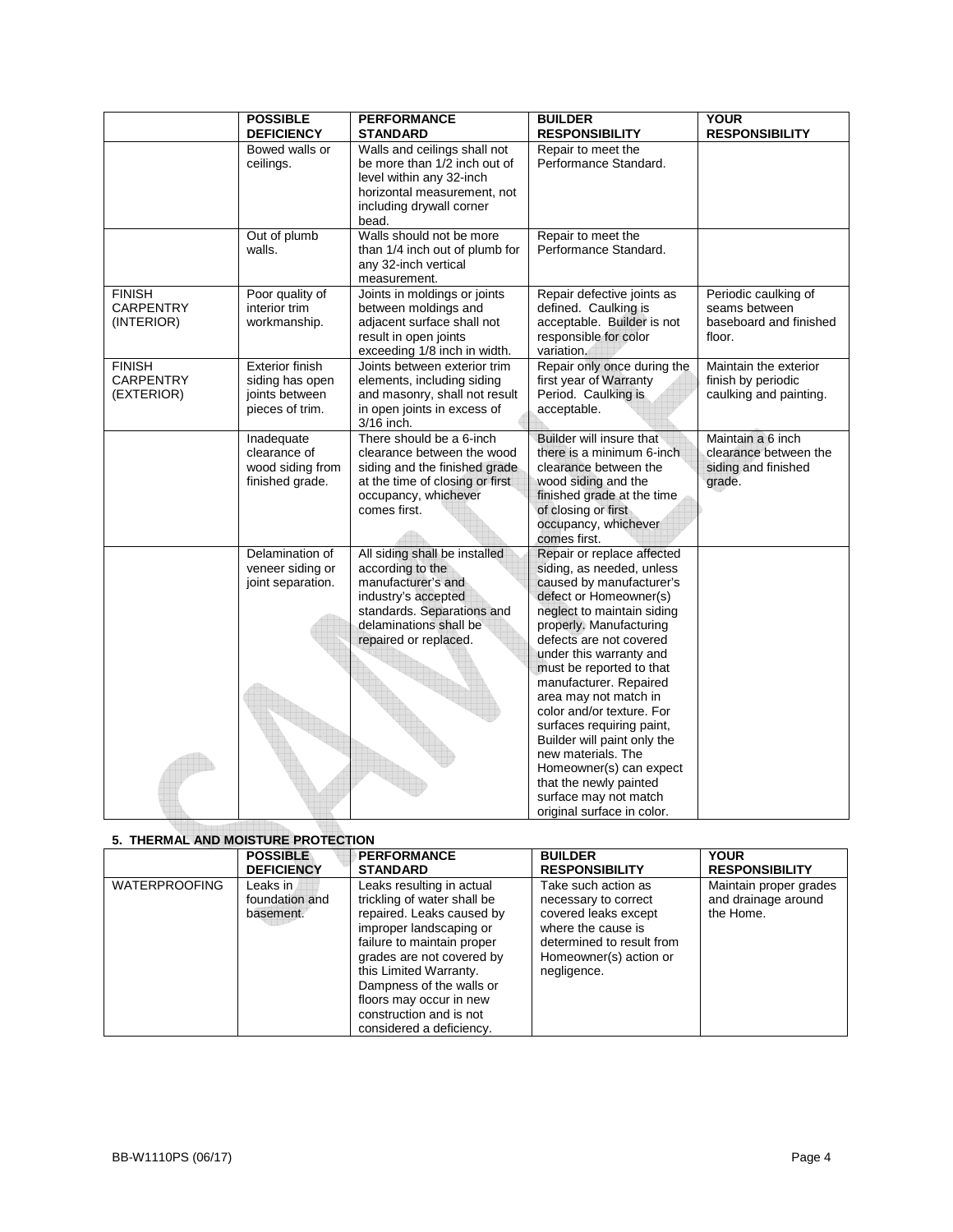|                                    | <b>POSSIBLE</b><br><b>DEFICIENCY</b>                                                  | <b>PERFORMANCE</b><br><b>STANDARD</b>                                                                                                                                                            | <b>BUILDER</b><br><b>RESPONSIBILITY</b>                                                                                                       | <b>YOUR</b><br><b>RESPONSIBILITY</b>                                                                                                                     |
|------------------------------------|---------------------------------------------------------------------------------------|--------------------------------------------------------------------------------------------------------------------------------------------------------------------------------------------------|-----------------------------------------------------------------------------------------------------------------------------------------------|----------------------------------------------------------------------------------------------------------------------------------------------------------|
|                                    | Covered leaks in<br>exterior wall not<br>adequately<br>sealed or<br>caulked.          | Joints and/or cracks in<br>exterior walls and openings<br>shall be sealed and/or<br>caulked to prevent water<br>penetration in accordance<br>with industry standards.                            | Repair any deficiency once<br>during the first year of the<br>Warranty Period only.<br>Builder is not responsible<br>for color variation.     | Maintain caulking and<br>sealing in exterior<br>walls.                                                                                                   |
|                                    | Mold, mildew or<br>fungus.                                                            | Mold, mildew or fungus can<br>form as a result of leaks or<br>condensation. This is<br>considered consequential<br>damage.                                                                       | None                                                                                                                                          | Mold, mildew or fungus<br>control is Your<br>responsibility; see<br>Homeowner<br>Maintenance Manual<br>available from<br>Centricity.                     |
| <b>INSULATION</b>                  | Insufficient<br>insulation.                                                           | Insulation will be installed in<br>accordance with local<br>applicable energy and<br>building code requirements<br>or, as applicable, FHA and<br>VA requirements.                                | Insulate the Home as<br>required to meet local<br>energy and building code<br>requirements. This will not<br>make a room sound proof.         |                                                                                                                                                          |
| <b>LOUVERS AND</b><br><b>VENTS</b> | Leaks due to<br>snow or rain<br>driven into the<br>attic through<br>louvers or vents. | Attic vents/louvers must be<br>provided for proper ventilation<br>of the attic space of the<br>structure.                                                                                        | None                                                                                                                                          |                                                                                                                                                          |
| <b>ROOFING</b>                     | Ice build-up on<br>roof.                                                              | During prolonged cold spells,<br>ice build-up is likely to occur<br>at the eaves of a roof. This<br>condition occurs when snow<br>and ice accumulate and<br>gutters and downspouts<br>freeze up. | None                                                                                                                                          | Prevention of ice build-<br>up on a roof is a<br>Homeowner(s)<br>maintenance item.                                                                       |
|                                    | Roof or flashing<br>leaks.                                                            | Roofs or flashing shall not<br>leak under normally<br>anticipated conditions, except<br>where cause is determined to<br>result from ice build-up or<br>Your action or negligence.                | Repair any verified roof or<br>flashing leaks not caused<br>by ice build-up or by Your<br>action or negligence.                               | Maintain the roof and<br>periodically remove<br>leaves, pine needles<br>and other debris from<br>the roof surface, valley<br>gutters and down<br>spouts. |
|                                    | Standing water<br>on flat roof                                                        | Water shall drain from a flat<br>roof except for minor ponding<br>immediately following a<br>rainfall unless the roof is<br>specifically designed for<br>water retention.                        | Take corrective action to<br>assure proper drainage of<br>roof.                                                                               |                                                                                                                                                          |
| <b>SHEET METAL</b>                 | Gutters and/or<br>downspouts<br>leak.                                                 | Gutters and downspouts shall<br>not leak but gutters may<br>overflow during heavy rain.                                                                                                          | Repair leaks one time<br>during the first year of the<br>Warranty Period. Caulking<br>is acceptable.                                          | Keep leaves and debris<br>out of gutters and<br>downspouts to assure<br>proper water flow.                                                               |
|                                    | Water standing<br>in gutters.                                                         | When gutters are<br>unobstructed by debris, the<br>water level shall not exceed<br>one (1) inch.                                                                                                 | Correct to meet<br>Performance Standard.<br>Small amounts of water<br>may stand in certain<br>sections of gutter<br>immediately after a rain. | Keep leaves and debris<br>out of gutters and<br>downspouts to assure<br>proper water flow.                                                               |

## **6. DOORS AND WINDOWS**

|                                  | <b>POSSIBLE</b>               | <b>PERFORMANCE</b>                                                                                                                                                                                                                   | <b>BUILDER</b>                                                                                                                                                                                                     | <b>YOUR</b>                                                                                                                    |
|----------------------------------|-------------------------------|--------------------------------------------------------------------------------------------------------------------------------------------------------------------------------------------------------------------------------------|--------------------------------------------------------------------------------------------------------------------------------------------------------------------------------------------------------------------|--------------------------------------------------------------------------------------------------------------------------------|
|                                  | <b>DEFICIENCY</b>             | <b>STANDARD</b>                                                                                                                                                                                                                      | <b>RESPONSIBILITY</b>                                                                                                                                                                                              | <b>RESPONSIBILITY</b>                                                                                                          |
| WOOD AND<br><b>PLASTIC DOORS</b> | Warpage of<br>exterior doors. | Exterior doors may warp to<br>some degree due to<br>temperature differential on<br>inside and outside surfaces.<br>However, they shall not warp<br>to the extent that they<br>become inoperable or cease<br>to be weather resistant. | Correct or replace and<br>refinish defective doors<br>during the first year of the<br>Warranty Period. Repairs<br>or replacements may not<br>match the original door, but<br>will match as closely as<br>possible. | If You paint or stain the<br>outside doors, the<br>surfaces must be<br>properly prepared<br>before applying paint or<br>stain. |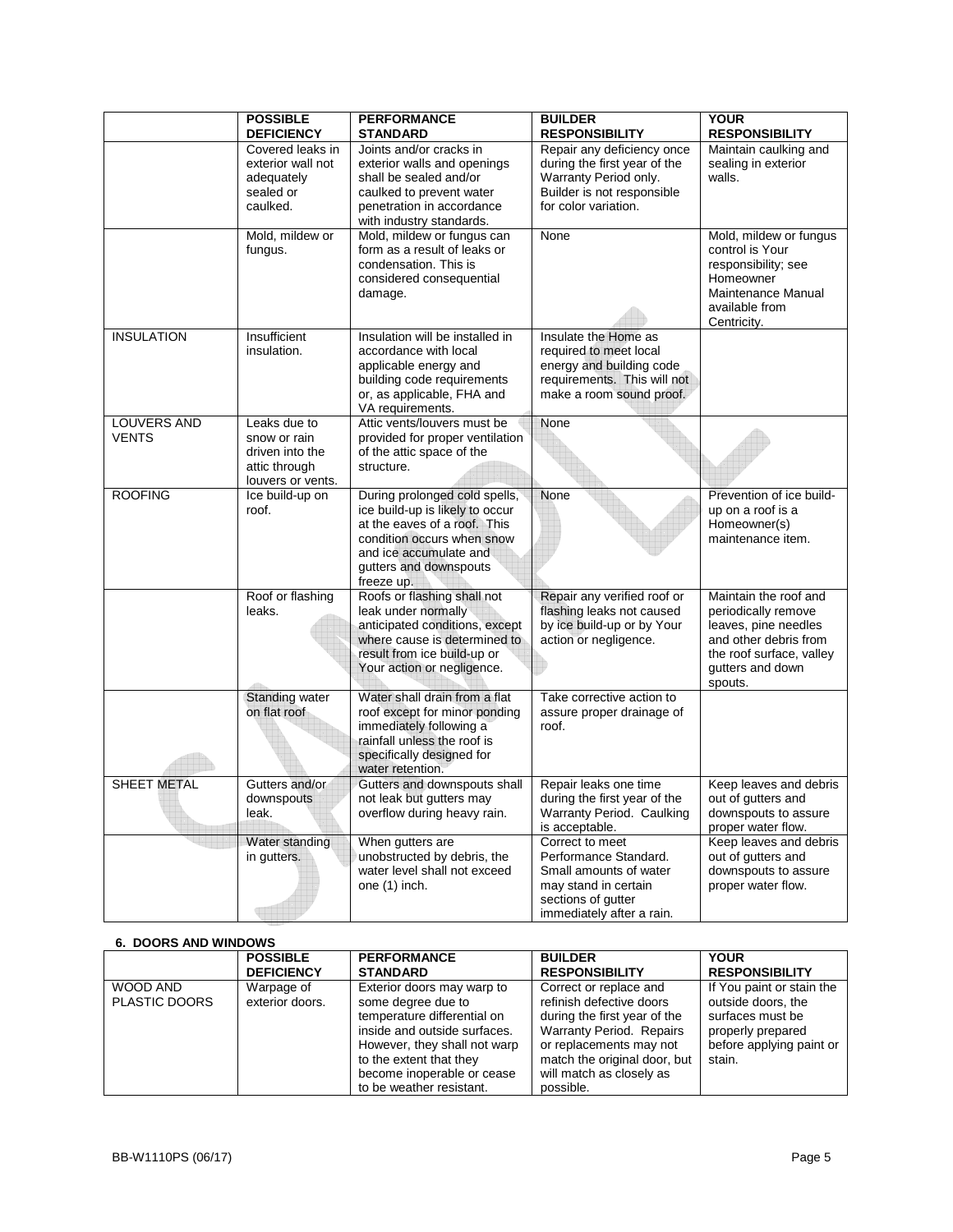|                                                      | <b>POSSIBLE</b><br><b>DEFICIENCY</b>                                       | <b>PERFORMANCE</b><br><b>STANDARD</b>                                                                                                                                                                                                                                                         | <b>BUILDER</b><br><b>RESPONSIBILITY</b>                                                                                                                                                                                                                          | <b>YOUR</b><br><b>RESPONSIBILITY</b>                                                                                                                                               |
|------------------------------------------------------|----------------------------------------------------------------------------|-----------------------------------------------------------------------------------------------------------------------------------------------------------------------------------------------------------------------------------------------------------------------------------------------|------------------------------------------------------------------------------------------------------------------------------------------------------------------------------------------------------------------------------------------------------------------|------------------------------------------------------------------------------------------------------------------------------------------------------------------------------------|
|                                                      | Warpage of<br>interior passage<br>and closet doors.                        | Interior doors (full openings)<br>shall not warp to the extent<br>that the door becomes<br>inoperable.                                                                                                                                                                                        | Correct or replace and<br>refinish defective doors to<br>match existing doors as<br>nearly as possible during<br>the first year of the<br>Warranty Period.                                                                                                       |                                                                                                                                                                                    |
|                                                      | Shrinkage of<br>insert panels<br>reveal raw or<br>unpainted wood<br>edges. | Panels will naturally shrink<br>and expand and may expose<br>unpainted surface(s).                                                                                                                                                                                                            | None                                                                                                                                                                                                                                                             |                                                                                                                                                                                    |
|                                                      | Split in door<br>panel.                                                    | Split panels shall not allow<br>visible light or weather<br>intrusion through the door.                                                                                                                                                                                                       | If light is visible, fill split<br>and match paint or stain as<br>closely as possible, one<br>time in first year of the<br>Warranty Period.                                                                                                                      |                                                                                                                                                                                    |
|                                                      | Malfunction of<br>door locks and<br>hardware.                              | Door locks and hardware<br>shall operate as designed.                                                                                                                                                                                                                                         | Correction of any defect<br>shall be agreed upon prior<br>to acceptance of the<br>Home.                                                                                                                                                                          |                                                                                                                                                                                    |
| <b>GLASS</b>                                         | Glass broken or<br>scratched.                                              | If reported prior to first<br>occupancy, glass or mirror<br>surfaces shall not have<br>scratches visible from 10 feet<br>under normal lighting<br>conditions.                                                                                                                                 | Defective glass reported to<br>the Builder prior to closing.                                                                                                                                                                                                     |                                                                                                                                                                                    |
| SLIDING DOORS                                        | Sliding doors do<br>not operate<br>properly.                               | The Builder will assure that<br>sliding doors are installed<br>according to manufacturer's<br>specifications. It is<br>acceptable for small amounts<br>of water to stand in the<br>bottom of the track for a<br>period of time after a rain.                                                  | Adjust or repair inoperative<br>sliding doors, one time<br>only, during the first year of<br>the Warranty Period.                                                                                                                                                | Maintain the sliding<br>doors per<br>manufacturer's<br>specifications. The<br>slide tracks must be<br>kept clean and free of<br>debris, the rollers<br>lubricated and<br>adjusted. |
| <b>GARAGE DOORS</b><br>ON ATTACHED<br><b>GARAGES</b> | Garage doors<br>fail to operate<br>properly under<br>normal use.           | Garage doors shall operate<br>properly.                                                                                                                                                                                                                                                       | Correct or adjust garage<br>doors as required, except<br>where the cause is<br>determined to result from<br>Your negligence. If You<br>install a garage door<br>opener, the Builder will no<br>longer be responsible for<br>the operation of the garage<br>door. | Lubricate all moveable<br>parts as mentioned in<br>the operating manual.                                                                                                           |
|                                                      | Garage doors<br>allow intrusion of<br>water or snow.                       | Garage doors will be installed<br>as recommended by the<br>manufacturer. Some<br>intrusion of the elements can<br>be expected under abnormal<br>conditions.                                                                                                                                   | Adjust or correct garage<br>doors one time only,<br>unless caused by Your<br>negligence.                                                                                                                                                                         |                                                                                                                                                                                    |
| WOOD, PLASTIC,<br>AND METAL<br><b>WINDOWS</b>        | Malfunction of<br>windows.                                                 | Windows will operate with<br>reasonable ease, as<br>designed.                                                                                                                                                                                                                                 | Correct as required.                                                                                                                                                                                                                                             | Keep tracks and rollers<br>cleaned, lubricated and<br>adjusted.                                                                                                                    |
|                                                      | Condensation<br>and/or frost on<br>windows.                                | Windows will collect<br>condensation on interior<br>surfaces when extreme<br>temperature difference and<br>high humidity levels are<br>present. Condensation is<br>usually the result of<br>climactic/humidity conditions,<br>sometimes created by the<br>Homeowner(s) comfort<br>preference. | Unless attributed to faulty<br>installation, window<br>condensation is a result of<br>conditions beyond the<br>Builder's control. No<br>corrective action required.                                                                                              | If a humidifier is<br>installed, You will<br>follow the<br>manufacturer's<br>recommendations for<br>proper setting of the<br>humidistat.                                           |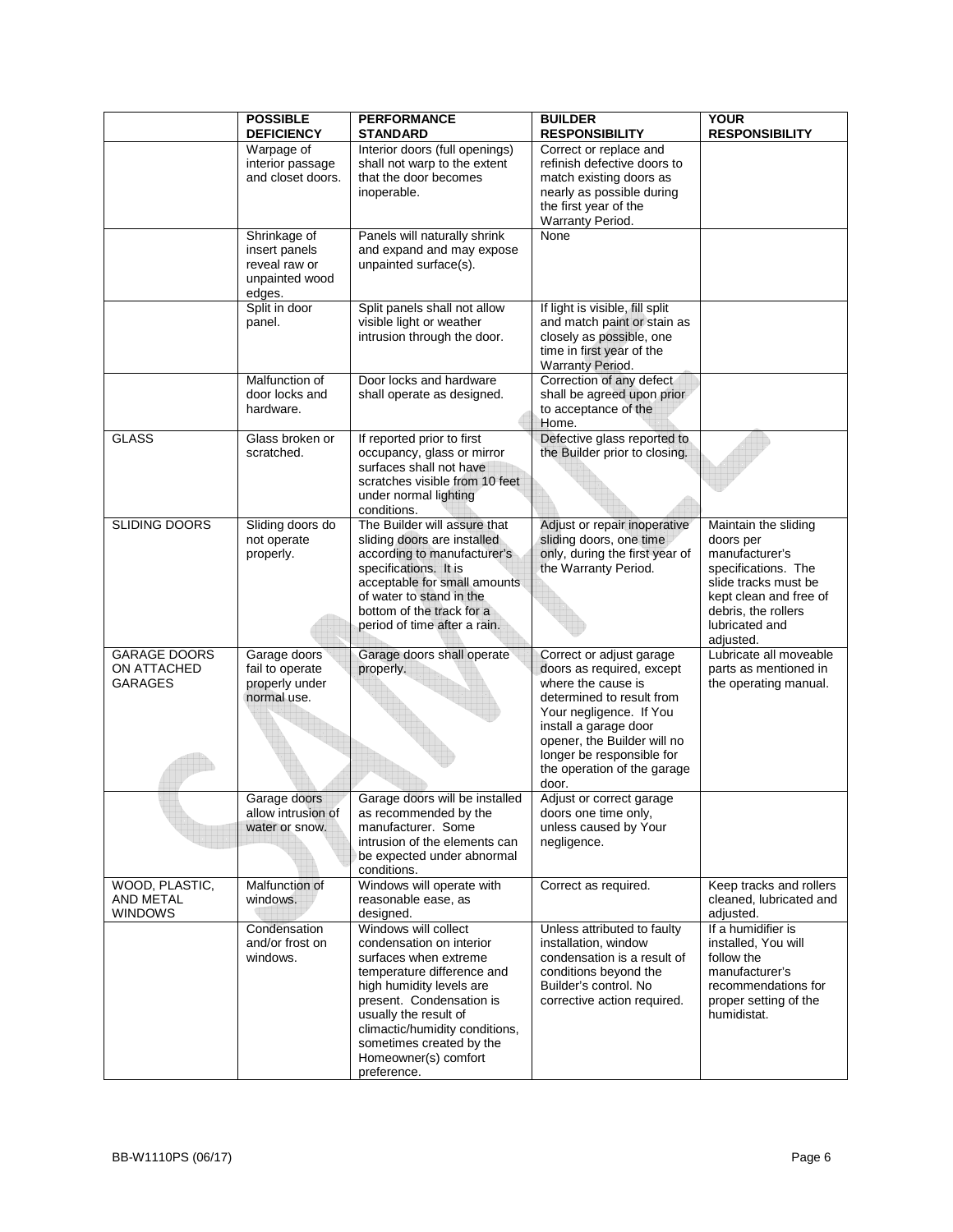|                                                  | <b>POSSIBLE</b><br><b>DEFICIENCY</b>                             | <b>PERFORMANCE</b><br><b>STANDARD</b>                                                                                                                                     | <b>BUILDER</b><br><b>RESPONSIBILITY</b>                                                                                                                            | <b>YOUR</b><br><b>RESPONSIBILITY</b>                                                                        |
|--------------------------------------------------|------------------------------------------------------------------|---------------------------------------------------------------------------------------------------------------------------------------------------------------------------|--------------------------------------------------------------------------------------------------------------------------------------------------------------------|-------------------------------------------------------------------------------------------------------------|
| WEATHER-<br><b>STRIPPING AND</b><br><b>SEALS</b> | Interior water<br>seepage.                                       | Caulking in areas where<br>water is supplied, such as<br>sinks, tubs, showers and<br>hose bibs, is required to<br>prevent water intrusion.                                | Once during the first year<br>repair any area deemed to<br>be deficient to meet the<br>performance standard.<br>Builder is not responsible<br>for color variation. | Caulking is an on-going<br>responsibility of Yours.                                                         |
|                                                  | Air and/or water<br>infiltration<br>around doors<br>and windows. | Infiltration is normally<br>noticeable around doors and<br>windows, especially during<br>high winds. Poorly fitted<br>weather-stripping shall be<br>adiusted or replaced. | Adjust or correct<br>improperly fitted doors,<br>windows and weather<br>stripping one time in the<br>first year of the Warranty<br>Period.                         | To have storm doors<br>and windows installed<br>to provide satisfactory<br>solutions in high wind<br>areas. |

**AUT** 

## **7. FINISHES**

|                                         | <b>POSSIBLE</b><br><b>DEFICIENCY</b>                                                                                                                  | <b>PERFORMANCE</b><br><b>STANDARD</b>                                                                                                                                                                                                                                                                                                                             | <b>BUILDER</b><br><b>RESPONSIBILITY</b>                                                                                                                                                                                                                                                                                                                      | <b>YOUR</b><br><b>RESPONSIBILITY</b>                       |
|-----------------------------------------|-------------------------------------------------------------------------------------------------------------------------------------------------------|-------------------------------------------------------------------------------------------------------------------------------------------------------------------------------------------------------------------------------------------------------------------------------------------------------------------------------------------------------------------|--------------------------------------------------------------------------------------------------------------------------------------------------------------------------------------------------------------------------------------------------------------------------------------------------------------------------------------------------------------|------------------------------------------------------------|
| <b>LATH AND</b><br><b>PLASTER</b>       | Cracks in<br>interior wall and<br>ceiling surfaces.                                                                                                   | Hairline cracks are not<br>unusual in interior wall and<br>ceiling surfaces. Cracks<br>greater than 1/8 inch in width<br>are considered excessive.                                                                                                                                                                                                                | Repair cracks exceeding<br>1/8 inch in width as<br>required, one time only,<br>during the first year of the<br>Warranty Period. Builder<br>is not responsible for color<br>variation.                                                                                                                                                                        |                                                            |
| <b>GYPSUM</b><br>WALLBOARD<br>(DRYWALL) | Defects, which<br>appear during<br>the first year of<br>the Limited<br>Warranty such<br>as, nail pops,<br>blisters in tape,<br>or other<br>blemishes. | Slight blemishes such as nail<br>pops, seam lines and cracks<br>not exceeding 1/8 inch in<br>width are common in gypsum<br>wallboard installations and<br>are considered acceptable.                                                                                                                                                                              | Repair only cracks<br>exceeding 1/8 inch in<br>width, one time only,<br>during the first year of the<br>Warranty Period. Builder<br>is not responsible for color<br>variations in the paint or<br>differences in finished<br>texture.                                                                                                                        |                                                            |
| <b>CERAMIC OR</b><br><b>MARBLE TILE</b> | Ceramic or<br>marble tile<br>cracks or<br>becomes loose<br>or hollow<br>sounding.                                                                     | Ceramic or marble tile cracks<br>or becomes loose as a result<br>of expansion or contraction<br>of the surface upon which it<br>is placed. The Builder<br>responsibility in this event<br>should be discussed prior to<br>closing (contract Homes) to<br>avoid misunderstandings.<br>Unless otherwise agreed, the<br>following Builder<br>responsibility applies. | Replace cracked tiles and<br>resecure loose tiles only<br>once during the first year<br>of Warranty Period, unless<br>the defects were caused<br>by Your action or<br>negligence. Builder will<br>not be responsible for<br>discontinued patterns or<br>color variations in ceramic<br>tile or grout. Hollow<br>sounding tile is not<br>considered a defect. | Regrout cracks after<br>initial repairs have been<br>made. |
|                                         | Cracks<br>appearing in<br>grouting of<br>ceramic or tile<br>joints.                                                                                   | Cracks in grouting of ceramic<br>tile joints are commonly due<br>to normal shrinkage<br>conditions. Homeowner(s) is<br>responsible for maintenance<br>of grouted areas.                                                                                                                                                                                           | Repair grouting if<br>necessary, one time only,<br>during the first year of the<br>Warranty Period. Builder<br>will not be responsible for<br>discontinued tile patterns,<br>color variations, or<br>discontinued colored grout.<br>Regrouting of cracks is a<br>maintenance responsibility<br>of the Homeowner(s)<br>within the life of the Home.           | Regrout cracks after<br>initial repairs have been<br>made. |
|                                         | Lippage of<br>adjoining<br>ceramic or<br>marble tile.                                                                                                 | Lippage (vertical<br>displacement) in excess of<br>1/4 inch will be repaired,<br>except where the materials<br>are designed with an<br>irregular height (such as<br>hand-made tile).                                                                                                                                                                              | Repair to meet the<br>accepted tolerance.<br>Builder will not be<br>responsible for<br>discontinued tile patterns,<br>color variations, or<br>discontinued colored grout.                                                                                                                                                                                    |                                                            |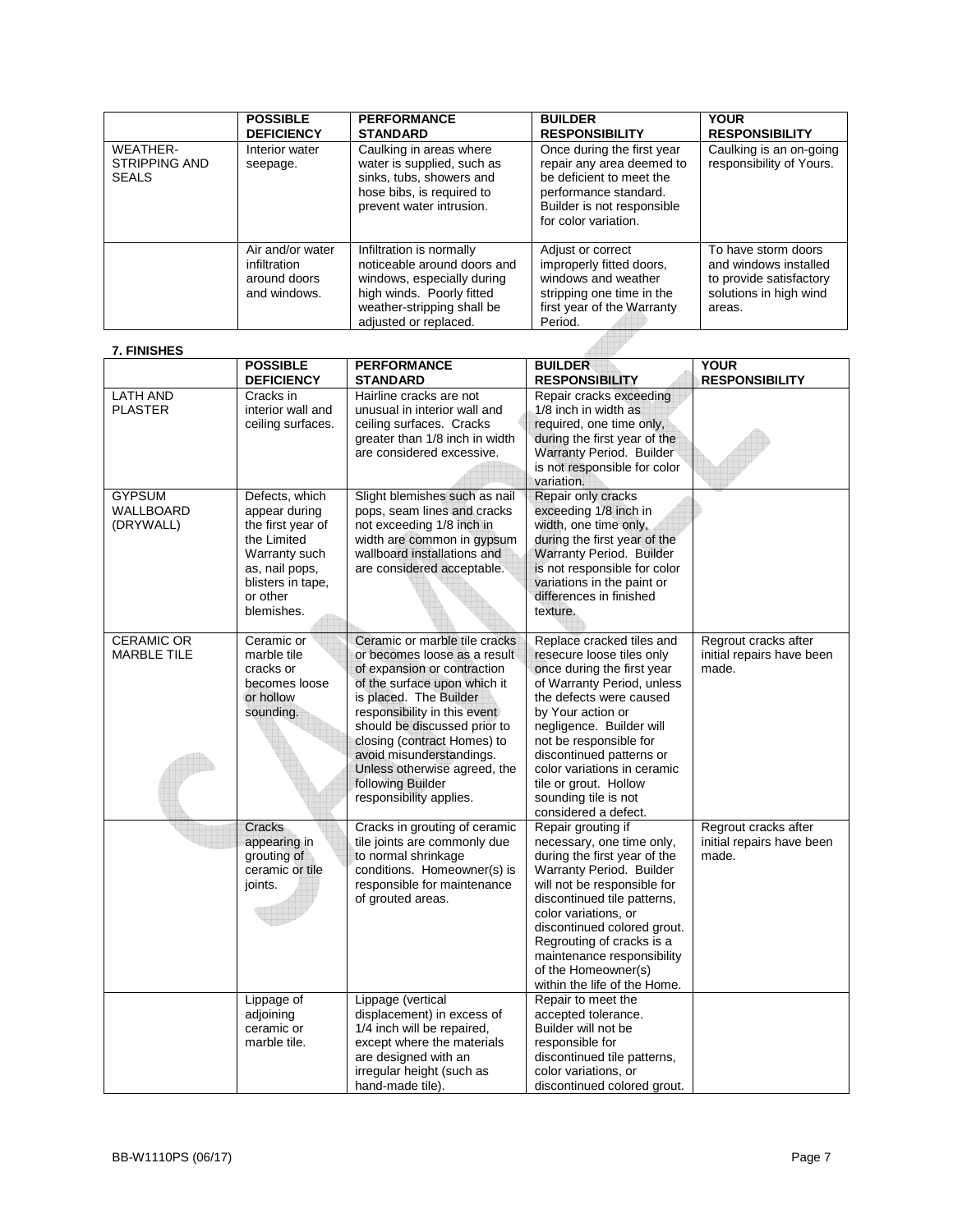|                                     | <b>POSSIBLE</b><br><b>DEFICIENCY</b>                                                                   | <b>PERFORMANCE</b><br><b>STANDARD</b>                                                                                                                                                                                                                      | <b>BUILDER</b><br><b>RESPONSIBILITY</b>                                                                                                                                                                                                                                                              | <b>YOUR</b><br><b>RESPONSIBILITY</b>                                                                                          |
|-------------------------------------|--------------------------------------------------------------------------------------------------------|------------------------------------------------------------------------------------------------------------------------------------------------------------------------------------------------------------------------------------------------------------|------------------------------------------------------------------------------------------------------------------------------------------------------------------------------------------------------------------------------------------------------------------------------------------------------|-------------------------------------------------------------------------------------------------------------------------------|
| FINISHED WOOD<br><b>FLOORING</b>    | Wood flooring<br>does not adhere                                                                       | Wood flooring shall not lift or<br>become unglued.                                                                                                                                                                                                         | Repair or replace, at<br>Builder's sole option, the<br>affected wood flooring as<br>required. Builder shall not<br>be responsible for color<br>variation of wood flooring<br>or for problems caused by<br>Your neglect or abuse.                                                                     |                                                                                                                               |
|                                     | Cracks<br>developing<br>between floor<br>boards.                                                       | Cracks in excess of 1/8 inch<br>in width shall be corrected.                                                                                                                                                                                               | Repair cracks in excess of<br>1/8 inch within the first<br>year of the Warranty<br>Period by filling or<br>replacing, at Builder's<br>option.                                                                                                                                                        |                                                                                                                               |
| <b>RESILIENT</b><br><b>FLOORING</b> | Nail-pops<br>appearing on<br>the surface of<br>resilient flooring                                      | Readily apparent nail pops<br>will be repaired.                                                                                                                                                                                                            | Correct nail pops, which<br>are above the surface.<br>Repair or replace, at<br>Builder's sole option,<br>resilient floor covering in<br>the affected area with<br>similar material. Builder<br>will not be responsible for<br>discontinued patterns or<br>color variations in the floor<br>covering. |                                                                                                                               |
|                                     | Depressions or<br>ridges appear in<br>the resilient<br>flooring due to<br>sub-floor<br>irregularities. | Readily apparent<br>depressions or ridges<br>exceeding 1/4 inch in 36<br>inches shall be repaired.<br>Visible cracks in the<br>underlying slab are<br>unavoidable and are<br>considered acceptable<br>unless the cracks rupture the<br>resilient flooring. | Take necessary corrective<br>action to bring the defect<br>within acceptable<br>tolerance so that the<br>affected area is not readily<br>visible. Builder shall not<br>be responsible for<br>discontinued patterns or<br>color variations in floor<br>covering.                                      |                                                                                                                               |
|                                     | Cuts and<br>gouges appear<br>in the surface of<br>the resilient<br>flooring.                           | The Builder will assure that<br>the surface of the flooring<br>does not have any<br>observable cuts and gouges.                                                                                                                                            | Repair cuts and gouges<br>reported in writing prior to<br>closing or first occupancy,<br>whichever occurs first.                                                                                                                                                                                     | Protect the resilient floor<br>surface by having chair<br>and furniture protective<br>devices installed and/or<br>maintained. |
|                                     | Resilient flooring<br>does not<br>adhere.                                                              | Resilient flooring shall not lift,<br>bubble or become unglued.                                                                                                                                                                                            | Repair or replace, at<br>Builder's sole option, the<br>affected resilient flooring<br>as required. Builder shall<br>not be responsible for<br>discontinued patterns or<br>color variation of floor<br>covering, or for problems<br>caused by Your neglect or<br>abuse.                               |                                                                                                                               |
|                                     | Seams or<br>shrinkage gaps<br>show at resilient<br>flooring joints.                                    | Gaps shall not exceed 1/16<br>inch in width in resilient floor<br>covering joints. Where<br>dissimilar materials abut, a<br>gap not to exceed 1/8 inch is<br>permissible.                                                                                  | Repair or replace, at<br>Builder's option, the<br>affected resilient flooring<br>as required. Builder shall<br>not be responsible for<br>discontinued patterns or<br>color variation of floor<br>covering, or for problems<br>caused by Your neglect or<br>abuse.                                    |                                                                                                                               |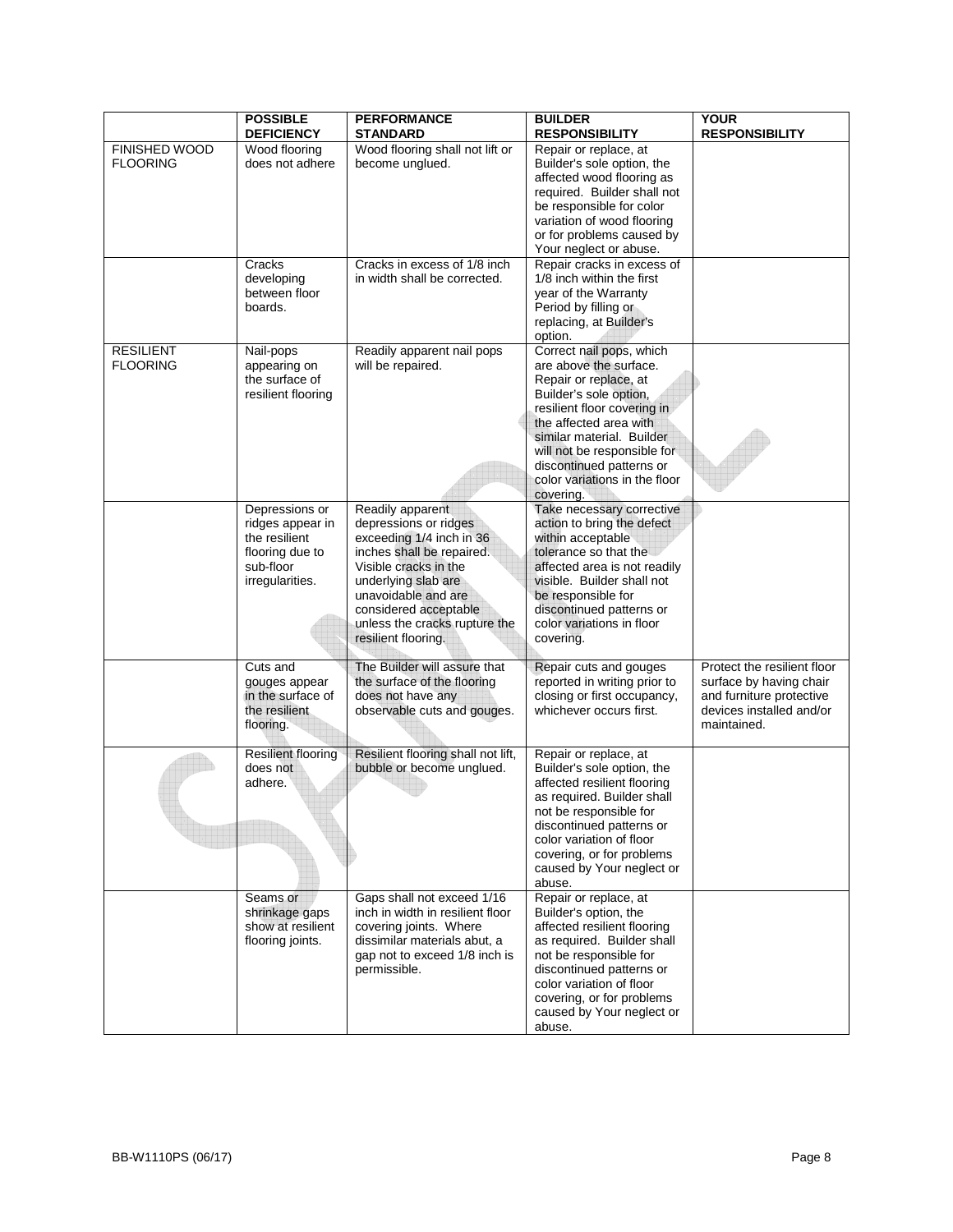|                      | <b>POSSIBLE</b><br><b>DEFICIENCY</b> | <b>PERFORMANCE</b><br><b>STANDARD</b>                        | <b>BUILDER</b><br><b>RESPONSIBILITY</b>    | <b>YOUR</b><br><b>RESPONSIBILITY</b>               |
|----------------------|--------------------------------------|--------------------------------------------------------------|--------------------------------------------|----------------------------------------------------|
| <b>PAINTING</b>      | Exterior paint or                    | Exterior paints or stains                                    | Prepare and refinish                       | Maintain the exterior                              |
|                      | stain peels,                         | should not fail during the first                             | affected areas, if paint or                | surfaces per the                                   |
|                      | deteriorates or                      | year of the Warranty Period.                                 | stain is defective, matching               | manufacturer's                                     |
|                      | fades.                               | Fading is normal and the                                     | color as close as                          | specifications.                                    |
|                      |                                      | degree is dependent on                                       | practicable. Where finish                  |                                                    |
|                      |                                      | climactic conditions.                                        | deterioration affects the                  |                                                    |
|                      |                                      |                                                              | majority of a wall area, the               |                                                    |
|                      |                                      |                                                              | whole area will be                         |                                                    |
|                      |                                      |                                                              | refinished.                                |                                                    |
|                      | Additional                           | Painting repair required                                     | Refinish repair area as                    |                                                    |
|                      | painting required<br>due to other    | under this Warranty shall be<br>finished to match            | indicated.                                 |                                                    |
|                      | repair work that                     | surrounding areas as closely                                 |                                            |                                                    |
|                      | is the Builder's                     | as practicable.                                              |                                            |                                                    |
|                      | responsibility.                      |                                                              |                                            |                                                    |
|                      | Deterioration of                     | Natural finishes on interior                                 | Retouch affected areas of                  | Maintain these surfaces                            |
|                      | varnish or                           | woodwork shall not                                           | natural finish interior                    | per the manufacturer's                             |
|                      | lacquer finishes.                    | deteriorate during the first                                 | woodwork, attempting to                    | specifications.                                    |
|                      |                                      | year of the Warranty Period.                                 | match the color as closely                 |                                                    |
|                      |                                      | Varnish type finishes used on                                | as practicable.                            |                                                    |
|                      |                                      | the exterior will deteriorate<br>rapidly and are not covered |                                            |                                                    |
|                      |                                      | by this Warranty.                                            |                                            |                                                    |
|                      | Mildew or                            | Mildew or fungus may form                                    | None. Mildew or fungus is                  | Mildew control is Your                             |
|                      | fungus on                            | on a painted surface if the                                  | a condition the Builder                    | responsibility. You are                            |
|                      | painted                              | structure is subject to                                      | cannot control.                            | responsible for cleaning                           |
|                      | surfaces.                            | abnormal exposures or                                        |                                            | and maintaining surfaces                           |
|                      |                                      | weather conditions.                                          |                                            | in order to minimize the<br>presence of mildew and |
|                      |                                      |                                                              |                                            | fungus. See                                        |
|                      |                                      |                                                              |                                            | Homeowner's                                        |
|                      |                                      |                                                              |                                            | Maintenance Manual                                 |
|                      |                                      |                                                              |                                            | (available from                                    |
|                      |                                      |                                                              |                                            | Centricity) for additional                         |
| <b>WALL COVERING</b> | Peeling of any                       | Peeling of wall covering shall                               | Repair or replace defective                | information.                                       |
|                      | wall covering.                       | not occur.                                                   | wall covering applications                 |                                                    |
|                      | Edge                                 | Not a construction defect,                                   | None                                       |                                                    |
|                      | mismatching in                       | and should be called to                                      |                                            |                                                    |
|                      | pattern of wall<br>covering.         | Builders attention prior to<br>closing.                      |                                            |                                                    |
| <b>CARPETING</b>     | Open carpet                          | Wall to wall carpeting, when                                 | Correct if original                        |                                                    |
|                      | seams or                             | stretched, shall not come                                    | installation was at direction              |                                                    |
|                      | stretching                           | loose from the point of                                      | of the Builder.                            |                                                    |
|                      | occurs.                              | attachment. Carpet seams                                     |                                            |                                                    |
|                      |                                      | may show but no separation                                   |                                            |                                                    |
|                      |                                      | at seam should occur.                                        |                                            |                                                    |
|                      | Spots on carpet,<br>minor fading.    | Exposure to light can cause<br>spots on carpet and/or minor  | None                                       |                                                    |
|                      |                                      | fading.                                                      |                                            |                                                    |
|                      | Edge                                 | Not a construction defect,                                   | None                                       |                                                    |
|                      | mismatching in                       | and should be discussed with                                 |                                            |                                                    |
|                      | pattern of wall                      | the Builder prior to closing.                                |                                            |                                                    |
|                      | covering and/or                      |                                                              |                                            |                                                    |
|                      | other floor<br>coverings.            |                                                              |                                            |                                                    |
| <b>STUCCO</b>        | Cracking occurs                      | Cracks are not unusual in                                    | Surface repair cracks                      | Maintain normal                                    |
|                      | in exterior                          | exterior stucco wall surfaces.                               | exceeding 1/8 inch in                      | expansion/contraction                              |
|                      | stucco wall                          | Cracks greater then 1/8 inch                                 | width, one time only,                      | cracking in stucco to                              |
|                      | surfaces.                            | in width shall be repaired.                                  | during the first year of the               | preclude water intrusion.                          |
|                      |                                      |                                                              | Warranty Period. Builder                   |                                                    |
|                      |                                      |                                                              | is not responsible for color<br>variation. |                                                    |
|                      |                                      |                                                              |                                            |                                                    |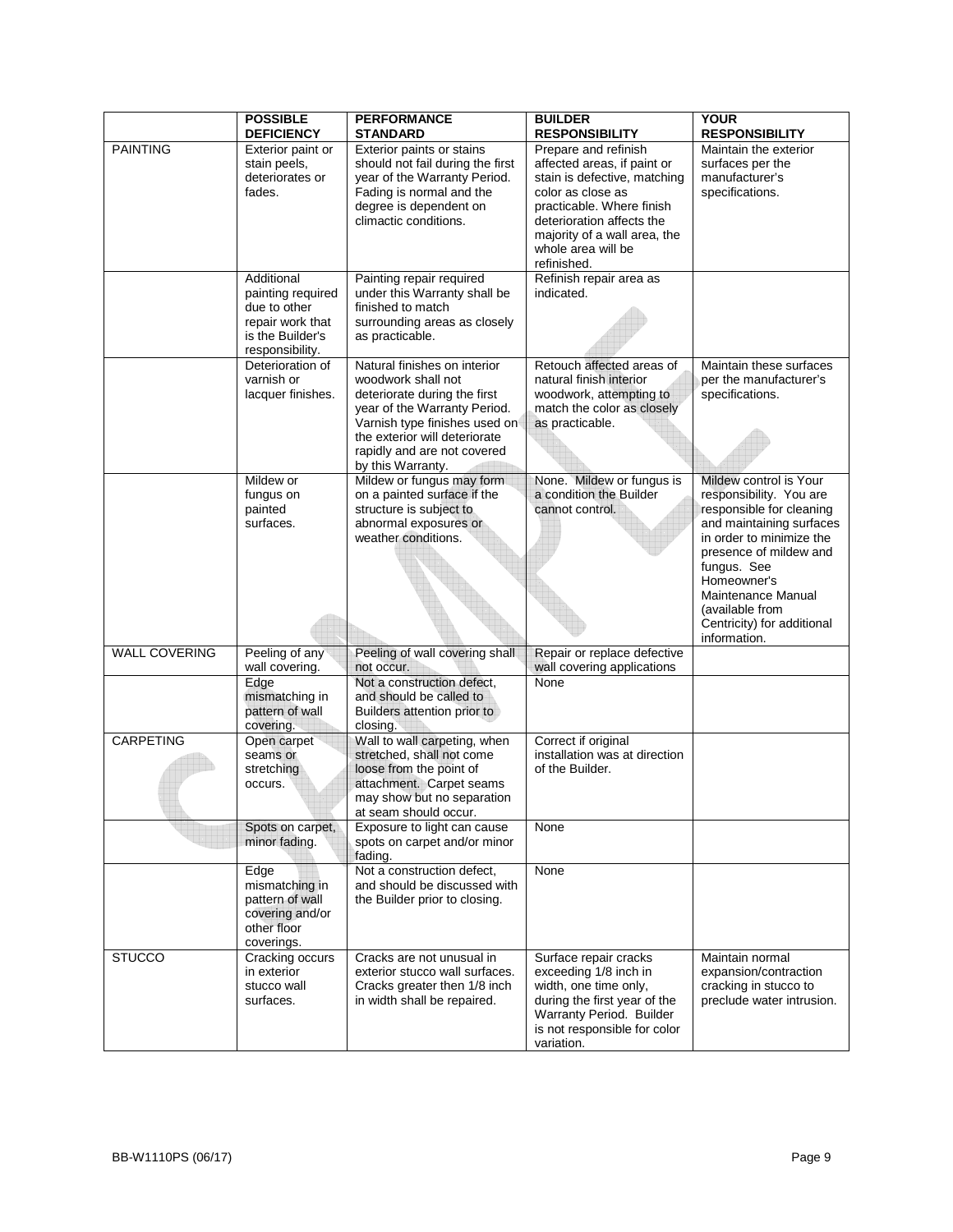|                      | <b>POSSIBLE</b><br><b>DEFICIENCY</b>                                                | <b>PERFORMANCE</b><br><b>STANDARD</b>                                                             | <b>BUILDER</b><br><b>RESPONSIBILITY</b>                                                                                                               | <b>YOUR</b><br><b>RESPONSIBILITY</b> |
|----------------------|-------------------------------------------------------------------------------------|---------------------------------------------------------------------------------------------------|-------------------------------------------------------------------------------------------------------------------------------------------------------|--------------------------------------|
| ROOF TILE            | Broken roof tile.                                                                   | Not a construction defect.<br>and should be called to<br>Builder's attention prior to<br>closing. | Improper treatment can<br>cause roof tile to crack.<br>Broken roof tile not<br>reported to the Builder<br>prior to closing is Your<br>responsibility. |                                      |
| <b>ROOF SHINGLES</b> | Sheathing nails<br>have loosened<br>from framing<br>and raised<br>asphalt shingles. | Nails shall not loosen from<br>roof sheathing to raise<br>asphalt shingles from<br>surface.       | Repair all areas as<br>necessary to meet the<br>Performance Standard.                                                                                 |                                      |

#### **8. SPECIALTIES**

| 8. SPECIALTIES                     |                                                                        |                                                                                                                                                                                                                                                                                                                                                                                                                                                                                                                                                                                                                                 |                                                                                                                                                               |                                      |
|------------------------------------|------------------------------------------------------------------------|---------------------------------------------------------------------------------------------------------------------------------------------------------------------------------------------------------------------------------------------------------------------------------------------------------------------------------------------------------------------------------------------------------------------------------------------------------------------------------------------------------------------------------------------------------------------------------------------------------------------------------|---------------------------------------------------------------------------------------------------------------------------------------------------------------|--------------------------------------|
|                                    | <b>POSSIBLE</b><br><b>DEFICIENCY</b>                                   | <b>PERFORMANCE</b><br><b>STANDARD</b>                                                                                                                                                                                                                                                                                                                                                                                                                                                                                                                                                                                           | <b>BUILDER</b><br><b>RESPONSIBILITY</b>                                                                                                                       | <b>YOUR</b><br><b>RESPONSIBILITY</b> |
| <b>LOUVERS AND</b><br><b>VENTS</b> | Inadequate<br>ventilation of<br>attics and crawl<br>spaces.            | Attic/crawl spaces shall<br>have a ventilation area as<br>required by the approved<br>building code.                                                                                                                                                                                                                                                                                                                                                                                                                                                                                                                            | Provide for adequate<br>ventilation under code.<br>Builder is not responsible<br>for any alterations to the<br>system.                                        |                                      |
| <b>FIREPLACES</b>                  | Fireplace or<br>chimney does<br>not draw<br>properly.                  | Properly designed and<br>constructed fireplaces and<br>chimneys will function<br>properly. It is normal to<br>expect that high winds can<br>cause temporary negative<br>draft situations. Similar<br>negative draft situations can<br>also be caused by<br>obstructions such as large<br>branches of trees too close<br>to the chimney. Some<br>Homes may need to have a<br>window opened slightly to<br>create an effective draft<br>when the Home has been<br>insulated and<br>weatherproofed to meet<br>energy conservation criteria.<br>Any existing manufacturing<br>warranty will exclude<br>coverage from this warranty. | Where there is a fireplace<br>or chimney malfunction,<br>the Builder will determine<br>the cause and correct it, if<br>the problem is one of<br>construction. |                                      |
|                                    | Chimney<br>separation from<br>structure to<br>which it is<br>attached. | Newly built fireplaces will<br>often incur slight amounts of<br>separation. Separation shall<br>not exceed 3/8 inch from the<br>main structure in an 8-foot<br>vertical measurement.                                                                                                                                                                                                                                                                                                                                                                                                                                            | Determine the cause of<br>separation and correct if<br>standard is not met (one<br>time only). Caulking is<br>acceptable.                                     |                                      |
|                                    | Firebox paint<br>discolored by fire<br>or heat.                        | None                                                                                                                                                                                                                                                                                                                                                                                                                                                                                                                                                                                                                            | None. Heat from fires will<br>alter finish.                                                                                                                   |                                      |
|                                    | Cracked firebrick<br>and mortar<br>joints.                             | None                                                                                                                                                                                                                                                                                                                                                                                                                                                                                                                                                                                                                            | None. Heat and flames<br>from "roaring" fires will<br>cause cracking.                                                                                         |                                      |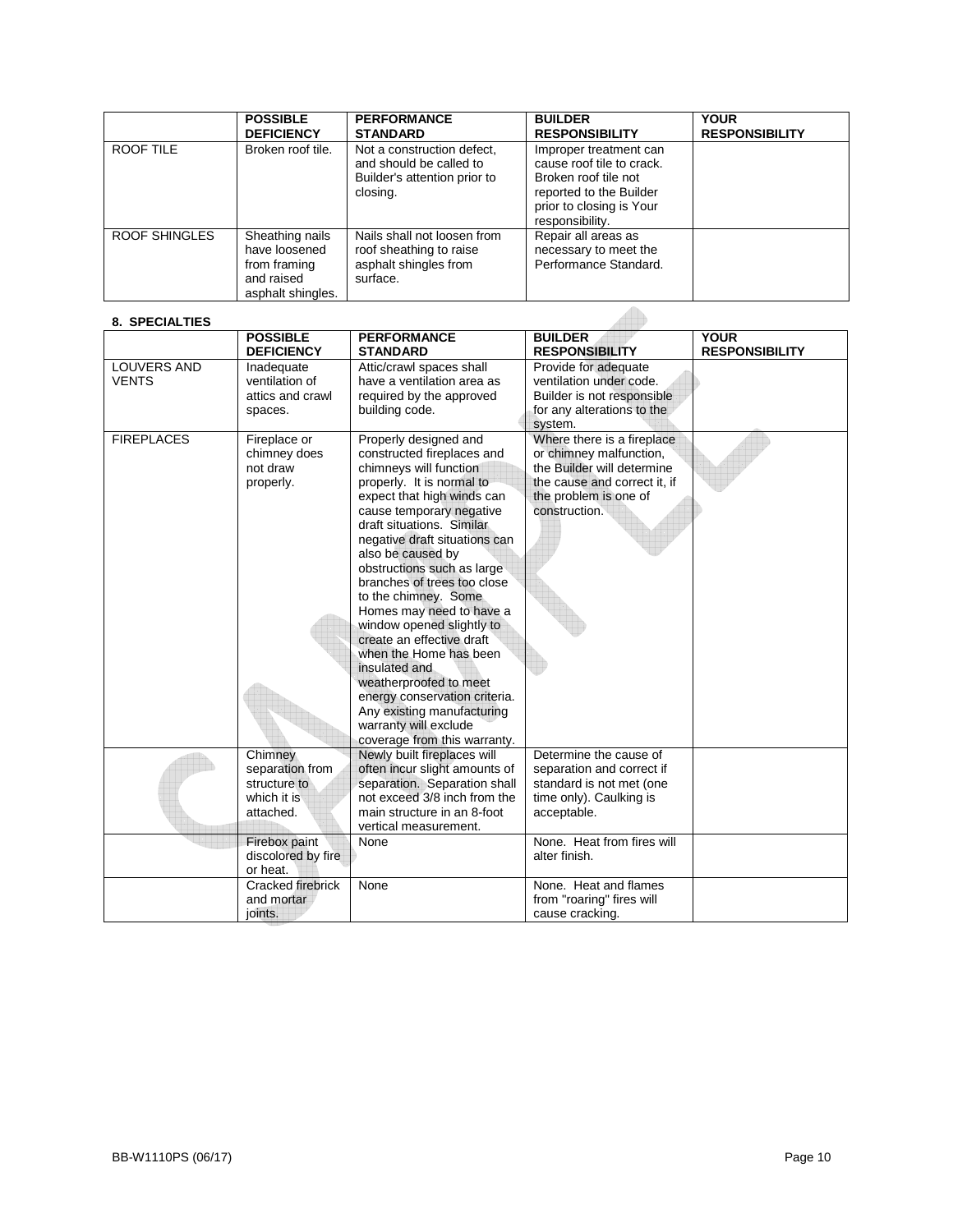|                                             | <b>POSSIBLE</b><br><b>DEFICIENCY</b>                                                                                        | <b>PERFORMANCE</b><br><b>STANDARD</b>                                                                                                                | <b>BUILDER</b><br><b>RESPONSIBILITY</b>                                                                                                                     | <b>YOUR</b><br><b>RESPONSIBILITY</b>                                                                                                                                                                                                                                                                                                           |
|---------------------------------------------|-----------------------------------------------------------------------------------------------------------------------------|------------------------------------------------------------------------------------------------------------------------------------------------------|-------------------------------------------------------------------------------------------------------------------------------------------------------------|------------------------------------------------------------------------------------------------------------------------------------------------------------------------------------------------------------------------------------------------------------------------------------------------------------------------------------------------|
| <b>CABINETS &amp;</b><br><b>COUNTERTOPS</b> | Surface cracks,<br>delamination and<br>chips in high<br>pressure<br>laminate on<br>vanity/kitchen<br>cabinet<br>countertop. | Countertops fabricated with<br>high-pressure laminate<br>coverings shall not<br>delaminate.                                                          | Replace delaminated<br>coverings to meet specific<br>criteria. Builder will not be<br>responsible for chips and<br>cracks unless noted prior<br>to closing. | Maintain these surfaces<br>according to<br>manufacturer's<br>specifications. Joints in<br>a laminate surface<br>should be caulked to<br>maintain a proper<br>moisture barrier to<br>assure proper<br>performance of the<br>covering. See<br>Homeowner's<br>Maintenance Manual<br>(available from<br>Centricity) for additional<br>information. |
|                                             | Kitchen cabinet<br>door and/or<br>drawer<br>malfunctions.                                                                   | Warpage not to exceed 1/4<br>inch as measured from face<br>frame to furthermost point of<br>warpage with door or drawer<br>front in closed position. | Correct or replace doors or<br>drawer fronts. Builder is<br>not responsible for color<br>variation.                                                         |                                                                                                                                                                                                                                                                                                                                                |
|                                             | Gaps between<br>cabinets, ceiling<br>or walls.                                                                              | Acceptable tolerance shall<br>not exceed 1/4 inch in width.                                                                                          | Correct to meet<br>Performance Standard.<br>Caulking is acceptable.<br>Builder is not responsible<br>for color variation.                                   |                                                                                                                                                                                                                                                                                                                                                |
|                                             |                                                                                                                             |                                                                                                                                                      |                                                                                                                                                             |                                                                                                                                                                                                                                                                                                                                                |

| 9. PLUMBING                                       |                                                   |                                                                                                                                                                                                                                                                                           |                                                                                                                                                                                                                                                                                                                                                                                                                       |                                                                                                     |
|---------------------------------------------------|---------------------------------------------------|-------------------------------------------------------------------------------------------------------------------------------------------------------------------------------------------------------------------------------------------------------------------------------------------|-----------------------------------------------------------------------------------------------------------------------------------------------------------------------------------------------------------------------------------------------------------------------------------------------------------------------------------------------------------------------------------------------------------------------|-----------------------------------------------------------------------------------------------------|
|                                                   | <b>POSSIBLE</b>                                   | <b>PERFORMANCE</b>                                                                                                                                                                                                                                                                        | <b>BUILDER</b>                                                                                                                                                                                                                                                                                                                                                                                                        | <b>YOUR</b>                                                                                         |
|                                                   | <b>DEFICIENCY</b>                                 | <b>STANDARD</b>                                                                                                                                                                                                                                                                           | <b>RESPONSIBILITY</b>                                                                                                                                                                                                                                                                                                                                                                                                 | <b>RESPONSIBILITY</b>                                                                               |
| PLUMBING-<br><b>WATER SUPPLY</b><br><b>SYSTEM</b> | Plumbing pipes<br>freeze and burst.               | Drain, waste/vent and water<br>pipes shall be adequately<br>protected, as required by<br>code, during normally<br>anticipated cold weather, and<br>as defined in accordance<br>with ASHRAE design<br>temperatures to prevent                                                              | Correct to meet the code.                                                                                                                                                                                                                                                                                                                                                                                             | Drain or otherwise<br>protect lines and<br>exterior faucets<br>exposed to freezing<br>temperatures. |
|                                                   | Water supply<br>system fails to<br>deliver water. | freezing.<br>All connections to municipal<br>water main and private water<br>supply (except equipment,<br>pumps, motors, valves,<br>switches and related items)<br>shall be the Builders<br>responsibility. Private<br>systems shall meet<br>applicable codes at time of<br>construction. | Private systems shall be<br>designed and installed in<br>accordance with approved<br>building, plumbing and<br>health codes. Builder will<br>repair if failure is the result<br>of defective workmanship<br>or materials. Builder has<br>no responsibility for<br>elimination of the sources<br>of supply when the problem<br>is beyond Builder's control.<br>The Builder is not<br>responsible for water<br>quality. |                                                                                                     |
|                                                   | Leakage from<br>piping.                           | No leaks of any kind shall<br>exist in any soil, waste, vent,<br>or water pipe. Condensation<br>does not constitute leakage.                                                                                                                                                              | Make repairs to eliminate<br>leakage.                                                                                                                                                                                                                                                                                                                                                                                 |                                                                                                     |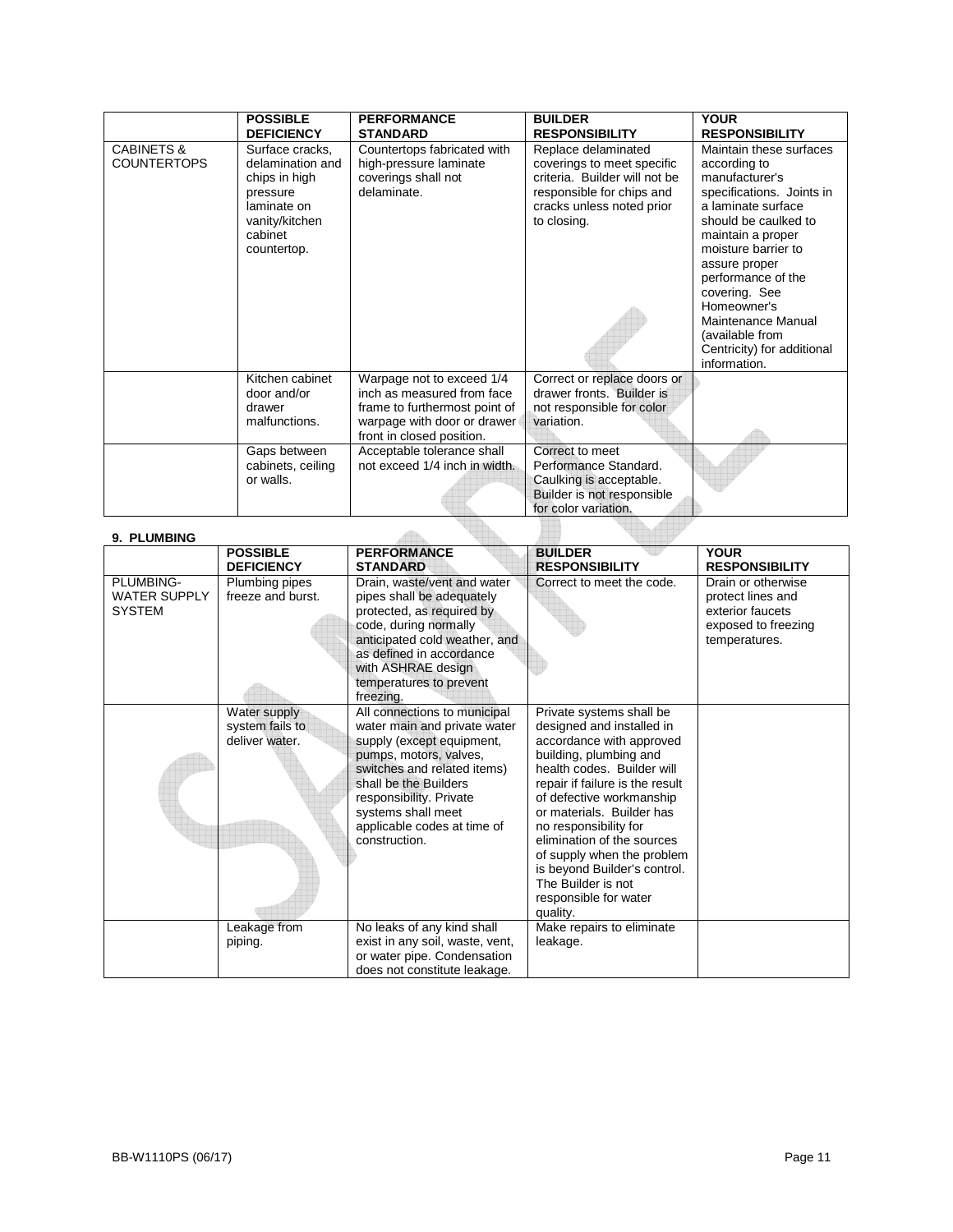| <b>POSSIBLE</b><br><b>DEFICIENCY</b>                      | <b>PERFORMANCE</b><br><b>STANDARD</b>                                                                                                                                                                                                                                                                                                                                                                                                                                                                                                                                         | <b>BUILDER</b><br><b>RESPONSIBILITY</b>                                                                                                                                                                                                                                                                                                                                                                                                                                                                                                                                                                                                                                                                                                                                                                                                                                                                                                             | <b>YOUR</b><br><b>RESPONSIBILITY</b>                                                                                                                                                                                                                                                                                                                                                                                                                                                                                                                   |
|-----------------------------------------------------------|-------------------------------------------------------------------------------------------------------------------------------------------------------------------------------------------------------------------------------------------------------------------------------------------------------------------------------------------------------------------------------------------------------------------------------------------------------------------------------------------------------------------------------------------------------------------------------|-----------------------------------------------------------------------------------------------------------------------------------------------------------------------------------------------------------------------------------------------------------------------------------------------------------------------------------------------------------------------------------------------------------------------------------------------------------------------------------------------------------------------------------------------------------------------------------------------------------------------------------------------------------------------------------------------------------------------------------------------------------------------------------------------------------------------------------------------------------------------------------------------------------------------------------------------------|--------------------------------------------------------------------------------------------------------------------------------------------------------------------------------------------------------------------------------------------------------------------------------------------------------------------------------------------------------------------------------------------------------------------------------------------------------------------------------------------------------------------------------------------------------|
| Stopped up sewers,<br>fixtures and drains.                | Sewers, fixtures and drains<br>will operate properly.                                                                                                                                                                                                                                                                                                                                                                                                                                                                                                                         | Where defective<br>construction is shown to be<br>the cause, Builder will<br>assume the cost of the<br>repair. Builder shall not be<br>responsible for sewers,<br>sewer systems, fixtures<br>and drains, which are<br>clogged through Your<br>negligence.                                                                                                                                                                                                                                                                                                                                                                                                                                                                                                                                                                                                                                                                                           | If a problem occurs,<br>consult Your Builder for<br>a proper course of<br>action. Where Your<br>negligence is shown to<br>be the cause, You shall<br>assume all repair costs.                                                                                                                                                                                                                                                                                                                                                                          |
| Leak in faucet or<br>valve.                               | Valves or faucets shall not<br>leak due to defects.                                                                                                                                                                                                                                                                                                                                                                                                                                                                                                                           | Repair or replace leaking<br>faucets or valves when due<br>to defects in workmanship<br>or material. You are<br>responsible for<br>maintenance. Fixtures<br>covered by a<br>manufacturing warranty are<br>not covered by this<br>warranty.                                                                                                                                                                                                                                                                                                                                                                                                                                                                                                                                                                                                                                                                                                          |                                                                                                                                                                                                                                                                                                                                                                                                                                                                                                                                                        |
| Noisy water pipes.                                        | There will be some noise<br>emitting from the water pipe<br>system due to the flow of<br>water.                                                                                                                                                                                                                                                                                                                                                                                                                                                                               | Eliminate "water hammer"<br>or excessive noise only if<br>due to improper installation.<br>Builder cannot remove all<br>water flow noises and pipe<br>expansion.                                                                                                                                                                                                                                                                                                                                                                                                                                                                                                                                                                                                                                                                                                                                                                                    |                                                                                                                                                                                                                                                                                                                                                                                                                                                                                                                                                        |
| Septic system fails<br>to operate properly.               | Septic system shall be<br>designed and installed to<br>comply with applicable,<br>approved code requirements.<br>Septic system shall function<br>adequately and handle<br>properly designed flow of<br>household effluent specified<br>by the governing health and<br>building department<br>regulations in effect at the<br>time of construction and<br>during all seasons, under<br>normal local climactic<br>conditions. Approval of the<br>governing regulatory<br>authority at the time of<br>construction shall evidence<br>Builder's compliance with this<br>standard. | Repair or correct<br>malfunctioning or non-<br>operating systems, if failure<br>is caused by inadequate<br>design, faulty installation,<br>or other cause relating to<br>actions of the Builder or<br>Builder's contractors, or<br>subcontractors. Builder will<br>not be responsible for<br>system malfunction or<br>damage, which is caused<br>by Your negligence, lack of<br>system maintenance, or<br>other causes attributable to<br>actions of You or Your<br>contractors, not under the<br>control of the Builder.<br>These include, but are not<br>necessarily limited to the<br>addition of fixtures, items of<br>equipment, appliances,<br>pumps, motors, valves or<br>switches, or other sources<br>of waste or water to the<br>plumbing system served by<br>the septic system and<br>damage, or changes, to the<br>septic system installation or<br>surrounding soil conditions<br>that may be critical to the<br>system's functioning. | Properly maintain the<br>system by maintaining<br>proper grades,<br>landscaping, gutters<br>and protecting the area<br>from heavy vehicular<br>traffic, which could<br>cause soil compaction.<br>Septic tanks may need<br>to be pumped during<br>periods of excessive<br>use or extended rainfall.<br>Seek a reliable septic<br>tank contractor for this<br>service. In case of<br>dispute, if Builder has<br>obtained approved<br>permits from the<br>governing health<br>authority, You must<br>provide proof system<br>was installed<br>improperly. |
| Cracking or<br>chipping of<br>porcelain or<br>fiberglass. | Chips and cracks on<br>surfaces of bathtubs/sinks<br>can occur when hit by sharp<br>or heavy objects.                                                                                                                                                                                                                                                                                                                                                                                                                                                                         | Builder will not be<br>responsible for repairs<br>unless damage has been<br>reported to Builder prior to<br>closing and/or listed on the<br>original "walk-<br>through/punch list".                                                                                                                                                                                                                                                                                                                                                                                                                                                                                                                                                                                                                                                                                                                                                                 |                                                                                                                                                                                                                                                                                                                                                                                                                                                                                                                                                        |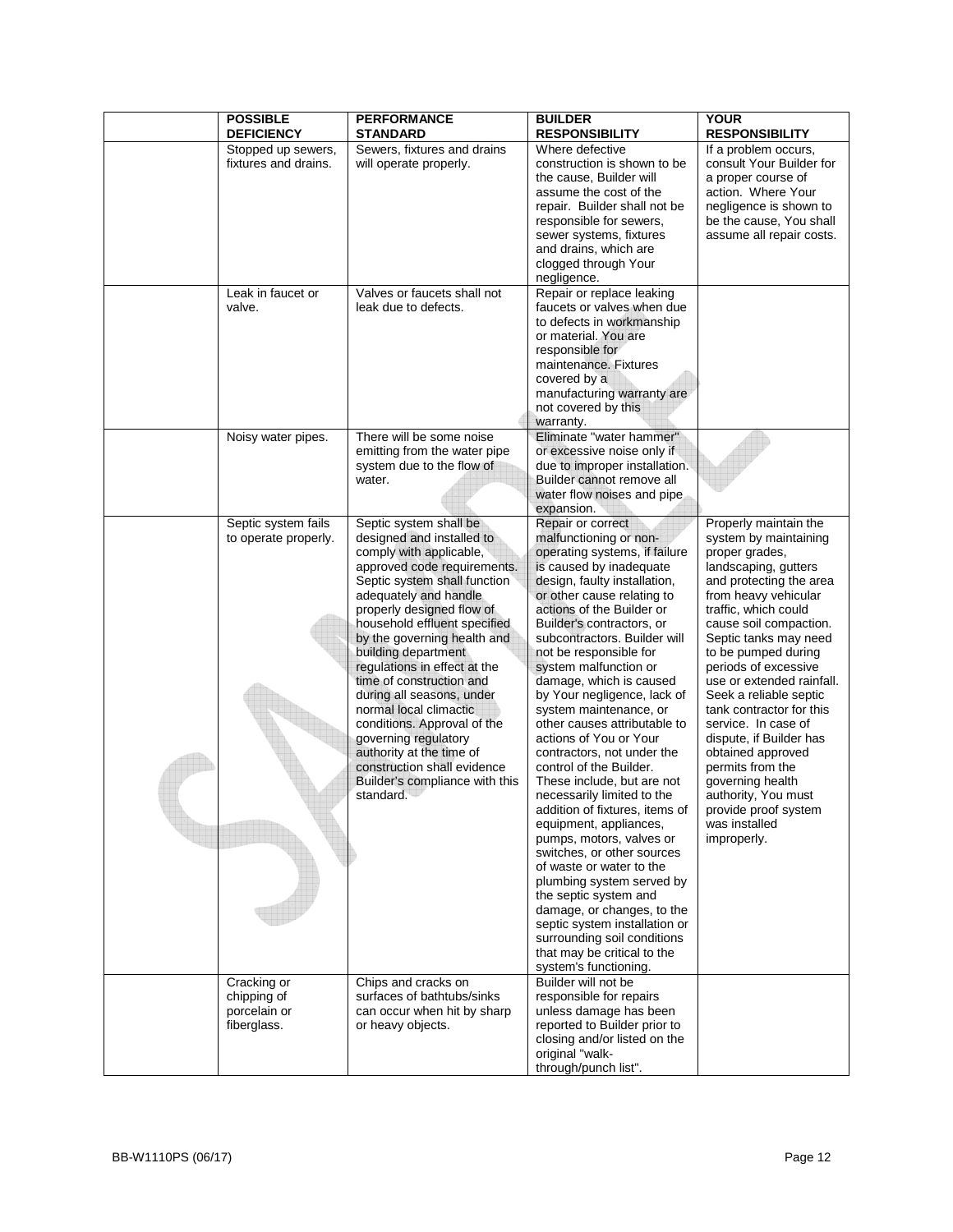| <b>10. HEATING</b> |                     |                                                                                                                                                                                                                                                                                                             |                                                                    |                                                                                                                                                                                                                                                                                                                      |
|--------------------|---------------------|-------------------------------------------------------------------------------------------------------------------------------------------------------------------------------------------------------------------------------------------------------------------------------------------------------------|--------------------------------------------------------------------|----------------------------------------------------------------------------------------------------------------------------------------------------------------------------------------------------------------------------------------------------------------------------------------------------------------------|
|                    | <b>POSSIBLE</b>     | <b>PERFORMANCE</b>                                                                                                                                                                                                                                                                                          | <b>BUILDER</b>                                                     | <b>YOUR</b>                                                                                                                                                                                                                                                                                                          |
|                    | <b>DEFICIENCY</b>   | <b>STANDARD</b>                                                                                                                                                                                                                                                                                             | <b>RESPONSIBILITY</b>                                              | <b>RESPONSIBILITY</b>                                                                                                                                                                                                                                                                                                |
|                    | Inadequate heating. | Heating system shall be<br>capable of producing an inside<br>temperature of 70 degrees F.<br>as measured in the center of<br>each room at a height of 5 feet<br>above the floor. Federal, state<br>or local energy codes shall<br>supersede this standard<br>where such codes have been<br>locally adopted. | Correct heating system to<br>provide the required<br>temperatures. | Maintain the heating<br>system and assure that<br>air filters are<br>cleaned/changed per<br>manufacturer's<br>recommendations.<br>Balance the dampers<br>and registers to assure<br>proper air distribution.<br>See Homeowner's<br>Maintenance Manual<br>available from Centricity<br>for additional<br>information. |

| <b>11. COOLING</b>            |                                      |                                                                                                                                                                                                                                                                                                                                                                                                                   |                                                                                                                                               |                                                                                                                                                                                                                                                                                                                                               |
|-------------------------------|--------------------------------------|-------------------------------------------------------------------------------------------------------------------------------------------------------------------------------------------------------------------------------------------------------------------------------------------------------------------------------------------------------------------------------------------------------------------|-----------------------------------------------------------------------------------------------------------------------------------------------|-----------------------------------------------------------------------------------------------------------------------------------------------------------------------------------------------------------------------------------------------------------------------------------------------------------------------------------------------|
|                               | <b>POSSIBLE</b><br><b>DEFICIENCY</b> | <b>PERFORMANCE</b><br><b>STANDARD</b>                                                                                                                                                                                                                                                                                                                                                                             | <b>BUILDER</b><br><b>RESPONSIBILITY</b>                                                                                                       | <b>YOUR</b><br><b>RESPONSIBILITY</b>                                                                                                                                                                                                                                                                                                          |
|                               | Inadequate cooling.                  | Where air-conditioning is<br>provided, the cooling system<br>shall be capable of<br>maintaining summer design<br>conditions as specified in<br>ASHRAE handbook. In the<br>case of outside temperatures<br>exceeding 95 degrees F, a<br>differential of 15 degrees F is<br>acceptable. Federal, state, or<br>local energy codes shall<br>supersede this standard<br>where such codes have been<br>locally adopted. | Builder shall correct cooling<br>system to meet temperature<br>conditions in accordance<br>with specifications.                               | The Homeowner(s) will<br>maintain the cooling<br>system and assure that<br>air filters are<br>cleaned/changed per<br>manufacturer's<br>recommendations.<br>Balance the dampers<br>and registers to assure<br>proper air distribution.<br>See Homeowner's<br>Maintenance Manual<br>available from Centricity<br>for additional<br>information. |
|                               | Cooling lines leak.                  | Cooling lines shall not develop<br>leaks during normal operation.                                                                                                                                                                                                                                                                                                                                                 | Repair lines leaking<br>refrigerant and re-charge<br>unit, unless damage has<br>been caused by the events<br>or occurrences caused by<br>You. |                                                                                                                                                                                                                                                                                                                                               |
| <b>12. CONDENSATION LINES</b> |                                      |                                                                                                                                                                                                                                                                                                                                                                                                                   |                                                                                                                                               |                                                                                                                                                                                                                                                                                                                                               |

# **12. CONDENSATION LINES**

| IZ. CONDENSATION EINES |                                      |                                                                       |                                                                           |                                                                                                                                    |
|------------------------|--------------------------------------|-----------------------------------------------------------------------|---------------------------------------------------------------------------|------------------------------------------------------------------------------------------------------------------------------------|
|                        | <b>POSSIBLE</b><br><b>DEFICIENCY</b> | <b>PERFORMANCE</b><br><b>STANDARD</b>                                 | <b>BUILDER</b><br><b>RESPONSIBILITY</b>                                   | <b>YOUR</b><br><b>RESPONSIBILITY</b>                                                                                               |
|                        | Clogging of<br>condensation lines.   | None. Condensation lines will<br>clog eventually under normal<br>use. | Provide unobstructed<br>condensation lines at time<br>of first occupancy. | Maintenance is required.<br>See Homeowner's<br>Maintenance Manual<br>(available from<br>Centricity) for additional<br>information. |
|                        |                                      |                                                                       |                                                                           |                                                                                                                                    |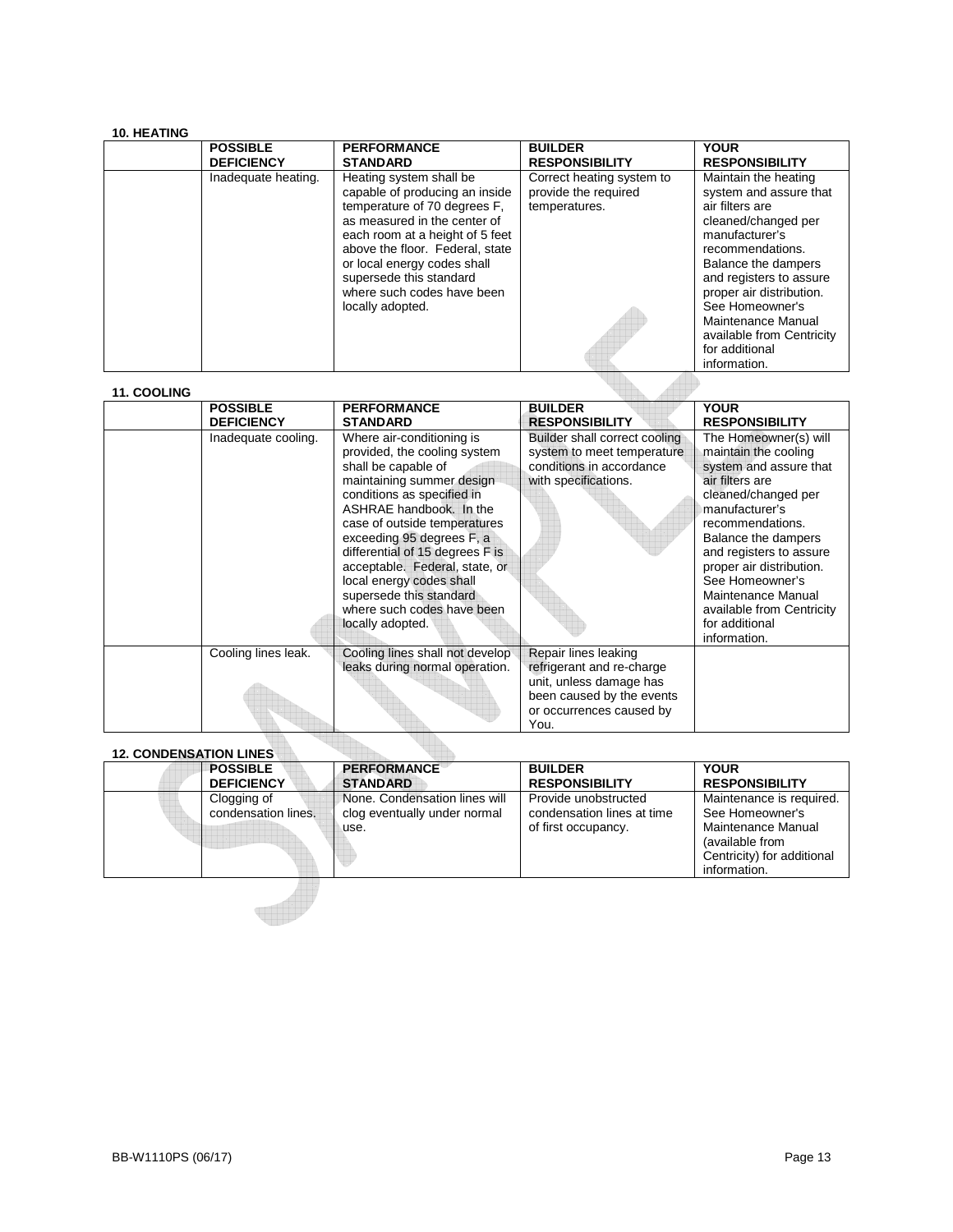| <b>13. AIR DISTRIBUTION</b> |                   |                               |                             |                       |
|-----------------------------|-------------------|-------------------------------|-----------------------------|-----------------------|
|                             | <b>POSSIBLE</b>   | <b>PERFORMANCE</b>            | <b>BUILDER</b>              | <b>YOUR</b>           |
|                             | <b>DEFICIENCY</b> | <b>STANDARD</b>               | <b>RESPONSIBILITY</b>       | <b>RESPONSIBILITY</b> |
|                             | Noisy ductwork.   | When metal is heated it       | None                        |                       |
|                             |                   | expands and when it cools it  |                             |                       |
|                             |                   | contracts. The result is a    |                             |                       |
|                             |                   | cracking sound, which is      |                             |                       |
|                             |                   | generally to be expected.     |                             |                       |
|                             | Ductwork          | Ductwork should remain intact | Re-attach and re-secure all |                       |
|                             | separates or      | and securely fastened.        | separated or unattached     |                       |
|                             | becomes           |                               | ductwork.                   |                       |
|                             | unattached.       |                               |                             |                       |

| <b>14. ELECTRICAL</b>                                                                     |                                                                                              |                                                                                                                                                                                                                   |                                                                                                                                                                                                     |                                      |
|-------------------------------------------------------------------------------------------|----------------------------------------------------------------------------------------------|-------------------------------------------------------------------------------------------------------------------------------------------------------------------------------------------------------------------|-----------------------------------------------------------------------------------------------------------------------------------------------------------------------------------------------------|--------------------------------------|
|                                                                                           | <b>POSSIBLE</b><br><b>DEFICIENCY</b>                                                         | <b>PERFORMANCE</b><br><b>STANDARD</b>                                                                                                                                                                             | <b>BUILDER</b><br><b>RESPONSIBILITY</b>                                                                                                                                                             | <b>YOUR</b><br><b>RESPONSIBILITY</b> |
| <b>ELECTRICAL</b><br>CONDUCTORS.<br><b>FUSES AND</b><br><b>CIRCUIT</b><br><b>BREAKERS</b> | Failure of wiring to<br>carry its designed<br>load to the<br>electrical box.                 | Wiring should be capable of<br>carrying the designed load to<br>the electrical box under<br>normal residential use.                                                                                               | Check wiring for conformity<br>with local, state, or<br>approved national electrical<br>code requirements. Builder<br>shall repair wiring not<br>conforming to code<br>specifications.              |                                      |
|                                                                                           | Fuses blow or<br>circuit breakers<br>"kick out"<br>(excluding ground<br>fault interrupters). | Fuses and circuit breakers<br>shall not activate under<br>normal usage.                                                                                                                                           | Check wiring circuits for<br>conformity with local, state,<br>or approved national<br>electrical code<br>requirements. Builder shall<br>correct wiring not<br>conforming to code<br>specifications. |                                      |
| OUTLETS.<br><b>SWITCHES AND</b><br><b>FIXTURES</b>                                        | Drafts from<br>electrical outlets.                                                           | Electrical junction boxes on<br>exterior walls may produce<br>airflow whereby the cold air<br>can be drawn through the<br>outlet into a room. The<br>problem is normal in new<br>Home construction.               | None                                                                                                                                                                                                |                                      |
|                                                                                           | Defective wiring to<br>electrical outlets.<br>switches or<br>fixtures.                       | Wiring to electrical outlets,<br>switches and fixtures should<br>operate as intended.                                                                                                                             | Check wiring and<br>connections and repair.<br>Builder is not responsible for<br>defective or malfunctioning<br>pieces of equipment.                                                                |                                      |
| <b>SERVICE AND</b><br><b>DISTRIBUTION</b>                                                 | Ground fault<br>interrupter trips<br>frequently.                                             | Ground fault interrupters are<br>sensitive safety devices<br>installed into the electrical<br>system to provide protection<br>against electrical shock.<br>These sensitive devices can<br>be tripped very easily. | Install ground fault<br>interrupter in accordance<br>with approved electrical<br>code. Tripping is to be<br>expected and is not covered<br>unless due to faulty<br>installation.                    |                                      |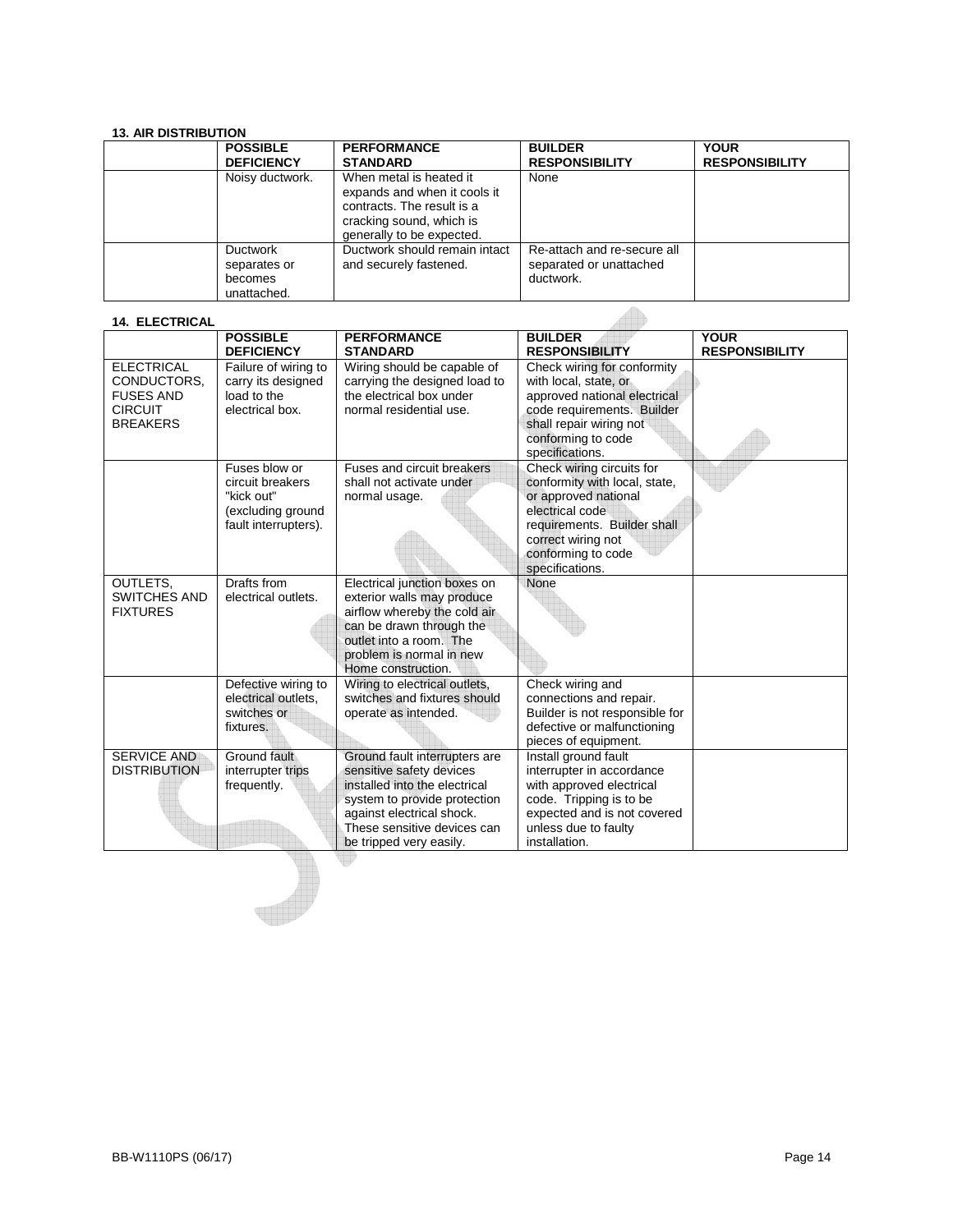#### **CONSTRUCTION PERFORMANCE STANDARDS FOR FOUNDATIONS AND MAJOR STRUCTURAL COMPONENTS Texas Only**

**The following Construction Performance Standards are added to the warranty for homes located in Texas only and are used by Centricity in determining coverage under the Express Limited Major Structural Defect warranty to which they are attached and identified on the Warranty Confirmation Page.** 

The following terms when used in these Construction Performance Standards are defined as follows:

**Original Construction Elevations** – actual elevations of the foundation taken prior to substantial completion of the residential construction project. Such actual elevations shall include elevations of porches and garages if those structures are part of the monolithic foundation. To establish original construction elevations, elevations shall be taken at a rate of approximately one elevation per 100 square feet showing a reference point, subject to obstructions. Each elevation shall describe the floor. If no such actual elevations are taken than the foundation for the habitable areas of the Home are presumed to be level +/- 0.75 inch (threequarters of an inch) over the length of the foundation. The habitable areas of the Home shall be considered the enclosed area in a home that is suitable for year-round residential use excluding garages, porches and/or decks.

**Code** – the International Residential Code for One- and Two-Family Dwellings published by the International Code Council, or if the context requires, the National Electrical Code.

#### **(a) Performance Standards for Slab Foundations**.

- (1) Slab foundations should not move differentially after they are constructed, such that a tilt or deflection in the slab in excess of the standards defined below arises from post-construction movement. The protocol and standards for evaluating slab foundations shall follow the "Guidelines for the Evaluation and Repair of Residential Foundations" as published by the Texas Section of the American Society of Civil Engineers (2002), hereinafter referred to as the "ASCE Guidelines" with the following modifications:
	- Overall deflection from the Original Construction Elevations shall be no greater than the overall length over which the deflection occurs divided by 360 (L/360) and must not have more than one associated symptom of distress, as described in Section 5 of the ASCE Guidelines, that results in actual observable physical damage to the non-loadbearing elements of the Home.
	- b. The slab shall not deflect after construction in a tilting mode in excess of one percent from the Original Construction Elevations resulting in actual observable physical damage to the load-bearing portions of the Home.
- (2) If measurements and associated symptoms of distress show that a slab foundation does not meet the deflection or tilt standards stated in paragraph (1) of this subsection, a third-party inspector's recommendation shall be based on the appropriate remedial measures as described in Section 7 of the ASCE Guidelines together with the terms and conditions of this warranty. To the extent of conflict between the ASCE Guidelines and this warranty, the terms of this warranty shall prevail.

#### **(b) Performance Standards for Major Structural Load-bearing Portions of a Home other than Slab Foundations**.

- (1) Floor over pier and beam foundations.
	- A floor over pier and beam foundation shall not deflect more than L/360 from its Original Construction Elevations and have that movement create actual observable physical damage to the load-bearing portions of the Home identifiable in Section 5.3 of the ASCE Guidelines.
	- b. If a floor over pier and beam foundation deflects more than L/360 from its Original Construction Elevation and the movement has created actual observable physical damage to the non-load-bearing elements of a Home identifiable in Section 5.3 of the ASCE Guidelines, a third-party inspector's recommendation shall be based on applicable remedial measures as described in Section 7 of the ASCE Guidelines together with the terms and conditions of this warranty. To the extent of conflict between the ASCE Guidelines and this warranty, the terms of this warranty shall prevail.
- (2) Load-bearing portions.
	- a. A load-bearing portion of the Home shall not crack, bow, become distorted or deteriorate, such that it compromises the structural integrity of a Home or the performance of a structural system of the Home resulting in actual observable physical damage to a non-load-bearing element of the Home.
	- b. If a load-bearing portion of a Home cracks, bows, is distorted or deteriorates such that it results in actual observable physical damage to a load-bearing portion of the Home, Centricity shall take such action as necessary to repair, reinforce or replace such load-bearing portion to restore the structural integrity of the Home or the performance of the affected load-bearing portion of the Home.
- (3) Deflected load-bearing portion.
	- a. A load-bearing portion shall not deflect more than the ratios allowed by the Code.
	- b. If a load-bearing portion of the Home is deflected more than the ratios allowed by the Code, Centricity shall take such action as necessary to repair, reinforce or replace such load-bearing portion to restore the structural integrity of the Home or the performance of the affected load-bearing portion of the Home.
- (4) Damaged load-bearing portion.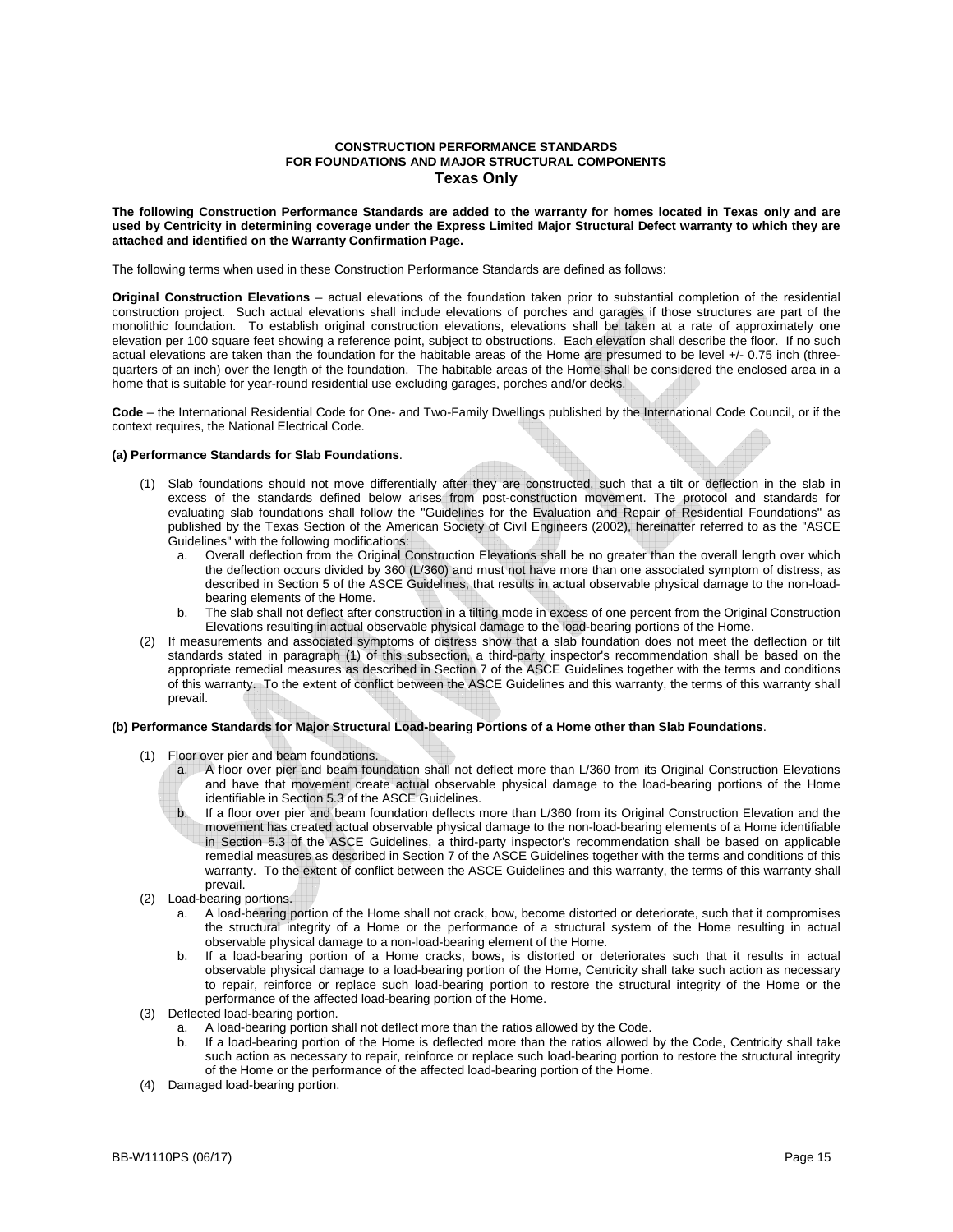- a. A load-bearing portion of the Home shall not be so damaged that it compromises the structural integrity or performance of the affected load-bearing portion of the Home.
- b. If a load-bearing portion of the Home is so damaged that it compromises the structural integrity or performance of a load-bearing portion of the Home, Centricity shall take such action as necessary to repair, reinforce or replace such load-bearing portion to restore the structural integrity of the Home or the performance of the affected load-bearing portion.
- (5) Separated load-bearing portion.
	- a. A load-bearing portion shall not separate from a supporting member more than 3/4 of an inch or such that it compromises the structural integrity or performance of the load-bearing portion.
		- b. If a load-bearing portion is separated from a supporting member more than 3/4 of an inch or separated such that it compromises the structural integrity or performance of a load-bearing portion of the Home, Centricity shall take such action as necessary to repair, reinforce or replace such structural component to re-establish the connection between the load-bearing portion and the supporting member, to restore the structural integrity of the Home and the performance of the affected load-bearing portion.
- (6) Non-performing load-bearing portion.
	- a. A load-bearing portion of the Home shall function as required by the Code.
	- b. If a load-bearing portion of the Home does not function as required by the Code, Centricity shall take such action as necessary to bring the variance within the standard stated in subparagraph (A) of this paragraph.

BB-W1110PS (06/17) Page 16